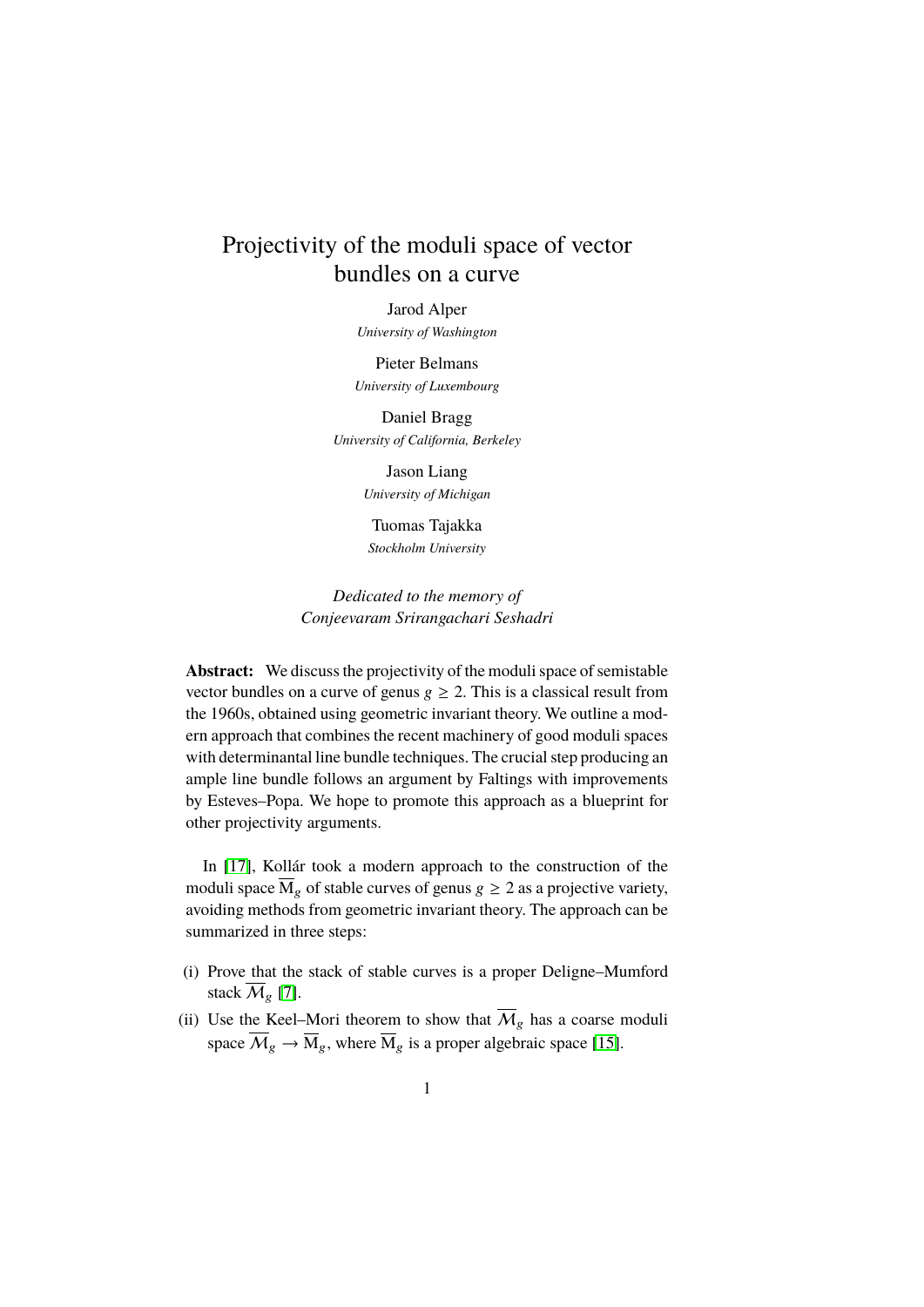(iii) Prove that some line bundle on  $\overline{\mathcal{M}}_g$  descends to an *ample* line bundle on  $M_g$  [\[17,](#page-35-0) [6\]](#page-34-1).

In [\[5\]](#page-34-2) of this volume the projectivity of  $\overline{M}_g$  is established by giving a stack-theoretic treatment of Kollár's paper.

We take a similar approach to constructing the moduli space  $M_X^{ss}(r, d)$ of semistable vector bundles of rank  $r$  and degree  $d$  on a smooth, proper curve  $X$  as a projective variety. There are again three steps in the proof:

- <span id="page-1-1"></span>(i) Prove that  $\mathcal{M}_X^{\text{ss}}(r, d)$  is a universally closed algebraic stack of finite type [\[19\]](#page-35-2).
- <span id="page-1-2"></span>(ii) Use an analogue of the Keel–Mori theorem to show that there exists a *good moduli space*  $\mathcal{M}_X^{\text{ss}}(r, d) \to \mathcal{M}_X^{\text{ss}}(r, d)$  [\[2\]](#page-34-3), where  $\mathcal{M}_X^{\text{ss}}(r, d)$  is a proper algebraic space.

Unlike the case of  $\overline{\mathcal{M}}_g$ , the stack  $\mathcal{M}^{\text{ss}}_X(r, d)$  is never Deligne-Mumford and the morphism to  $M_X^{\text{ss}}(r, d)$  will identify non-isomorphic vector bundles, introducing the notion of S-equivalence.

<span id="page-1-3"></span>(iii) Prove that a suitable determinantal line bundle on  $\mathcal{M}_X^{ss}(r, d)$  descends to an ample line bundle on  $M_X^{ss}(r, d)$ .

In sections [§1](#page-1-0)[–3](#page-11-0) we define and study the moduli stack  $\mathcal{M}_X^{\text{ss}}(r, d)$  and establish parts [\(i\)](#page-1-1) and [\(ii\).](#page-1-2) The main points are summarised in Theorems [2.17](#page-11-1) and [3.12.](#page-18-0)

In [§5](#page-25-0) we discuss [\(iii\)](#page-1-3) and give a detailed exposition of constructing an ample line bundle on  $M_X^{ss}(r, d)$  using techniques from Esteves–Popa [\[9\]](#page-34-4). This method is more recent than the first GIT-free construction due to Faltings [\[10\]](#page-34-5), which has received expository accounts by Seshadri (and Nori) in [\[22\]](#page-35-3) and in a special case by Hein in [\[13\]](#page-34-6). All these constructions build upon the notion of determinantal line bundles, which we introduce in [§4.](#page-20-0)

Because the existence results for good moduli spaces from [\[2\]](#page-34-3) are currently restricted to characteristic 0, we make that restriction as well.

## **1 The moduli stack of all vector bundles**

<span id="page-1-0"></span>Let  $k$  be an algebraically closed field of characteristic 0, and let  $X$  be a smooth, projective, connected curve over  $k$ .

We denote by  $\text{Coh}_X$  the stack of all coherent sheaf on X. For integers  $r > 0$  and d, we let  $\mathcal{M}_X(r, d)$  denote the stack parameterizing vector bundles on X of rank r and degree d. An object of  $M_X(r, d)$  over a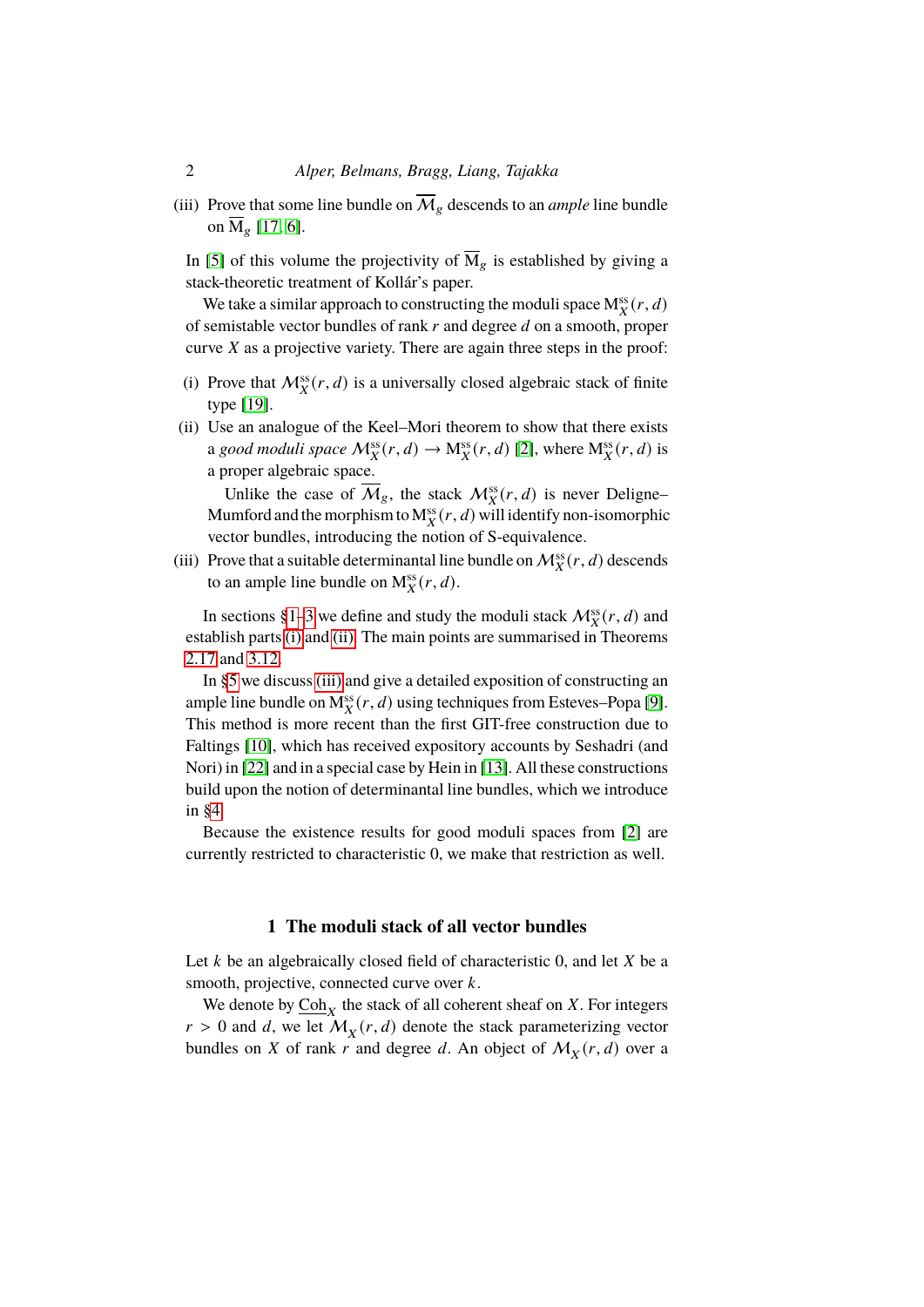scheme S is a vector bundle  $\mathcal E$  on  $X \times S$  such that for every geometric point Spec  $K \to S$ , the restriction  $\mathcal{E}|_{X \times \text{Spec } K}$  has rank r and degree d.

<span id="page-2-1"></span>**Proposition 1.1** *The stack*  $M_X(r, d)$  *is an algebraic stack, locally of finite type over k* with affine diagonal.

*Proof* The stack  $\underline{Coh}_X$  is algebraic by [\[23,](#page-35-4) Tag [09DS\]](https://stacks.math.columbia.edu/tag/09DS). Given a map  $T \to \underline{\text{Coh}}_X$  corresponding to a sheaf  $\mathcal E$  on  $T \times X$  flat over T, the locus  $Z \subseteq$  $T \times X$  where E is not locally free is closed, so  $U = T \cdot \text{pr}_1(Z) \subseteq T$  is open by properness, showing that the substack  $M \subset \underline{Coh}_X$  parameterizing vector bundles on X is an open substack. The Hilbert polynomial  $P_E$  of a coherent sheaf  $E$  on  $X$  is determined by its rank and degree, and by Riemann–Roch it is given by

$$
P_E(n) = rk(E)n + deg(E) + rk(E)(1 - g).
$$
 (1)

It is locally constant in flat families, so by the discussion in [\[23,](#page-35-4) Tag [0DNF\]](https://stacks.math.columbia.edu/tag/0DNF) there is an open and closed substack  $\mathcal{M}_X(r, d) \subset \mathcal{M}$  parameterizing vector bundles of rank  $r$  and degree  $d$ .

Since  $\frac{\text{Coh}_X}{\text{Sht}}$  is locally of finite type over k by [\[23,](#page-35-4) Tag [0DLZ\]](https://stacks.math.columbia.edu/tag/0DLZ) and has affine diagonal by [\[23,](#page-35-4) Tag [0DLY\]](https://stacks.math.columbia.edu/tag/0DLY), so does  $\mathcal{M}_X(r, d)$ .

There is a universal vector bundle  $\mathcal{E}_{\text{univ}}$  on  $X \times \mathcal{M}_X(r, d)$ . Specializing to the rank 1 case, we obtain the Picard stack  $\widehat{\mathcal{P}}$ ic $_{X}^{d}$  parameterizing line bundles of degree  $d$  on  $X$ . In this case the universal bundle is called the Poincaré bundle and denoted  $\mathcal{P}$ . The line bundle det( $\mathcal{E}_{\text{univ}}$ ) on  $X \times M_X(r, d)$  induces a determinant morphism

$$
\det: \mathcal{M}_X(r, d) \to \mathcal{P}ic_X^d,
$$

with the property that  $(id_X \times det)^* \mathcal{P} \cong det(\mathcal{E}_{\text{univ}})$ .

Let  $L$  be a line bundle on  $X$  of degree  $d$  corresponding to a closed point of  $\mathcal{P}$ ic $^d_X$ , and let [L]: Spec  $k \to \mathcal{P}$ ic $^d_X$  be the corresponding morphism. The algebraic stack parameterizing vector bundles with fixed determinant  $L$  is defined as the fiber product

<span id="page-2-0"></span>
$$
\mathcal{M}_X(r, L) \longrightarrow \mathcal{M}_X(r, d)
$$
\n
$$
\downarrow \qquad \qquad \square \qquad \qquad \downarrow \text{det}
$$
\n
$$
\text{Spec } k \xrightarrow{[L]} \mathcal{P}ic_X^d.
$$
\n(2)

Explicitly, an object of  $M_X(r, L)$  over a k-scheme S is a pair  $(\mathcal{E}, \varphi)$ , where  $\mathcal E$  is a vector bundle on  $X \times S$  with rank r and degree d on the fibers, and  $\varphi$ : det  $\mathcal{E} \stackrel{\sim}{\rightarrow} L|_{X \times S}$  is an isomorphism.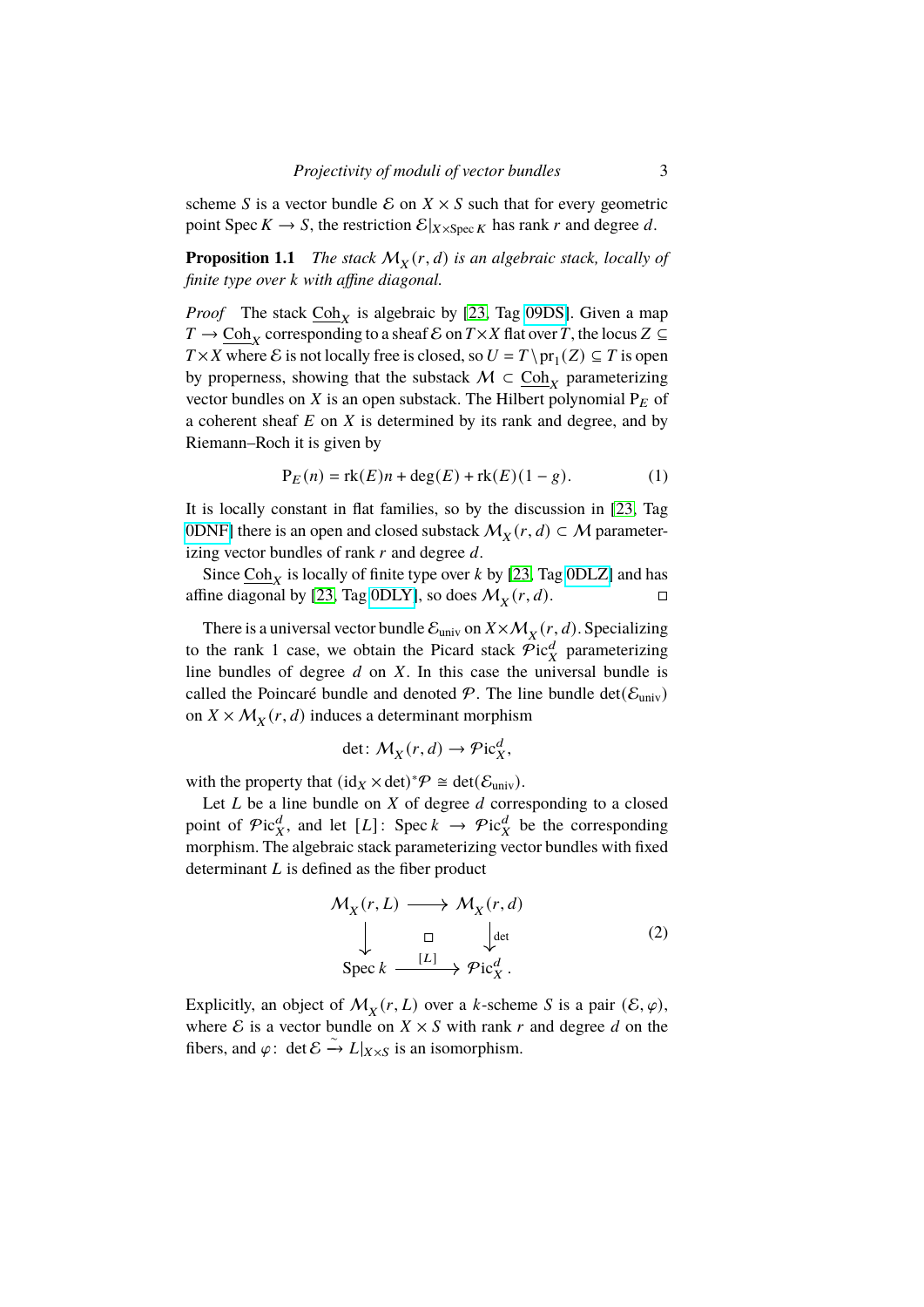An alternative approach to fixing the determinant uses the residual gerbe B $\mathbb{G}_{\text{m}} \hookrightarrow \mathcal{P}\text{ic}_{X}^{d}$  instead. We compare these in Example [3.2.](#page-12-0)

**Proposition 1.2** The stack  $M_X(r, L)$  is an algebraic stack, locally of *finite type over k with affine diagonal.* 

*Proof* This follows by applying [\[23,](#page-35-4) Tag [04TF\]](https://stacks.math.columbia.edu/tag/04TF) for the algebraicity and [\[23,](#page-35-4) Tag [06FU\]](https://stacks.math.columbia.edu/tag/06FU) for locally of finite type. To see that  $\mathcal{M}_X(r, L)$ has affine diagonal, we use the fact that det:  $M_X(r, d) \rightarrow \mathcal{P}^{\alpha \alpha}_{\text{ICX}}$  has affine diagonal (because both stacks do) and that having affine diagonal is stable under base change.

Let  $\mathcal X$  be an algebraic stack. Let  $x_0 \in \mathcal X(k)$  be a k-point. By [\[23,](#page-35-4) Tag [07WZ\]](https://stacks.math.columbia.edu/tag/07WZ), the tangent space  $T_{\mathcal{X},x_0}$  to  $\mathcal X$  at  $x_0$  is the set of isomorphism classes of objects in the groupoid  $\mathcal{X}_{x_0}(k[\varepsilon]/(\varepsilon^2))$ , where  $\mathcal{X}_{x_0}$  denotes the slice category. Using deformation theory one can prove the following result about the moduli stacks.

#### <span id="page-3-1"></span>**Proposition 1.3**

- (i) The algebraic stacks  $M_X(r, d)$  and  $M_X(r, L)$  are smooth over k.
- (ii) *If*  $E$  *is a vector bundle of rank r and*  $\varphi$  :  $L \cong$  det  $E$  *is an isomorphism, then there are identifications of the Zariski tangent space*

<span id="page-3-0"></span>
$$
T_{\mathcal{M}_X(r,d),[E]} \cong \text{Ext}^1_X(E,E) \tag{3}
$$

$$
T_{\mathcal{M}_X(r,L),[(E,\varphi)]} \cong \ker\left(\operatorname{Ext}^1_X(E,E) \stackrel{\text{tr}}{\to} H^1(X,\mathcal{O}_X)\right) \tag{4}
$$

<span id="page-3-2"></span>**Remark 1.4** Let *E* be a *simple* vector bundle of rank *r* and degree d, that is, dim  $\text{Hom}_X(E, E) = 1$ . We will see in Lemma [2.5](#page-5-0) that stable bundles are simple. By the Riemann–Roch theorem, we have

$$
\dim \text{Ext}^1_X(E, E) = \dim \text{Hom}_X(E, E) - \chi(X, E^{\vee} \otimes E)
$$
  
= 1 - \deg(E^{\vee} \otimes E) - \text{rk}(E^{\vee} \otimes E)(1 - g)  
= r<sup>2</sup>(g - 1) + 1.

Next, note that since we are working over a field of characteristic 0, the trace map  $E^{\vee} \otimes E \to O_X$  is split by the section  $\frac{1}{d}$  id $_E : O_X \to E^{\vee} \otimes E \cong$ Hom<sub>X</sub>( $\overline{E}$ ,  $\overline{E}$ ). Thus, the surjection  $\overline{Ext}^{1}_{X}(E, E) \rightarrow H^{1}(X, O_{X})$  in [\(4\)](#page-3-0) is split, and so its kernel has dimension

$$
\dim \operatorname{Ext}^1_X(E, E) - \dim \mathrm{H}^1(X, O_X) = r^2(g - 1) + 1 - g
$$
  
=  $(r^2 - 1)(g - 1)$ .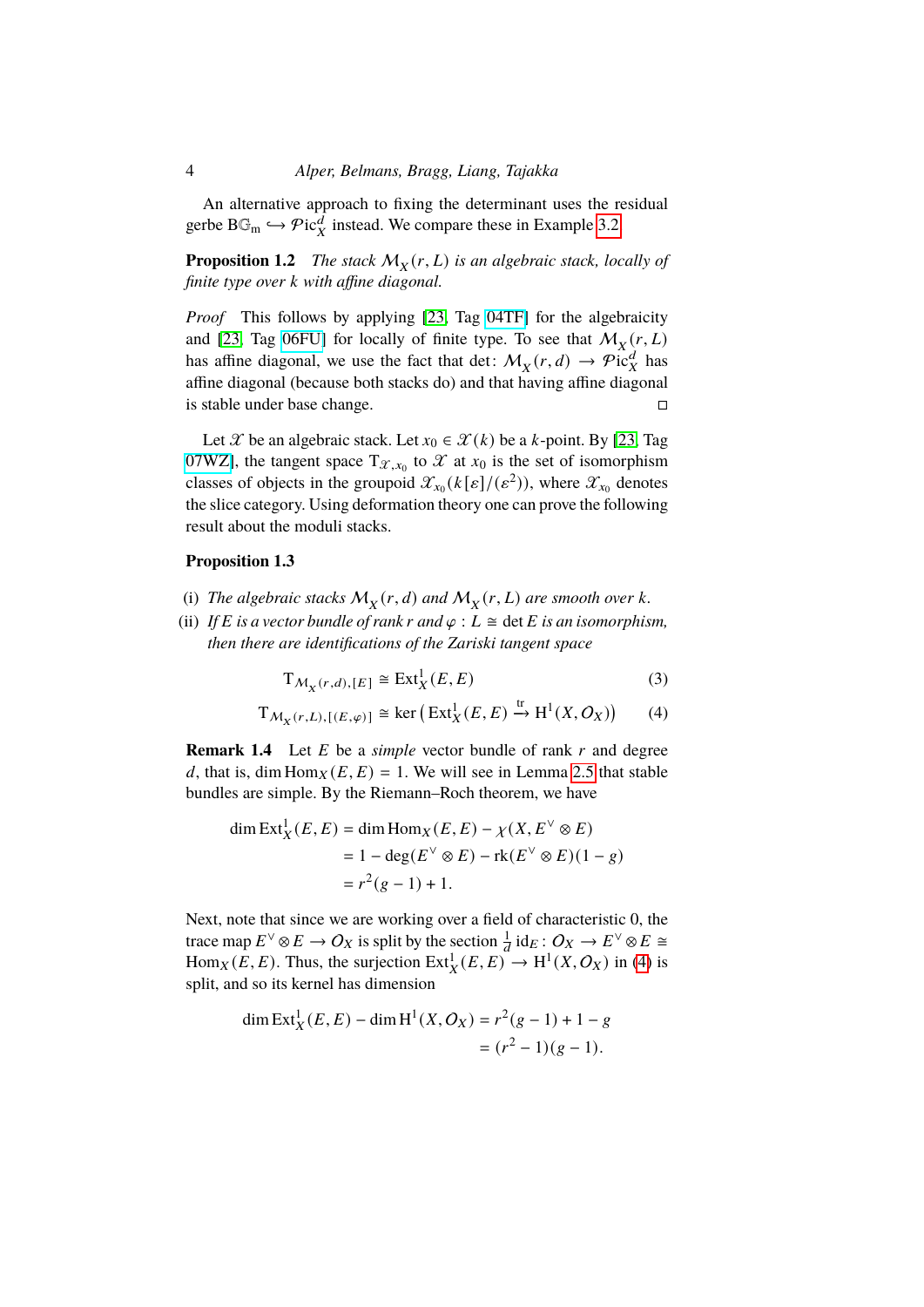# **2 Semistability**

In order to obtain a more well-behaved geometric object, we will restrict ourselves to an open substack  $\mathcal{M}_X^{\text{ss}}(r, d)$  of the stack  $\mathcal{M}_X(r, d)$ . This substack parameterizes the *semistable* vector bundles. The Jordan– Hölder and Harder–Narasimhan filtrations explain how it is sufficient to consider these vector bundles in order to describe all vector bundles on  $X$ :

- the Harder–Narasimhan filtration allows one to uniquely break up any vector bundles into semistable constituents;
- the Jordan–Hölder filtration allows one to break up a semistable vector bundle into *stable* ones.

The essential properties of semistability, which will be formalised in Theorem [2.17,](#page-11-1) are

- openness:  $\mathcal{M}_X^{ss}(r, d)$  is an open substack of  $\mathcal{M}_X(r, d)$ ;
- boundedness:  $\mathcal{M}_X^{ss}(r, d)$  is a quasicompact;
- irreducibility of the semistable locus.

For more information, in particular on the boundedness of semistable sheaves in higher dimensions and arbitrary characteristic, see [\[11\]](#page-34-7) in this volume.

## *2.1 Definition and basic properties*

**Definition 2.1** Given a nonzero vector bundle  $E$  on  $X$ , we define the *slope* of  $E$  to be the rational number

$$
\mu(E) := \frac{\deg(E)}{\text{rk}(E)}.
$$

Recall that on a smooth curve, any subsheaf of a locally free sheaf is locally free.

**Definition 2.2** A vector bundle  $E$  on  $X$  is

- *semistable* if for every nonzero subsheaf  $E' \subset E$ , we have  $\mu(E') \leq$  $\mu(E),$
- *stable* if it is semistable and the only subsheaf  $E' \subset E$  with  $\mu(E') =$  $\mu(E)$  is  $E' = E$ ,
- *polystable* if it is isomorphic to a finite direct sum  $\oplus_i E_i$ , where each  $E_i$  is stable with  $\mu(E_i) = \mu(E)$ .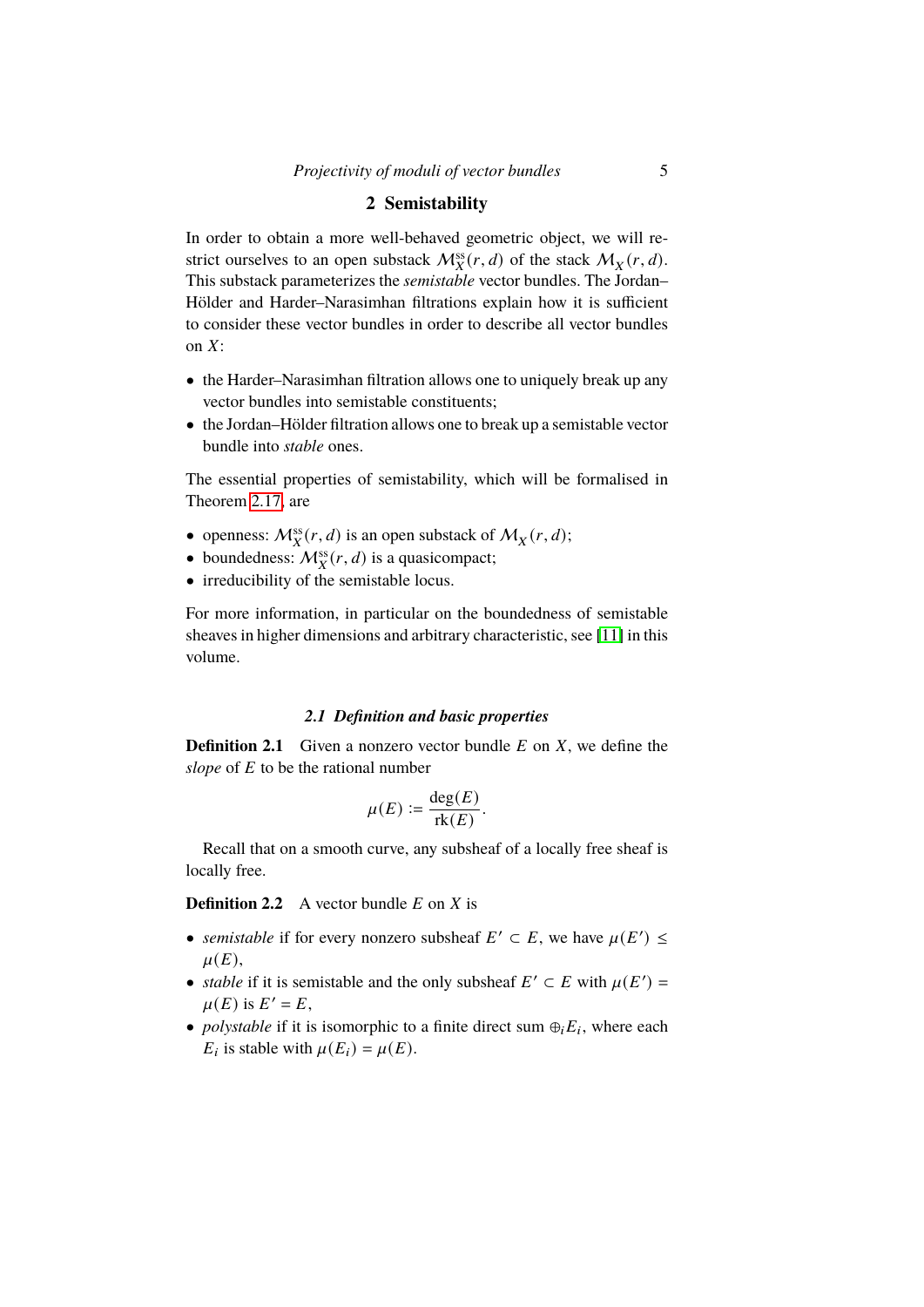Below are some basic properties of semistable vector bundles.

<span id="page-5-2"></span>**Lemma 2.3** For a line bundle L, a vector bundle E is (semi)stable if *and only if*  $E \otimes L$  *is (semi)stable.* 

*Proof* Note that for any vector bundle  $E$ , we have

 $deg(E \otimes L) = deg(E) + rk(E) \cdot deg(L).$ 

Therefore, by definition of the slope,

$$
\mu(E \otimes L) = \mu(E) + \deg(L).
$$

Hence, for any subsheaf  $E' \subset E$ , we have

$$
\mu(E) - \mu(E') = \mu(E \otimes L) - \mu(E' \otimes L).
$$

By definition, E is (semi)stable if and only if for all  $E' \subset E$ , the above quantity is positive (resp. non-negative), which holds if and only if  $E \otimes L$ is (semi)stable.  $\Box$ 

<span id="page-5-1"></span>**Lemma 2.4** *If*  $E$  *and*  $F$  *are semistable vector bundles with*  $\mu(E)$  >  $\mu(F)$ , then  $\text{Hom}_X(E, F) = 0$ .

*Proof* Suppose to the contrary that  $E \to F$  is a non-zero map, and let  $K$  and  $I$  be its kernel and image respectively. Since  $E$  is semistable,  $\mu(K) \leq \mu(E)$ . Hence,

$$
\mu(I) \operatorname{rk}(I) = \mu(E) \operatorname{rk}(E) - \mu(K) \operatorname{rk}(K)
$$
  
\n
$$
\ge \mu(E) \operatorname{rk}(E) - \mu(E) \operatorname{rk}(K)
$$
  
\n
$$
= \mu(E) \operatorname{rk}(I)
$$

so we see  $\mu(I) \ge \mu(E) > \mu(F)$ . But now *I* cannot be a subsheaf of *F* because  $F$  is semistable.

The following is proved similarly.

<span id="page-5-0"></span>**Lemma 2.5** Any non-zero endomorphism of a stable bundle E is invert*ible. In particular, as k is algebraically closed we have*  $\text{End}_X(E) \cong k$ .

We will use the following lemma in the proof of Proposition [2.15](#page-9-0) to establish boundedness.

<span id="page-5-3"></span>**Lemma 2.6** *If*  $E$  *is a semistable vector bundle on*  $X$  *and*  $\mu(E) > 2g - 1$ *, then E is globally generated and*  $H^1(X, E) = 0$ *.*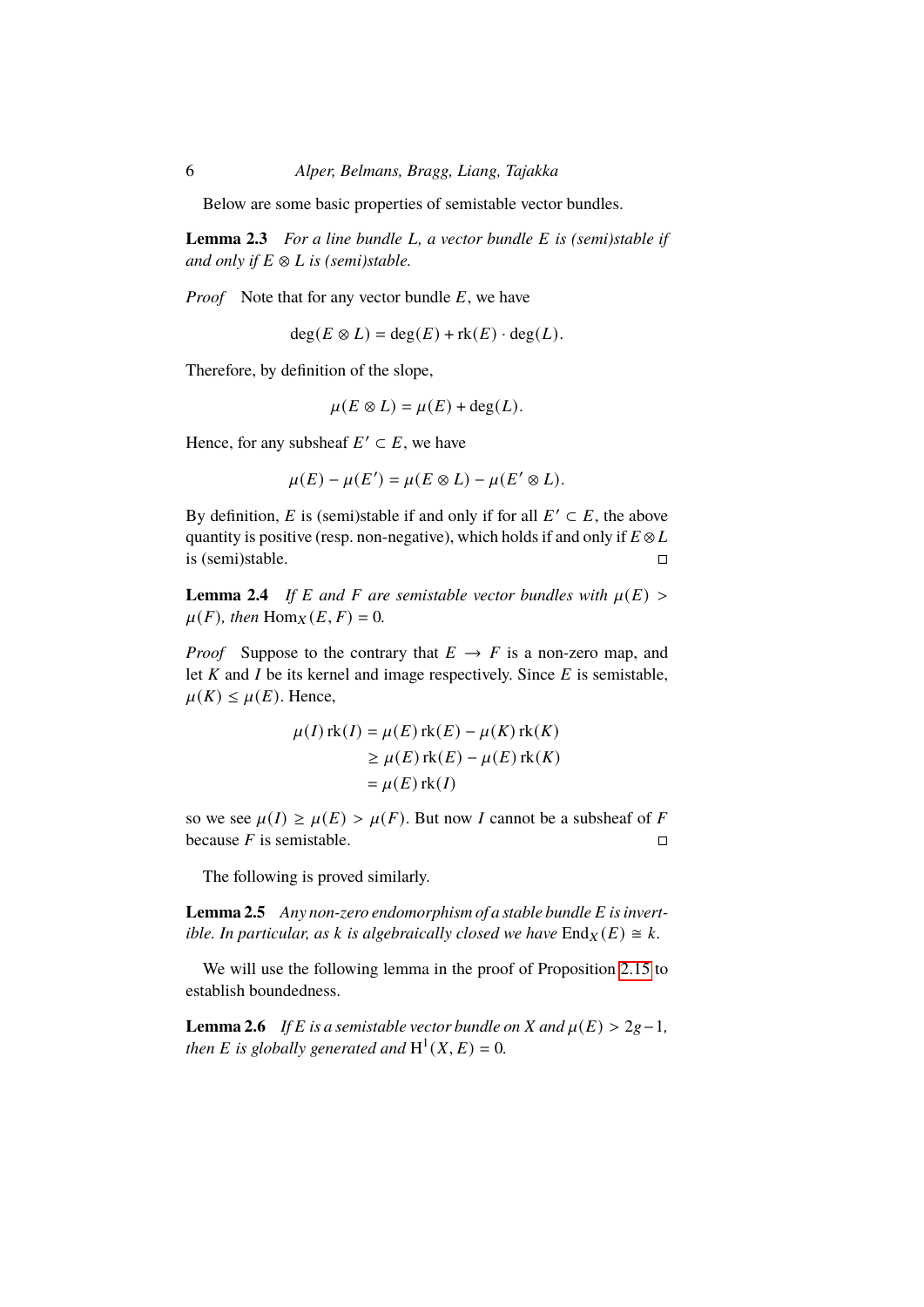*Proof* Let  $x \in X(k)$  be a closed point. Let  $O_x$  denote the skyscraper sheaf at  $x$ . By taking sheaf cohomology of the short exact sequence

$$
0 \to E \otimes O_X(-x) \to E \to O_x^{\oplus \mathrm{rk}(E)} \to 0,
$$

we see that it suffices to show that  $H^1(X, E \otimes O_X(-x)) = 0$ . By Serre duality, this is equivalent to  $\text{Hom}_X(E \otimes \mathcal{O}_X(-x), \omega_X) = 0$ . Now,  $\mu(E \otimes$  $O_X(-x) = \mu(E) - 1 > 2g - 2 = \mu(\omega_X)$  so the result follows by Lemma [2.4](#page-5-1) since  $\omega_X$  is semistable as a line bundle.

## *2.2 Jordan–Hölder and Harder–Narasimhan filtrations*

Every semistable vector bundle 𝐸 on 𝑋 admits a *Jordan–Hölder filtration*

$$
0 = E_0 \subset E_1 \subset E_2 \subset \cdots \subset E_k = E
$$

where each subquotient  $G_i = E_i/E_{i-1}$  is a *stable* vector bundle with  $\mu(G_i) = \mu(E)$ . This filtration is not unique, but the list of subquotients is unique by the following result. See [\[20\]](#page-35-5) for a proof.

**Proposition 2.7** (Jordan–Hölder filtration) Let E be a semistable vector *bundle on X. Suppose* 

$$
0 = E_0 \subset E_1 \subset E_2 \subset \cdots \subset E_k = E
$$

*and*

$$
0 = E'_0 \subset E'_1 \subset E'_2 \subset \cdots \subset E'_\ell = E
$$

are two Jordan–Hölder filtrations with associated graded bundles  $G_i$  =  $F_i/F_{i-1}$  and  $G'_i = F'_i/F'_{i-1}$ . We have  $\ell = k$ , and there exists a permutation  $\sigma \in \text{Sym}_k$  such that  $G'_i \cong G_{\sigma(i)}$ .

Hence the *associated graded*  $\operatorname{gr}_{E} = \bigoplus_{i=1}^k G_i$  of a semistable bundle  $E$ is well-defined up to isomorphism. This allows us to make the following definition, where the S refers to Seshadri.

**Definition 2.8** Semistable vector bundles  $E$  and  $E'$  of the same rank and degree are called *S-equivalent* if their associated graded vector bundles are isomorphic.

We can think of the Jordan–Hölder filtration as saying that semistable vector bundles are built out of stable vector bundles of the same slope. Meanwhile, the result below tells us that *all* vector bundles are built out of semistable ones in a *unique* way. See again [\[20\]](#page-35-5) for a proof.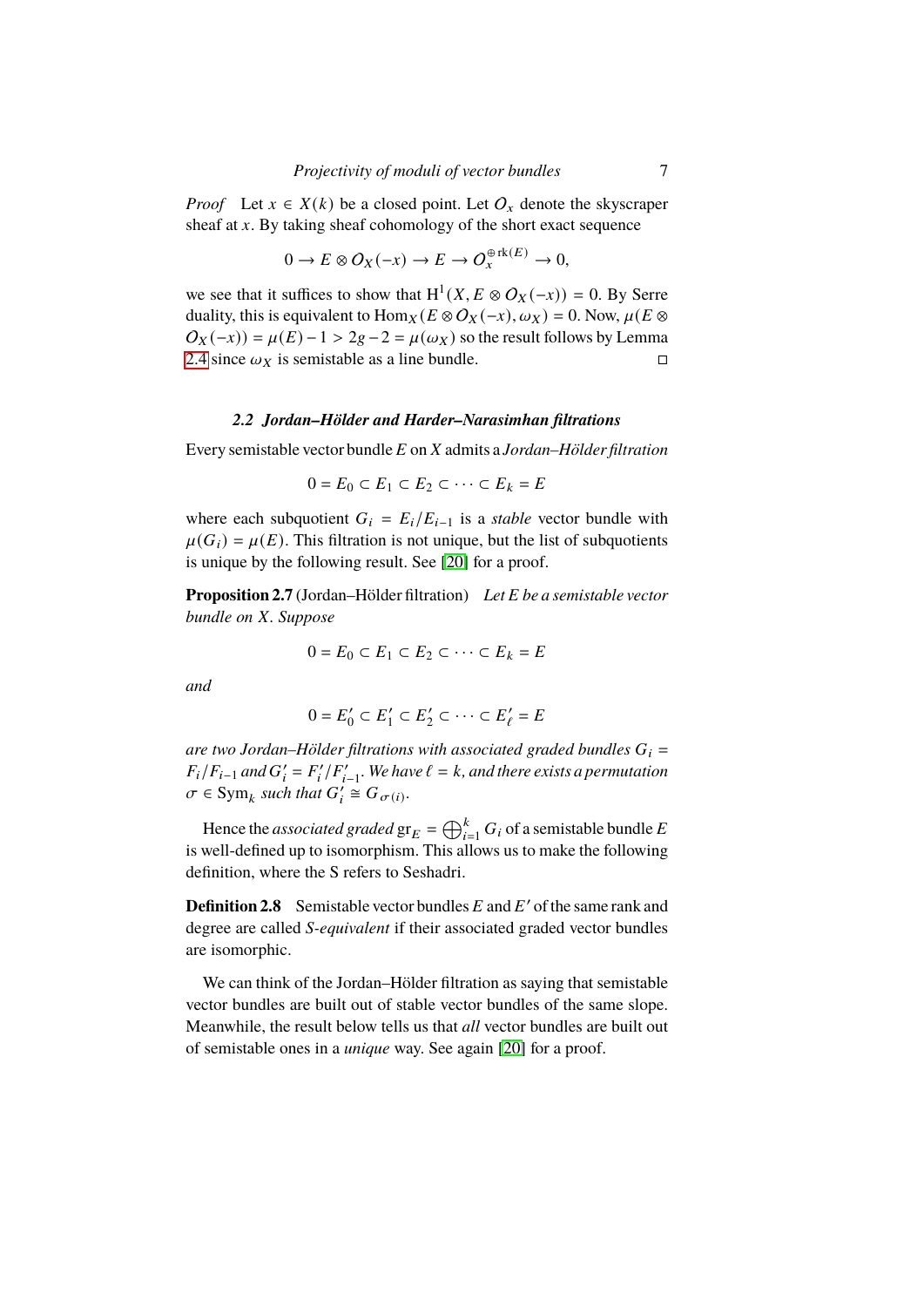**Proposition 2.9** (Harder–Narasimhan filtration) Let F be a vector bun*dle on* 𝑋*. There exists a unique filtration of* 𝐹 *by subbundles*

$$
0 = F_0 \subset F_1 \subset F_2 \subset \cdots \subset F_k = F
$$

*such that*  $G_i = F_i/F_{i-1}$  *is semistable for each i and* 

$$
\mu(G_1) > \mu(G_2) > \cdots > \mu(G_k).
$$

*This filtration is called the* Harder–Narasimhan filtration*.*

<span id="page-7-0"></span>**Example 2.10**  $(X = \mathbb{P}^1)$  By a theorem of Birkhoff and Grothendieck, vector bundles on  $X = \mathbb{P}^1$  split as direct sums of line bundles. Writing  $E \cong \bigoplus_{i=1}^k O_{\mathbb{P}^1}(d_i)^{\oplus m_i}$  with  $d_1 > d_2 > \cdots > d_k$ , the associated graded bundles of the Harder–Narasimhan filtration are  $G_i = O_{\mathbb{P}^1}(d_i)^{\oplus m_i}$  and their slopes are  $\mu(G_i) = d_i$ . In particular E is semistable if and only if  $k = 1$ , and stable if and only if it is a line bundle.

# *2.3 Openness of semistability*

We can now show that semistability is an open property in families. We will use the results from [\[23,](#page-35-4) Tag [0DM1\]](https://stacks.math.columbia.edu/tag/0DM1) on Quot, where we will denote Quot ${}_{\mathcal{E}/X/B}^{P(t)}$  the object from [\[23,](#page-35-4) Tag [0DP6\]](https://stacks.math.columbia.edu/tag/0DP6) for a numerical polynomial  $P(t)$ , a morphism  $f: X \to B$  of schemes, and E a quasicoherent sheaf on  $X$ .

<span id="page-7-1"></span>**Proposition 2.11** (Openness of semistability) *Let S* be a *k*-scheme and E be a vector bundle of rank r and relative degree d on  $X \times S \rightarrow S$ . The *points*  $p \in S$  *for which*  $\mathcal{E}_p$  *is semistable form an open subscheme.* 

*Proof* By standard approximation techniques we can assume that  $S$  is of finite type over  $k$ . We may also assume that  $S$  is connected. We will show that the locus of points  $s \in S$  for which  $\mathcal{E}_s$  is *not semistable* is closed by expressing it as a finite union of images of proper morphisms. Because our family is flat, the Hilbert polynomial  $P_{\mathcal{E}_s}(t)$  is independent of  $p \in S$ .

By definition,  $\mathcal{E}_s$  is not semistable if and only if there exists some subsheaf  $E' \hookrightarrow \mathcal{E}_s$  with  $\mu(E') > d/r$ . Considering the cokernel of  $E' \hookrightarrow \mathcal{E}_s$ , we see that  $\mathcal{E}_s$  is not semistable if and only if  $\mathcal{E}_s$  has a quotient with Hilbert polynomial  $P_{\mathcal{E}_s}(t) - P_{E'}(t)$  for some E' with  $\mu(E') > d/r$ . In other words, the set of  $s \in S$  such that  $\mathcal{E}_s$  is not semistable is the union of images of relative Quot schemes Quot $\mathcal{Q}(t)$ <sub>E/X×S/S</sub>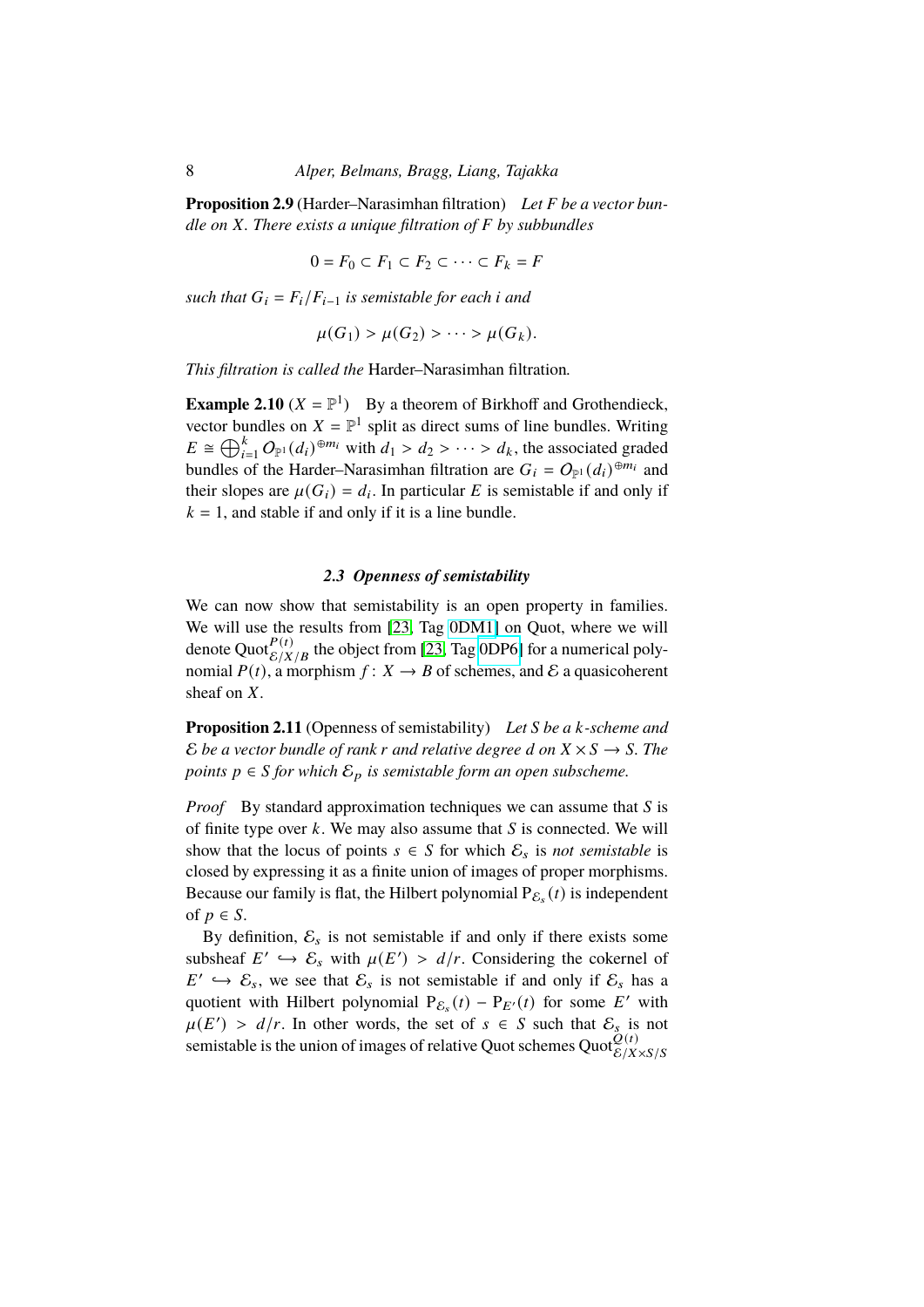for the projection  $X \times S \to S$ , where  $Q(t)$  ranges over the set

 $\{Q(t) = P_{\mathcal{E}_s}(t) - P_{E'}(t) \mid \text{there exists } s \in S \text{ and } E' \subset \mathcal{E}_s \text{ with } \mu(E') > d/r\}.$ 

Relative Quot schemes are proper by [\[23,](#page-35-4) Tag [0DPC\]](https://stacks.math.columbia.edu/tag/0DPC), so to show the nonsemistable locus is closed, it suffices to show that the above set of polynomials is finite.

The Hilbert polynomial  $P_{E'}(t)$  is determined by the rank and degree of  $E'$ . Being a subsheaf of  $E$  there are only finitely many possibilities for the rank of E'. The requirement  $\mu(E') > d/r$  puts a lower bound on the degree of  $E'$ . It remains to show that the degrees of all subsheaves of  $\mathcal{E}_s$  as s varies over S is bounded above.

To see this, choose a finite morphism  $X \to \mathbb{P}^1$  and consider the induced morphism  $f: X \times S \to \mathbb{P}^1 \times S$ . If  $E' \subset \mathcal{E}_p$  is a subsheaf, then  $f_* E' \subset f_* \mathcal{E}_p$  is a subsheaf.

According to Example [2.10,](#page-7-0) vector bundles on  $\mathbb{P}^1$  split as direct sums of line bundles. Only finitely many splitting types occur among the  $f_*\mathcal{E}_s$ for  $s \in S$ , since otherwise  $h^0(\mathbb{P}^1, f_* \mathcal{E}_s)$  would achieve infinitely many values, which is impossible by semicontinuity. Moreover, for each vector bundle on  $\mathbb{P}^1$ , the set of Euler characteristics of all of its subsheaves is bounded above.

Because f is finite,  $\chi(X, f_*E') = \chi(X, E')$ . It follows that the Euler characteristics of all subsheaves  $E' \subset \mathcal{E}_s$  are bounded above, and hence, the degrees of all subsheaves  $E' \subset \mathcal{E}_s$  are bounded above.

## *2.4 Boundedness and irreducibility*

To obtain a finite type moduli space, the objects parameterized by the moduli problem must be bounded bounded in the following sense.

**Definition 2.12** (Boundedness) A collection of isomorphism classes of vector bundles on *X* is called *bounded* if there exists a scheme *S* of finite type and a vector bundle  $\mathcal F$  on  $X \times S \to S$  such that every isomorphism class in the collection is represented by  $\mathcal{F}_s$  for some k-point  $s \in S$ .

When ranging over a bounded collection of isomorphism classes, the set of values of any discrete algebraic invariant must be finite. However, as soon as the rank is at least 2, fixing the rank and degree is not sufficient to obtain a bounded family.

<span id="page-8-0"></span>**Example 2.13** (An unbounded family) Let  $x \in X$  be a point, and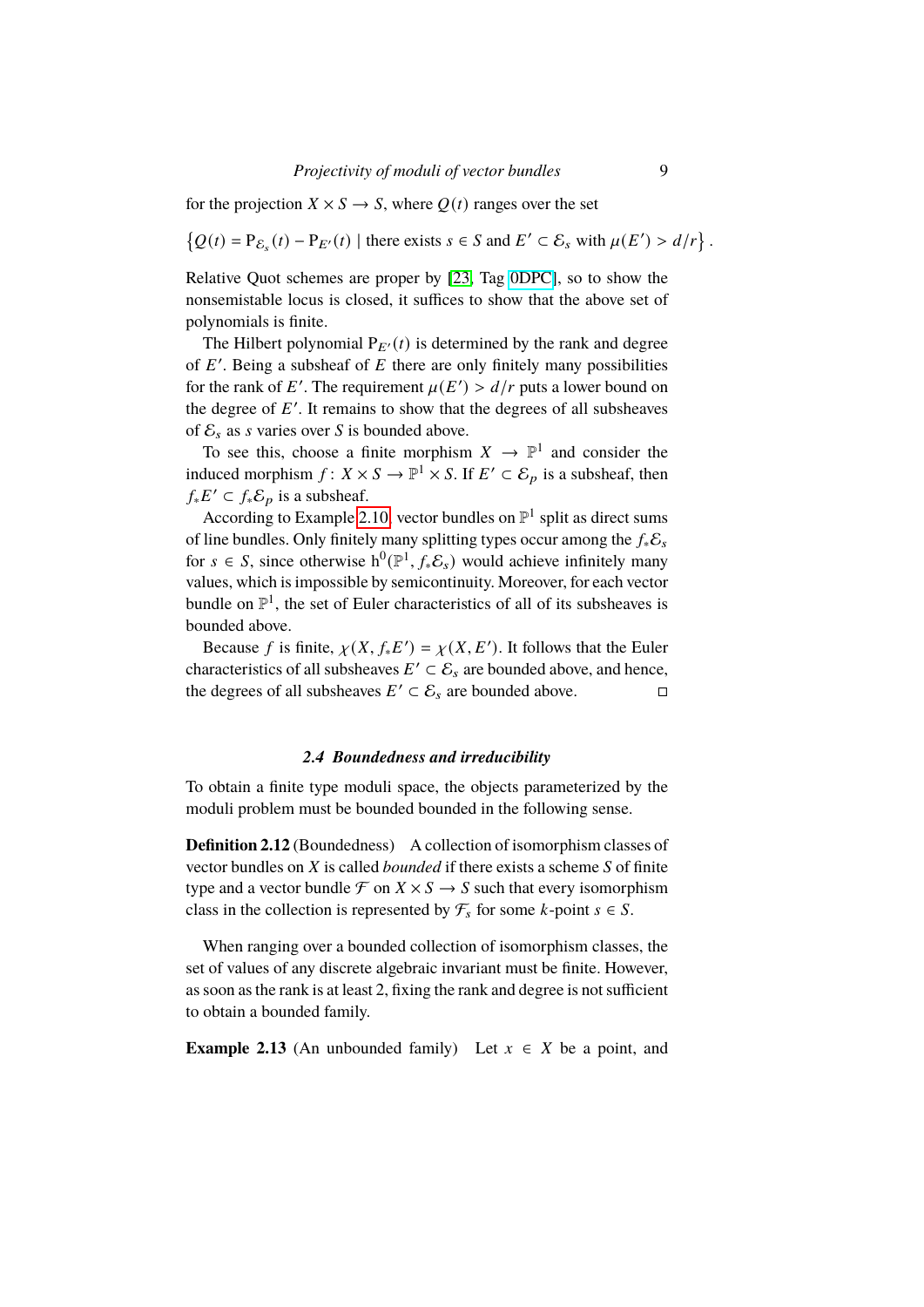consider the collection  ${F_n}$  of rank  $r \geq 2$ , degree d vector bundles

$$
F_n = O_X(-nx) \oplus O_X((n+d)x) \oplus O_X^{\oplus (r-2)}.
$$

The range of values of  $h^1(X, F_n)$  is unbounded in this family. Hence, the collection of all isomorphism classes of vector bundles of fixed rank  $r \geq 2$  and degree d cannot be bounded.

One important source of bounded families comes from quotients of a fixed vector bundle.

<span id="page-9-1"></span>**Example 2.14** (Boundedness of quotients) Fix a vector bundle  $F$  on  $\overline{X}$ and a polynomial  $P(t) \in \mathbb{Z}[t]$ . The Quot scheme Quot $_{F/X/\text{Spec } k}^{P(t)}$  parameterizing quotients of F with Hilbert polynomial  $P(t)$  is of finite type by [\[23,](#page-35-4) Tag [0DP9\]](https://stacks.math.columbia.edu/tag/0DP9). Therefore, the collection of isomorphism classes of vector bundles that appear as a quotient of  $F$  with Hilbert polynomial  $P(t)$  is bounded: restricting the universal quotient sheaf on  $\overrightarrow{X} \times \text{Quot}_{F/X/\text{Spec } k}^{P(t)}$ to the open locus where the quotient is locally free provides a family of vector bundles realizing each isomorphism class.

Example [2.14](#page-9-1) helps us see that semistable bundles of fixed rank and degree are bounded.

<span id="page-9-0"></span>**Proposition 2.15** (Boundedness of semistability) *The collection of isomorphism classes of semistable vector bundles of rank r and degree* d on X is bounded.

*Proof* Let  $x \in X$  be a k-point and let n be an integer such that  $d/r$  +  $n > 2g - 1$ . For every semistable vector bundle E, the vector bundle  $E \otimes O_X(nx)$  is semistable by Lemma [2.3](#page-5-2) and has slope greater than  $2g - 1$ . Hence, by Lemma [2.6,](#page-5-3) the vector bundle  $E \otimes O_X(nx)$  is globally generated and  $h^1(X, E \otimes O_X(nx)) = 0$ . In other words,  $E \otimes O_X(nx)$  is a quotient of  $V \otimes O_X$  where V is a vector space of dimension  $h^0(X, E \otimes$  $O_X(nx)$ ), and this dimension is independent of E. It follows that every semistable bundle  $E$  of rank  $r$  and degree  $d$  arises as a quotient

$$
V \otimes O_X(-nx) \to E.
$$

Boundedness of this family now follows from Example [2.14](#page-9-1) with  $F =$  $V \otimes O_X(-nx)$  and  $P(t) = d + r(t+1-g)$ .

<span id="page-9-2"></span>**Proposition 2.16** (Irreducibility of the moduli stack) *The moduli stack*  $\mathcal{M}_X^{\text{ss}}(r,d)$  is irreducible. The same is true for  $\mathcal{M}_X^{\text{ss}}(r,L)$ .

*Proof* For a closed point  $x \in X(k)$ , Lemma [2.3](#page-5-2) says that E is semistable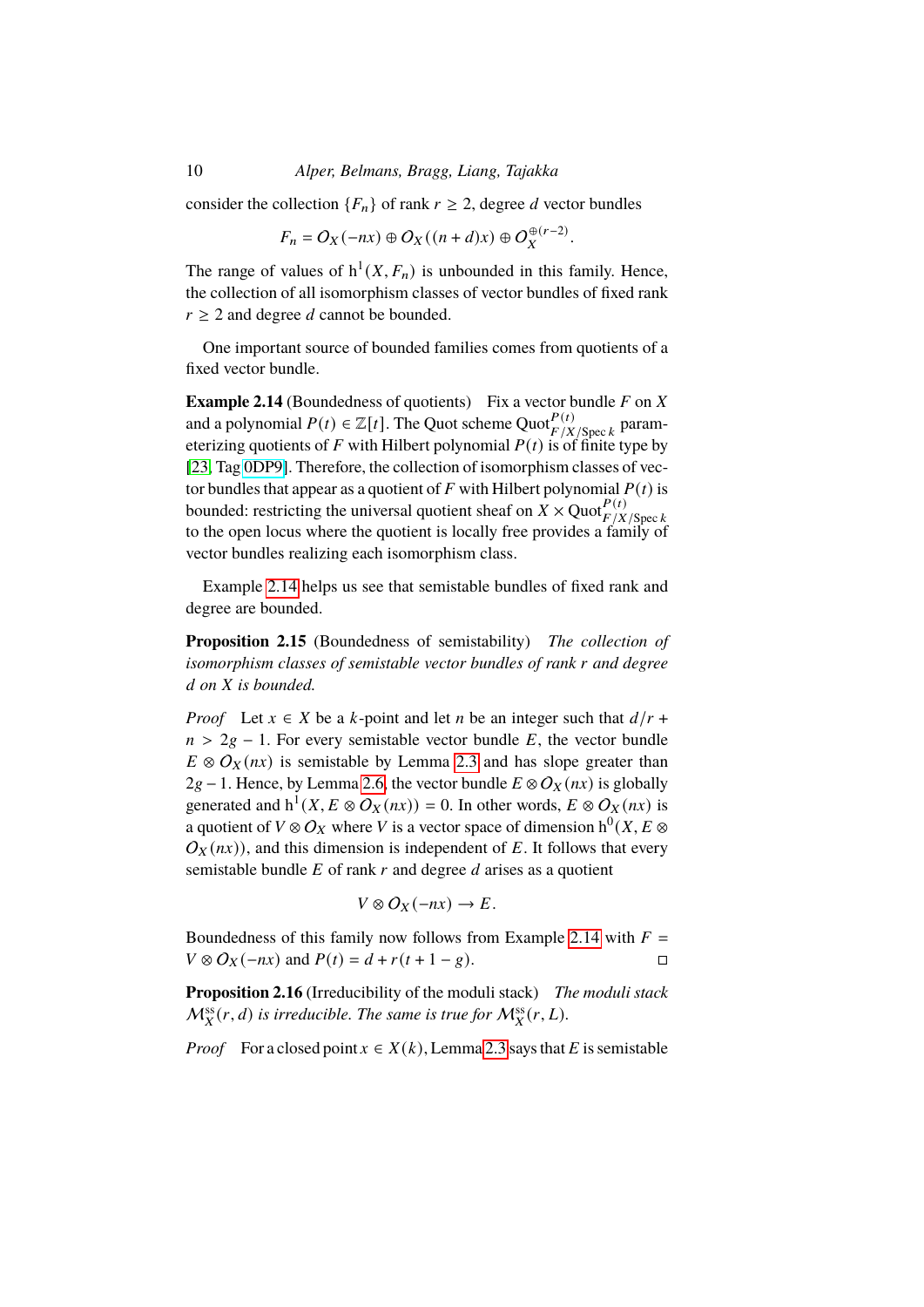if and only if  $E \otimes O_X(x)$  is semistable. This gives rise to an isomorphism  $M_X^{\text{ss}}(r, d) \to M_X^{\text{ss}}(r, d+r)$ . Therefore, it suffices to prove the claim when  $d > r(2g - 1)$ . In other words, we may assume that the slope is at least  $2g - 1$ , and so all semistable bundles of our fixed rank and degree are globally generated by Lemma [2.6.](#page-5-3)

We will construct an irreducible variety  $V^{\text{ss}}$  that maps to  $\mathcal{M}_X^{\text{ss}}(r, d)$ suriectively. Because  $V^{ss}$  is a scheme the morphism is automatically representable, and so we get an induced surjection on the level of topological spaces by [\[23,](#page-35-4) Tag [04XI\]](https://stacks.math.columbia.edu/tag/04XI). But then the topological space is irreducible, and hence so is the stack. Our space  $V^{ss}$  will parameterize semistable extensions of a degree  $d$  line bundle by a rank  $r - 1$  trivial bundle. For a fixed line bundle  $L$ , the extensions

<span id="page-10-0"></span>
$$
0 \to O_X^{r-1} \to E \to L \to 0 \tag{5}
$$

are parameterized by  $\text{Ext}^1_X(L, O_X^{r-1}) = H^1(X, L^{\vee})^{r-1}$ . To parameterize such extensions of all degree  $d$  line bundles, let  $L$  be a Poincaré line bundle on  $X \times \text{Pic}^d_X$  and let  $\pi: X \times \text{Pic}^d_X \to \text{Pic}^d_X$  be the projection. By the theorem on cohomology and base change, the fiber of the vector bundle  $V = (\mathbb{R}^1 \pi_* \mathcal{L}^{\vee})^{r-1}$  over  $L \in \text{Pic}^d_X$  is the space of extensions  $H^1(X, L^{\vee})^{r-1}$ , and there is a universal extension on  $X \times V$ . By Proposition [2.11,](#page-7-1) the locus  $V^{ss}$  where the universal extension is semistable is an open subvariety, so we obtain a map  $V^{ss} \to \mathcal{M}_X^{ss}(r, d)$ . Clearly V is irreducible, hence so is the open subvariety  $V^{ss}$ .

To show that this map is*surjective*, we must show that every semistable bundle  $E$  arises as an extension as in [\(5\)](#page-10-0). By the first paragraph,  $E$ is globally generated. For such  $E$ , we claim there exists a subspace  $\Gamma \subset H^0(X, E)$  of dimension  $r - 1$  so that the evaluation map

<span id="page-10-1"></span>
$$
\Gamma \otimes O_X \to E \tag{6}
$$

has rank  $r - 1$  at all points of X. To see this, we use a dimension count. At each point  $x \in X$ , we consider the map of vector spaces  $H^0(X, E) \to$  $E(x)$ , where  $E(x)$  denotes the fiber of E at x. We wish to select  $\Gamma$  in the Grassmannian  $Gr(r-1, H^0(X, E))$  which does not meet the kernel nontrivally. Since the kernel has codimension  $r$ , the linear spaces meeting it is a codimension 2 Schubert variety in  $Gr(r-1, H^0(X, E))$ . Varying x over X, we see that the collection of  $\Gamma$ 's where [\(6\)](#page-10-1) has rank less than  $r - 1$  has codimension at least 1. Hence, there exists some  $\Gamma$  where [\(6\)](#page-10-1) has rank  $r - 1$ . For such Γ, we obtain an exact sequence

$$
0 \to \Gamma \otimes O_X \to E \to \det(E) \to 0
$$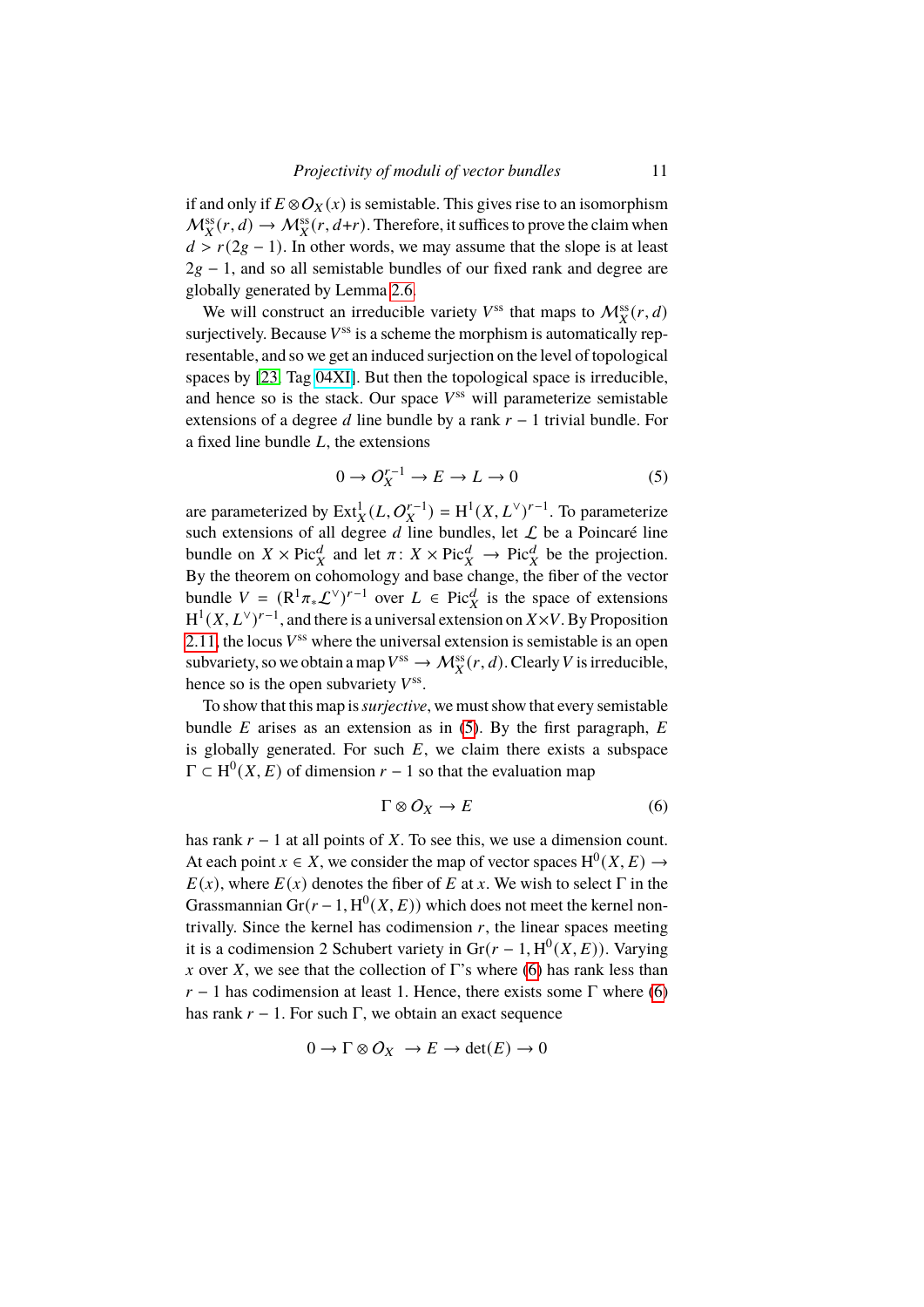This shows that  $E$  occurs as an extension of a degree  $d$  line bundle by a rank  $r-1$  trivial bundle. Hence, E is in the image of  $V^{ss} \to M_X^{ss}(r, d)$ .

The proof for  $\mathcal{M}_X^{ss}(r,L)$  is similar, using an open subscheme of  $\operatorname{Ext}^1_X(L, \mathcal{O}_X^{r-1})$ surjecting onto the stack.

We summarize the results of this section as follows.

<span id="page-11-1"></span>**Theorem 2.17** *The moduli stacks*  $M_X^{ss}(r, d)$  *and*  $M_X^{ss}(r, L)$  *are irreducible algebraic stacks, of finite type over k with affine diagonal. They are moreover smooth, and their Zariski tangent spaces are given in Proposition [1.3.](#page-3-1)*

<span id="page-11-3"></span>**Remark 2.18** One can show that if the genus of X is at least 2, then for any integer  $r > 0$  and line bundle  $L \in Pic_X$  there exist stable vector bundles of rank  $r$  and determinant  $L$ , see e.g. [\[21,](#page-35-6) Lemma 4.3]. Hence the open substacks  $M_X^s(r, d) \subseteq M_X^{ss}(r, d)$  and  $M_X^s(r, L) \subseteq M_X^{ss}(r, L)$ of *stable* bundles are nonempty and dense.

# **3 Good moduli spaces**

<span id="page-11-0"></span>To study properties of an algebraic stack, we often want to find the best possible approximation as a scheme or algebraic space. For a Deligne– Mumford stack such a procedure is given by the Keel–Mori theorem, producing a coarse moduli space. For an algebraic stack the first author introduced the notion of a good moduli space in [\[1\]](#page-34-8), and established criteria to verify its existence in [\[2\]](#page-34-3). The goal of this section is to briefly discuss how  $\mathcal{M}_X^{ss}(r, d)$  fits into this general framework.

The following example explains why the stack  $\mathcal{M}_X^{\text{ss}}(r, d)$  is not Deligne– Mumford and the Keel–Mori theorem does not apply.

<span id="page-11-2"></span>**Example 3.1** The automorphism group of any semistable vector bundle contains a canonical copy of  $\mathbb{G}_m$  acting by scalars, and moreover Aut( $F$ ) =  $\mathbb{G}_{\mathrm{m}}$  when F is a stable bundle by Lemma [2.5.](#page-5-0) In particular, the stack  $\mathcal{M}_X^{ss}(r, d)$  is not Deligne–Mumford, as the automorphism groups of all points are infinite.

A prototypical example of a strictly semistable vector bundle of rank 2 and degree 0 is the polystable bundle  $F = O_X \oplus O_X$ . Now Aut $(F) = GL_2$ , so the dimension of the automorphism group can jump up when going from the stable locus to the strictly semistable locus.

The automorphism groups do not have to be reductive either. If  $F$  fits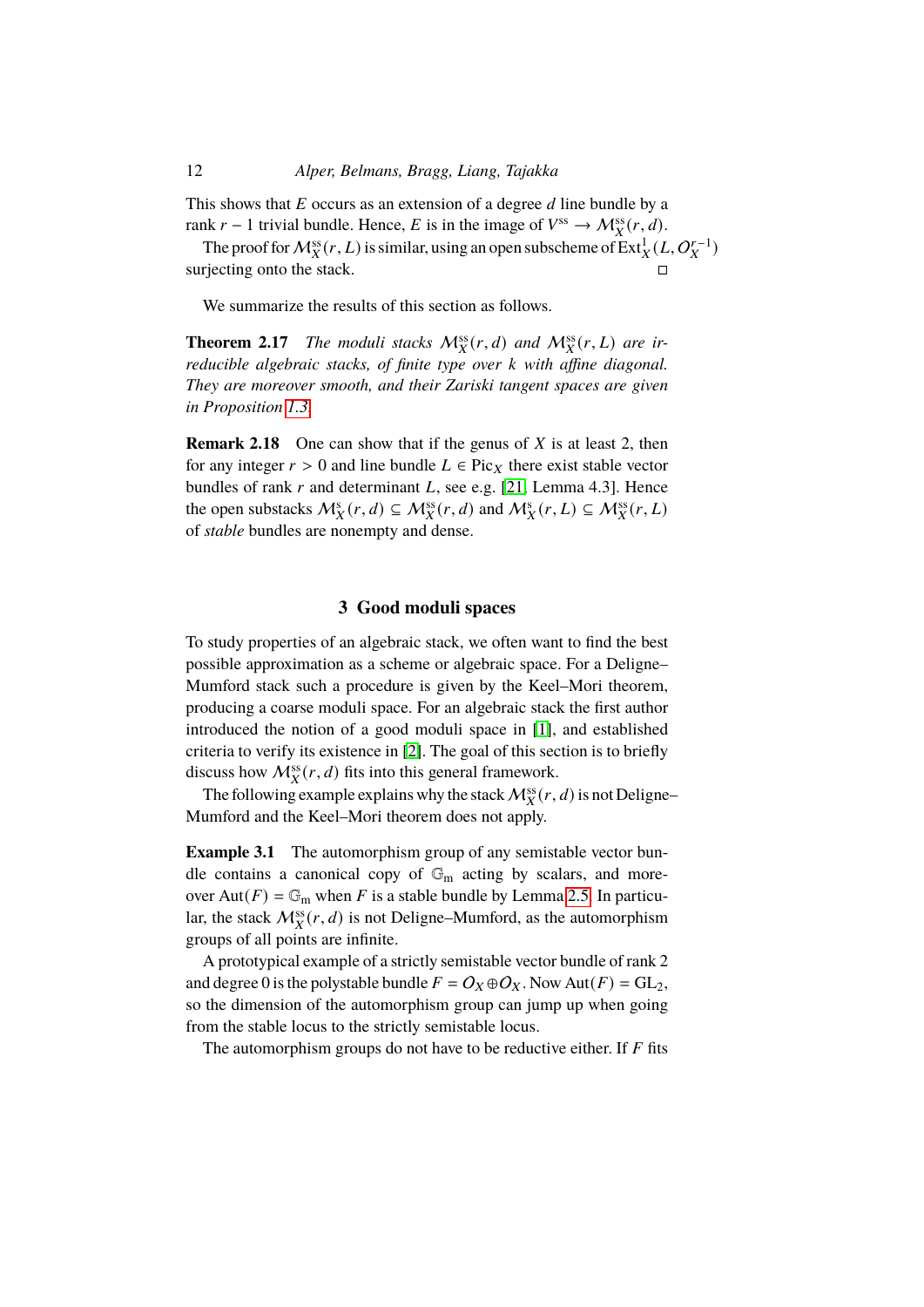in a non-split exact sequence

$$
0 \to O_X \xrightarrow{i} F \xrightarrow{q} O_X \to 0,
$$

then the map  $(a, b) \mapsto a \cdot id_F + ab \cdot i \circ q$  gives an an isomorphism  $\mathbb{G}_{\mathrm{m}} \times \mathbb{G}_{\mathrm{a}} \cong \mathrm{Aut}(F)$ . Such extensions are parameterized by the projective space  $\mathbb{P}Ext_X^1(O_X, O_X) \cong \mathbb{P}^{g-1}$ .

<span id="page-12-0"></span>**Example 3.2** For  $\mathcal{M}_X^{\text{ss}}(r, L)$  as defined in [\(2\)](#page-2-0) one has generically a finite stabilizer, because for a *stable* vector bundle with fixed determinant the automorphisms need to preserve the isomorphism, and hence are isomorphic to  $\mu_r$ .

If instead we took the fiber product along the closed substack  $\text{BG}_{m} \hookrightarrow$  $Pic_X^d$  then the resulting closed substack would have the same stabilizers as  $\mathcal{M}_X^{\text{ss}}(r, d)$ , and in particular they would never be finite.

Observe that, with the first definition of  $\mathcal{M}_X^{ss}(r,L)$ , if  $gcd(r,\deg L)$ 1 then there are no strictly semistable vector bundles, and  $\mathcal{M}_X^{ss}(r,L)$  is Deligne–Mumford. In this case  $\mathcal{M}_X^{ss}(r,L)$  is a  $\mu_r$ -gerbe over its coarse moduli space. With the second definition the stack is rather a  $\mathbb{G}_{m}$ -gerbe over this coarse moduli space.

<span id="page-12-1"></span>**Example 3.3** The moduli stack  $M_X^{\text{ss}}(r, d)$  is *not* separated, despite its many other nice properties. Indeed, if it were separated, its diagonal would be proper. But the diagonal is affine, hence it would be finite, and so the stabilizers would be finite as they are the fibers of the diagonal. This contradicts the previous example. Likewise, the moduli stack  $\mathcal{M}_X^{ss}(r,L)$ is *not* separated if the strictly semistable locus is non-empty.

**Definition 3.4** Let  $f: \mathcal{X} \to X$  be a quasi-compact and quasi-separated morphism over  $k$ , where  $\mathcal X$  is an algebraic stack and  $X$  is an algebraic space. We say that f is a *good moduli space* if

- (i) f is cohomologically affine, i.e.  $f_*$ : Qcoh  $\mathcal{X} \to \text{Qcoh } X$  is exact;
- (ii) the morphism  $O_X \to f_* O_{\mathcal{X}}$  is an isomorphism.

We summarize some of the fundamental properties of good moduli spaces that will be relevant for us. See [\[1\]](#page-34-8) for a complete statement.

<span id="page-12-2"></span>**Theorem 3.5** Let  $\mathcal X$  be an algebraic stack of finite type over  $k$ , and let  $f: \mathcal{X} \to X$  be a good moduli space.

- (i) *The map* 𝑓 *is surjective, universally closed, and initial for maps to algebraic spaces.*
- (ii) *The space X* is of finite type over *k*.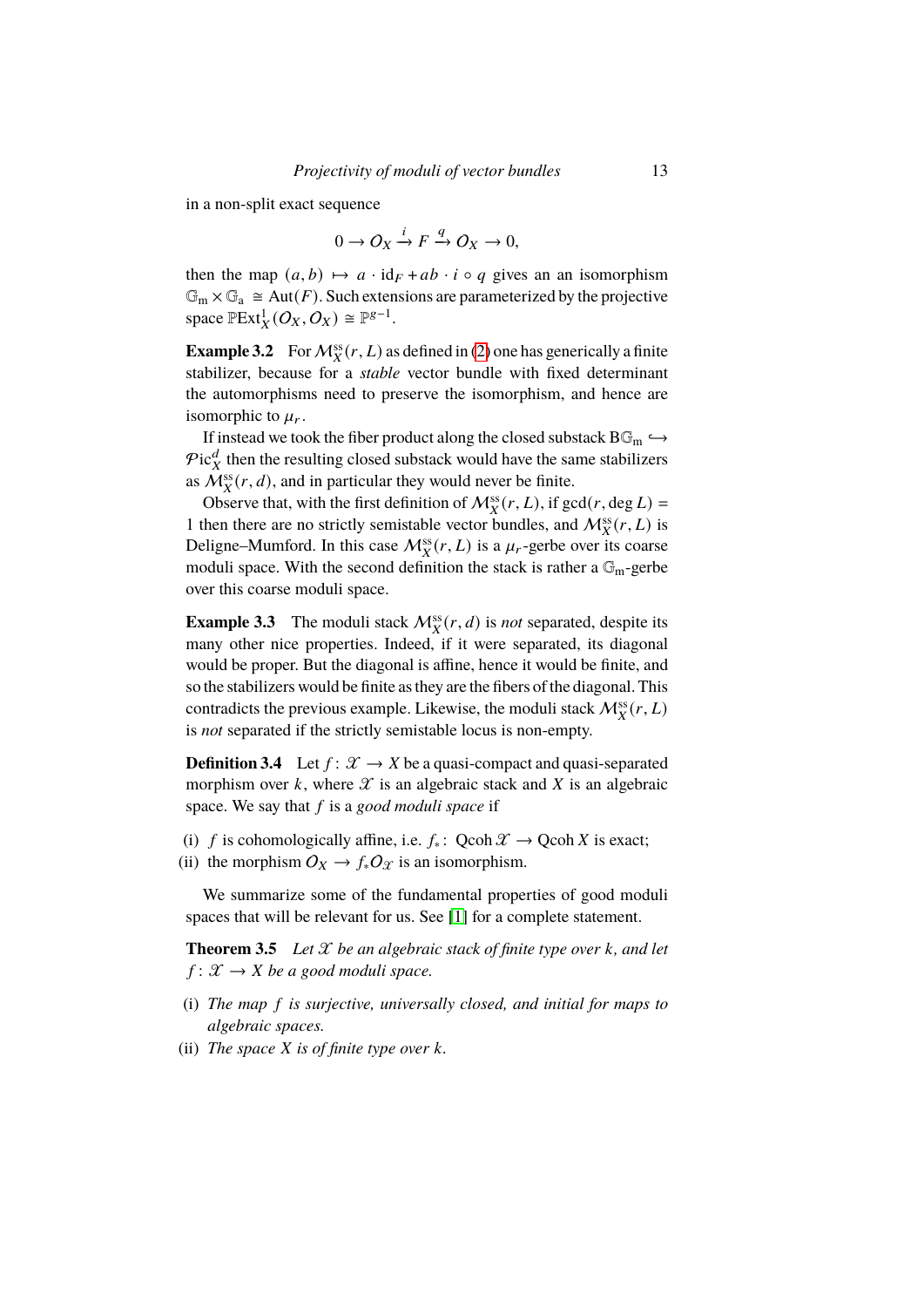- (iii) *The map* f *identifies two*  $k$ -points  $x, y$ : Spec  $k \rightarrow \mathcal{X}$  *if and only if the closures of*  $\{x\}$  *and*  $\{y\}$  *in*  $|\mathcal{X}|$  *intersect. In particular, f induces a bijection on closed points.*
- (iv) The pullback  $f^*$  induces an equivalence of categories between vector *bundles on* X *and those vector bundles*  $\mathcal F$  *on*  $\mathcal X$  *such that the stabilizer of any closed point*  $x: \text{Spec } k \to \mathcal{X}$  *acts trivially on*  $x^* \mathcal{F}$ ;

The following existence theorem for good moduli spaces is a specialised version of [\[2,](#page-34-3) Theorem A], in the form that we will apply it. The terms "S-complete" and "Θ-reductive" in the statement refer to certain valuative criteria that we will discuss below.

<span id="page-13-0"></span>**Theorem 3.6** *Let*  $X$  *be an algebraic stack of finite type over*  $k$  *with affine diagonal. There exists a good moduli space*  $\mathcal{X} \to X$  *where* X *is a separated algebraic space over* 𝑘 *if and only if*

- (i)  $\mathscr X$  *is S-complete, and*
- (ii) 𝒳 *is* Θ*-reductive.*

*Moreover,*  $X$  *is proper if and only if*  $X$  *is universally closed, or equivalently satisfies the existence part of the valuative criterion for properness.*

## *3.1 Langton's semistable reduction theorem*

We first discuss the last part of Theorem [3.6.](#page-13-0) Since the stacks  $\mathcal{M}_X^{ss}(r, d)$ and  $\mathcal{M}_X^{\text{ss}}(r, L)$  are quasicompact and have affine diagonal, hence are quasiseparated, it follows from [\[23,](#page-35-4) Tag [0CLW](https://stacks.math.columbia.edu/tag/0CLW) and Tag [0CLX\]](https://stacks.math.columbia.edu/tag/0CLX) that universal closedness is equivalent to the existence part of the valuative criterion for properness.

The valuative criterion states the following. If  $R$  is a discrete valuation ring R with residue field  $\kappa$  and fraction field K, then for every 2-commutative diagram



there exists a field extension  $K'/K$  and a discrete valuation ring  $R' \subseteq K'$ dominating R, such that there exists a morphism Spec  $R' \to \mathcal{X}$  making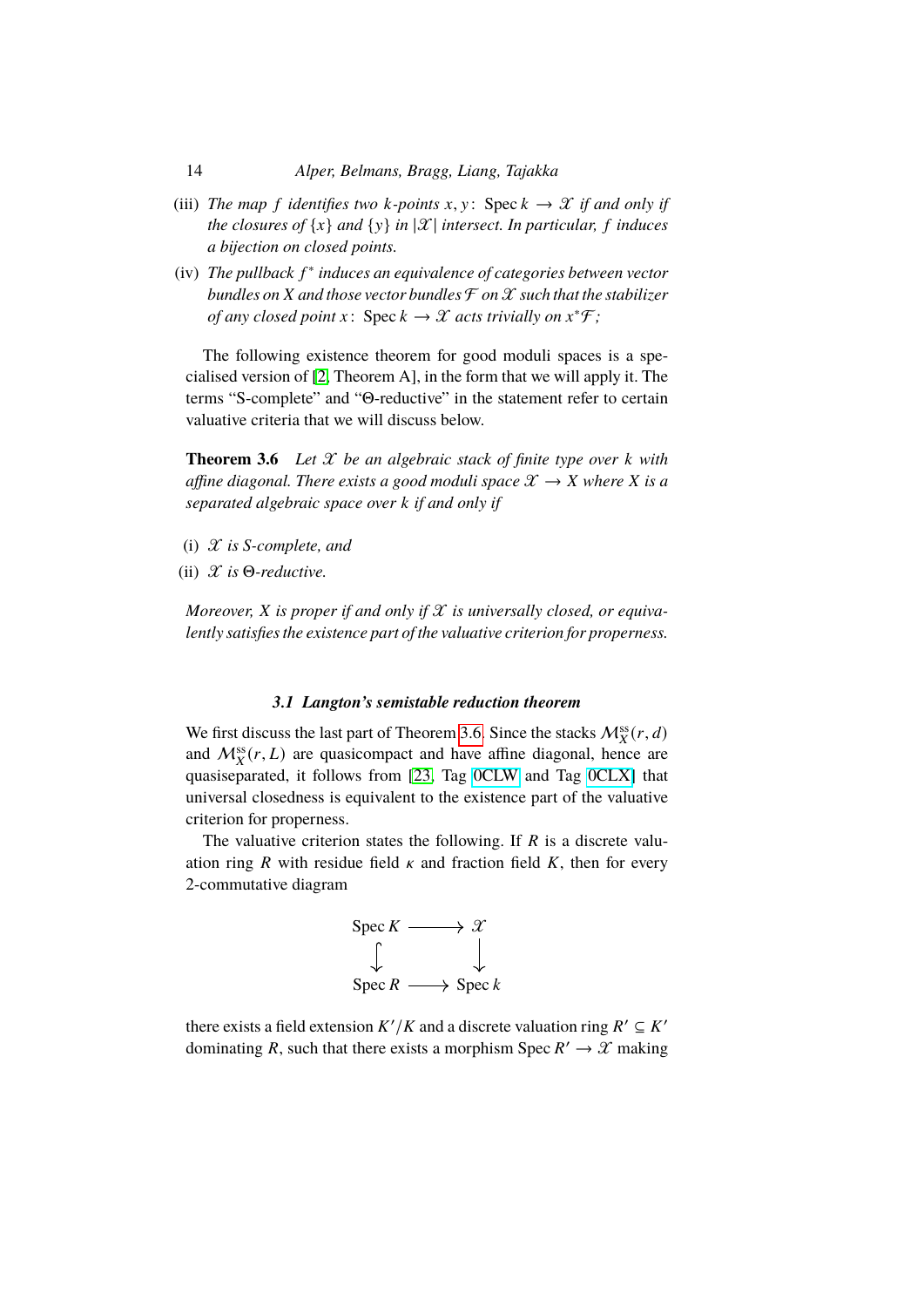the diagram



2-commutative.

It turns out that for  $\mathcal{M}_X^{ss}(r, d)$  and  $\mathcal{M}_X^{ss}(r, L)$  it is not necessary to consider field extensions of  $K$  by the following classical theorem of Langton [\[19\]](#page-35-2).

<span id="page-14-0"></span>**Theorem 3.7** Let E be a semistable vector bundle of rank r and de*gree d* on  $X_K$ . There exists a vector bundle  $\mathcal{E}$  on  $X_R$  such that  $\mathcal{E}_K \cong E$ and  $\mathcal{E}_\kappa$  is semistable. Thus, the stacks  $\mathcal{M}^{\text{ss}}_X(r,d)$  and  $\mathcal{M}^{\text{ss}}_X(r,L)$  are *universally closed.*

According to Example [3.3,](#page-12-1) the stack  $\mathcal{M}_X^{ss}(r, d)$  is not separated, and there will in general be many extensions of  $E$  to  $X_R$ . However, for any two extensions, the central fibers will be *S-equivalent* as we will see in Theorem [3.12,](#page-18-0) justifying the notion of S-equivalence. In particular, over the stable locus  $\mathcal{M}_X^s(r, d)$  any two extensions are isomorphic, although not uniquely.

# *3.2* Θ*-reductivity and S-completeness*

We now turn to the more contemporary ingredients of Theorem [3.6.](#page-13-0) Let  $R$  denote a discrete valuation ring with field of fractions  $K$  and residue field  $k$ , and let  $\pi$  be a uniformizer. We define the quotient stacks

- $\Theta_R = [\text{Spec } R[t]/\mathbb{G}_m]$  where the action has weight -1,
- $\overline{ST}_R := \left[ \frac{(Spec \, R[s, t]/(st \pi))}{\mathbb{G}_m} \right]$  where the action has weight 1 on  $s$  and  $-1$  on  $t$ .

Both Θ-reductivity and S-completeness are lifting criteria for *codimension two* punctures in  $\Theta_R$  and  $\overline{ST}_R$ . The notion of  $\Theta$ -reductivity is encoded by the lifting criterion in the left diagram, whereas S-completeness is the lifting criterion in the right diagram:

$$
\Theta_R \setminus \{0\} \longrightarrow \mathcal{X} \qquad \overrightarrow{\mathrm{ST}}_R \setminus \{0\} \longrightarrow \mathcal{X} \qquad (7)
$$
\n
$$
\Theta_R \longrightarrow \mathrm{Spec} \, k \qquad \overrightarrow{\mathrm{ST}}_R \longrightarrow \mathrm{Spec} \, k
$$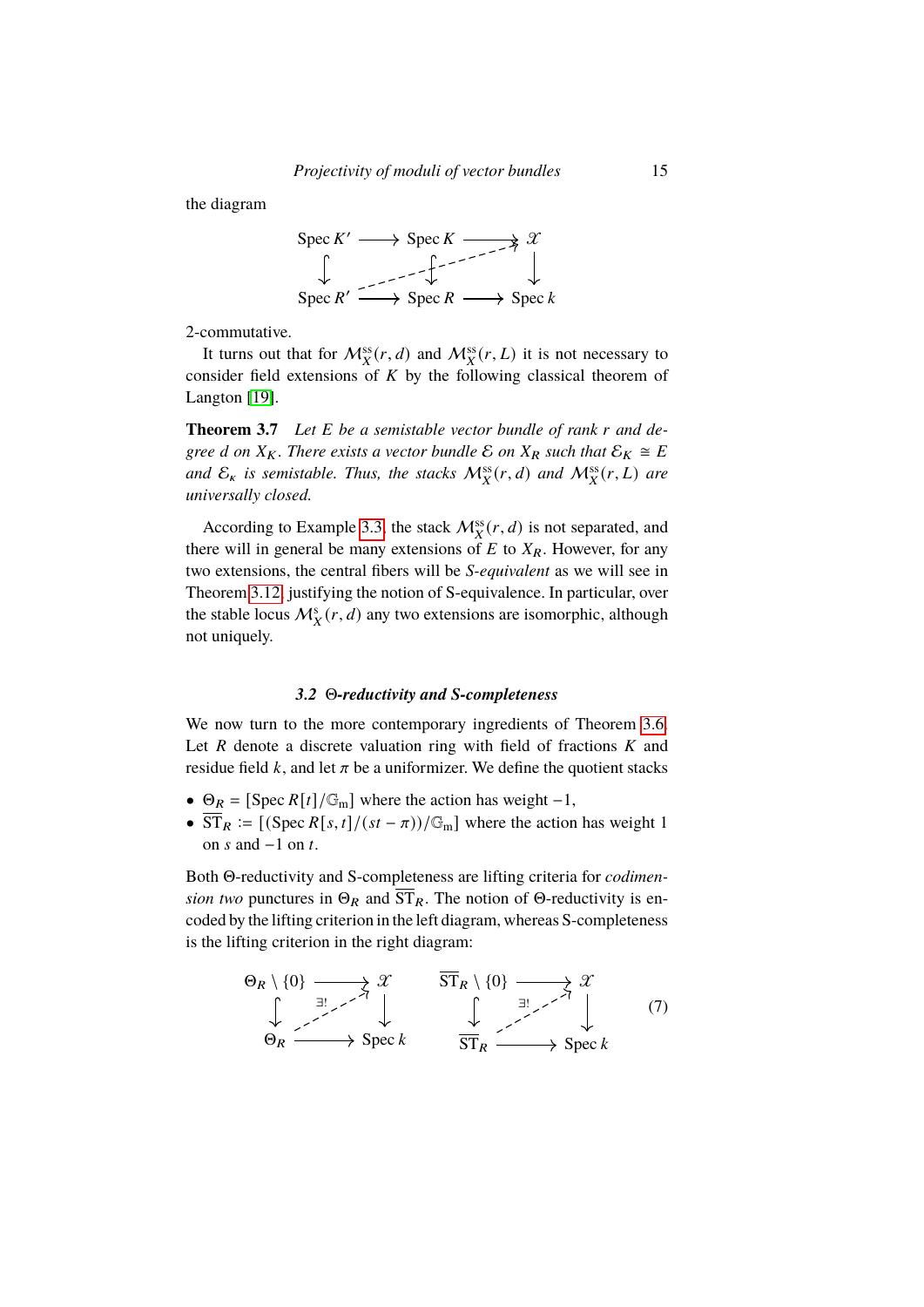# 16 *Alper, Belmans, Bragg, Liang, Tajakka*

The notion of Θ-reductivity was introduced in [\[12\]](#page-34-9) and that of S-completeness in [\[2,](#page-34-3) §3.5]. If  $\mathcal X$  is an algebraic stack with affine diagonal, then in either criterion, a lift is automatically unique by [\[2,](#page-34-3) Proposition 3.17].

Each of the two lifting criteria encodes the extension of a certain type of filtration over the puncture, which we will now describe.

## Θ*-reductivity*

We let  $0 \in \Theta_R$  be the unique closed point defined by the vanishing of t and the uniformizer  $\pi \in R$ . Observe that  $\Theta_R \setminus 0 = \Theta_K \cup_{\text{Spec } K}$  Spec R. We have the following two cartesian diagrams which describe the geometry of  $\Theta_R$ :



Here the maps on the left are open embeddings and on the right are closed embeddings.

A morphism  $\rho: \Theta \to \underline{\text{Coh}}_X$  corresponds to the data of a coherent sheaf E on X and a filtration  $0 = E_0 \subset E_1 \subset \cdots \subset E_n = E$ . Under this correspondence,  $\rho(1) = E$  and  $\rho(0) = \bigoplus_i E_{i+1}/E_i$  is the associated graded. The map  $\rho: \Theta \to \underline{\text{Coh}}_X$  factors through  $\mathcal{M}_X(r, d)$  (resp.  $M_X^{\text{ss}}(r, d)$ ) if and only if E is a vector bundle (resp. semistable vector bundle) of rank r and degree d and each factor  $E_{i+1}/E_i$  is a vector bundle (resp. semistable vector bundle of slope  $\mu = d/r$ ). There are analogous descriptions for morphisms from  $\Theta_A$  for a *k*-algebra *A*.

<span id="page-15-0"></span>Under this correspondence, the Θ-reductivity of these stacks translates into a valuative criterion for filtrations. For  $\mathcal{M}_X^{ss}(r, d)$ , Θ-reductivity translates into: for every DVR  $R$  with fraction field  $K$  and semistable vector bundle E on  $X_R$  of rank r and degree d, any filtration  $0 = G_0 \subset$  $G_1 \subset \cdots \subset G_n = E_K$  of the generic fiber where each factor  $G_{i+1}/G_i$ is semistable of slope  $\mu = d/r$  extends to a filtration  $0 = E_0 \subset E_1 \subset$  $\cdots \subset E_n = E$  where each factor  $E_{i+1}/E_i$  is a family of semistable vector bundles on X over R. Note that the factors  $G_{i+1}/G_i$  are semistable of slope  $d/r$  for all i if and only if  $G_i$  is semistable of slope  $d/r$  for all i if and only if  $\mu(G_i) = d/r$  for all *i*.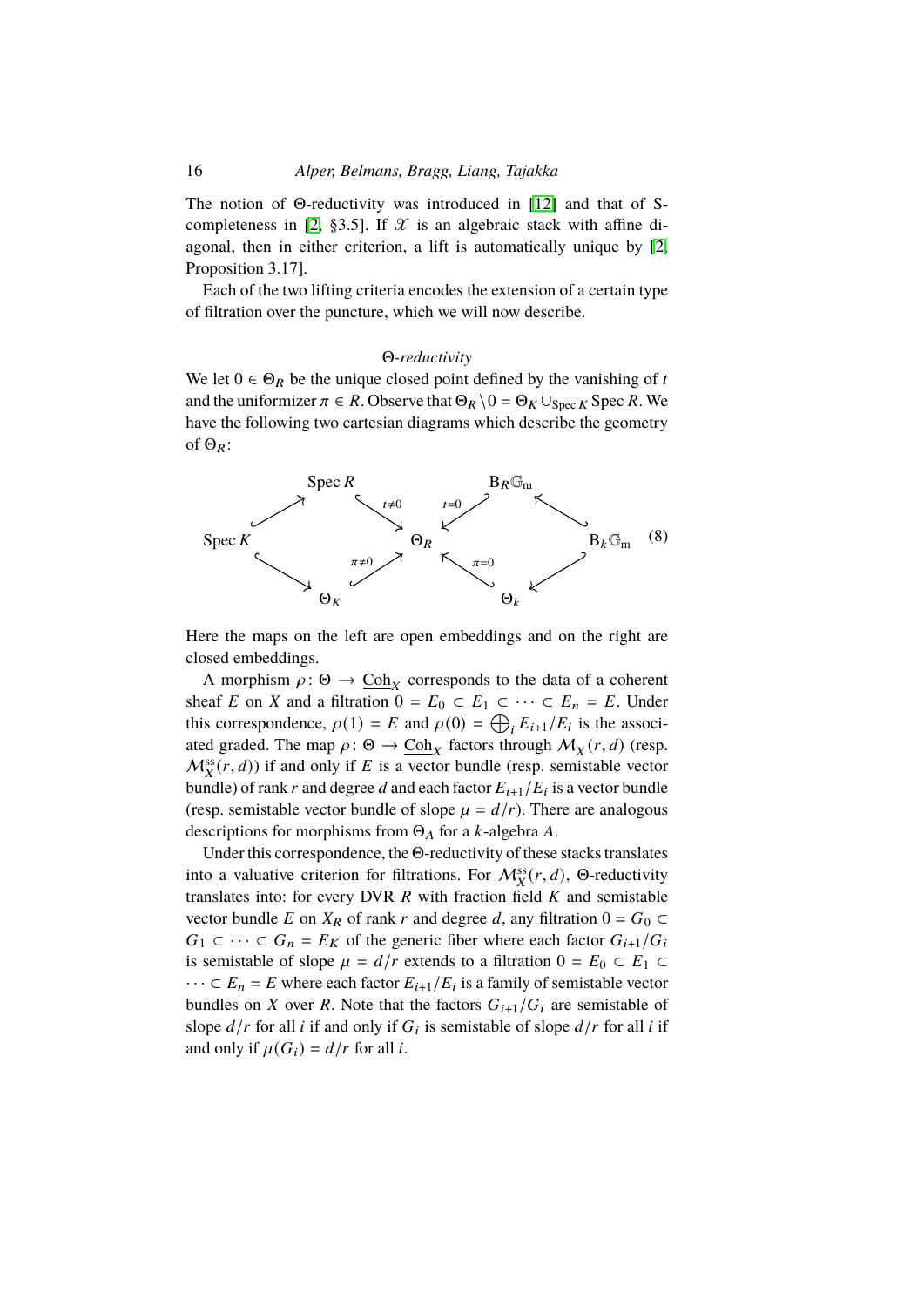**Proposition 3.8** *The stacks*  $\underline{Coh}_X$ *,*  $\mathcal{M}_X^{ss}(r, d)$ *, and*  $\mathcal{M}_X^{ss}(r, L)$  *are*  $\Theta$ *reductive.*

*Proof* First consider  $\underline{Coh}_X$ . Let E be an R-flat coherent sheaf on  $X_R$ and let  $0 = G_0 \subset G_1 \subset \cdots \subset G_n = E_K$  be a filtration of the generic fiber. By descending induction starting with  $j = n$ , suppose that we have constructed a filtration  $E_j \subset E_{j+1} \subset \cdots \subset E_n = E$  extending  $G_{\bullet}$ . Since the relative Quot scheme of quotients of  $E_i$  with the same Hilbert polynomial as  $G_j/G_{j-1}$  is proper over R, there is a unique subsheaf  $E_{j-1}$  ⊂  $E_j$  with  $(E_{j-1})_K = G_{j-1}$  and  $E_j/E_{j-1}$  flat over R. This gives the next step in the filtration  $E_{\bullet}$ .

To see that  $\mathcal{M}_X^{\text{ss}}(r, d)$  is  $\Theta$ -reductive, suppose that E is a family of semistable vector bundles on  $X_R$  and  $G_{\bullet}$  is a filtration of  $E_K$  such that the sheaves  $G_i$  are semistable vector bundles with  $\mu(G_i) = d/r$ . By the previous paragraph,  $G_{\bullet}$  extends to  $E_{\bullet}$  over  $R$ , and we must show that in the sheaves  $(E_i)_k$  are semistable as well. Since each  $E_i$  is flat over R, we have  $\mu((E_i)_k) = \mu(G_i) = d/r$ , and so  $(E_i)_k$  is a subsheaf of the semistable vector bundle  $E_k$  of the same slope, hence a semistable vector bundle itself. The same argument shows that  $\mathcal{M}_X^{\text{ss}}(r,L)$  is  $\Theta$ -reductive.

 $\Box$ 

# *S-completeness*

The stack  $\overline{ST}_R$  can be viewed as a local model of the quotient  $[A^2/G_m]$ where  $\mathbb{A}^2$  has coordinates s and t with weights 1 and -1; indeed,  $\overline{\text{ST}}_R$ is the base change of the good moduli space  $[A^2/\mathbb{G}_m] \to \text{Spec } k[st]$ along Spec  $R \to \text{Spec } k[st]$  defined by  $st \mapsto \pi$ .

We let  $0 \in \overline{ST}_R$  be the unique closed point defined by the vanishing of s and t. Observe that  $\overline{ST}_R \setminus 0$  is the non-separated union Spec  $R \cup_{\text{Spec } K}$ Spec  $R$ . We have the two following cartesian diagrams which describe the geometry of  $\overline{\text{ST}}_R$ 



Here the maps on the left are open embeddings and on the right are closed embeddings.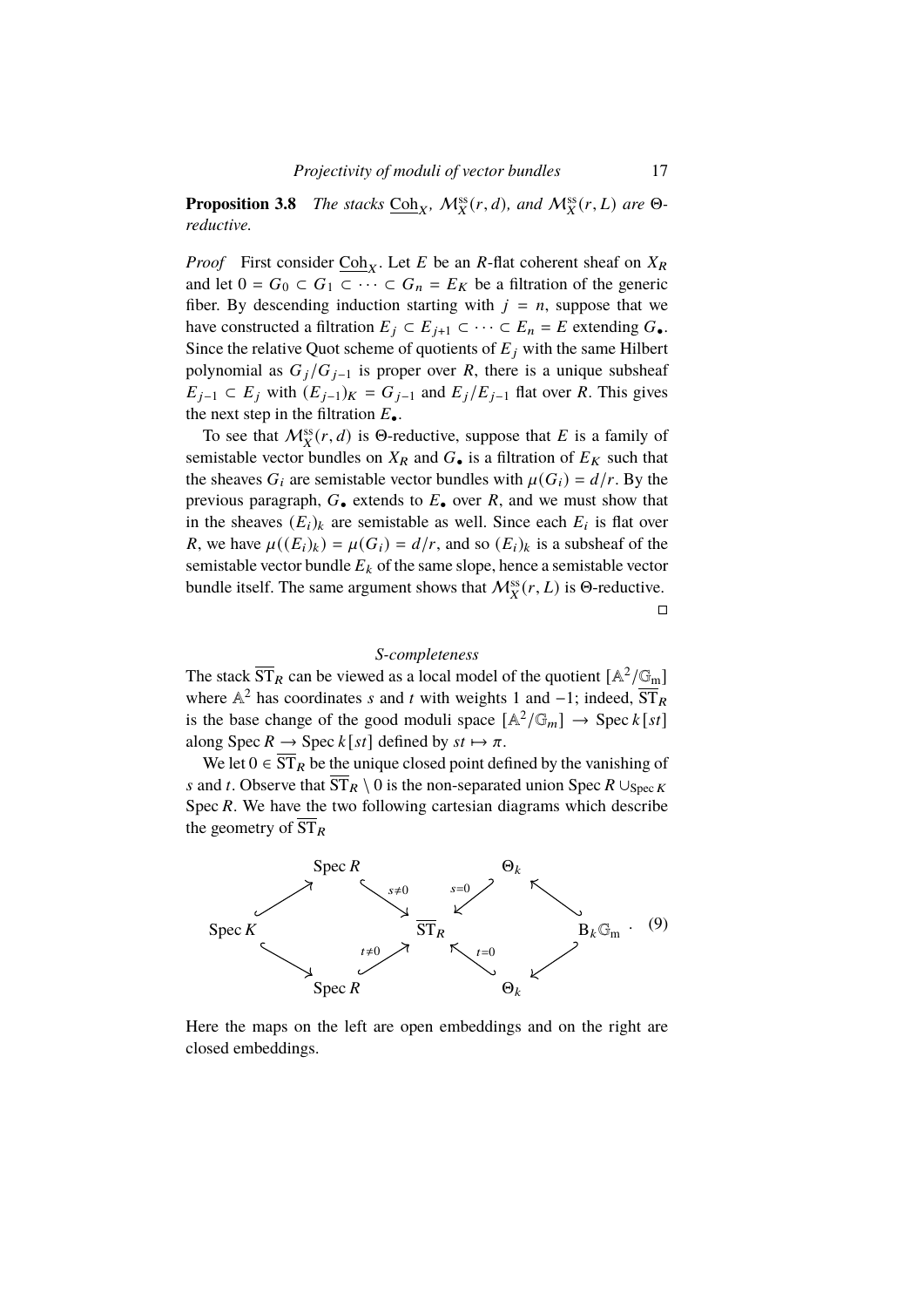| property                                 | $\mathcal{M}_{\mathbf{Y}}^{\text{ss}}(r,d)$ | $\mathcal{M}_X(r,d)$    | $\text{Coh}_X$          |
|------------------------------------------|---------------------------------------------|-------------------------|-------------------------|
| affine diagonal                          | yes                                         | yes,<br>Proposition 1.1 | yes,<br>[23, Tag ODLY]  |
| locally of finite type                   | yes                                         | yes,<br>Proposition 1.1 | yes,<br>[23, Tag ODLZ]  |
| quasicompact                             | yes,<br>Proposition 2.15                    | no,<br>Example 2.13     | no                      |
| $\Theta$ -reductive                      | yes,<br>Proposition 3.8                     | no                      | yes<br>Proposition 3.8  |
| S-complete                               | yes<br>Proposition 3.10                     | no                      | yes<br>Proposition 3.10 |
| existence part<br>of valuative criterion | yes                                         | yes                     | yes                     |
| separated                                | no,<br>Example 3.3                          | no                      | no                      |
| existence of<br>good moduli space        | yes,<br>Theorem 3.12                        | no                      | no                      |

<span id="page-17-1"></span>Table 1 *Properties of the stacks*  $M_X^{ss}(r, d) \subset M_X(r, d) \subset \underline{\text{Coh}}_X$ 

**Remark 3.9** If G is a linear algebraic group over  $k$ , then BG is Scomplete if and only if  $G$  is reductive (see [\[2,](#page-34-3) Proposition 3.45 and Remark 3.46]). Moreover, as S-completeness is preserved under closed substacks, it follows that every closed point (corresponding to a polystable object) in an S-complete algebraic stack with affine diagonal has *reductive stabilizer*.

We will see in Lemma [3.11](#page-18-1) below that the closed points of  $\mathcal{M}_X^{ss}(r, d)$ correspond to polystable vector bundles, so although some  $k$ -points of  $M_X^{\text{ss}}(r, d)$  may have nonreductive stabilizers as in Example [3.1,](#page-11-2) such points necessarily correspond to non-polystable bundles.

<span id="page-17-0"></span>**Proposition 3.10** *The stacks*  $\underline{Coh}_X$ ,  $\mathcal{M}_X^{\text{ss}}(r, d)$ , and  $\mathcal{M}_X^{\text{ss}}(r, L)$  are S*complete.*

We omit the proof of this proposition, which can be proven along the same lines as Proposition [3.8](#page-15-0) using the interpretation of morphisms from  $\overline{\text{ST}}_R$  to  $\mathcal{M}^{\text{ss}}_X(r, d)$  from [\[2,](#page-34-3) Remark 3.36].

We have summarised the properties of  $\mathcal{M}_X^{\text{ss}}(r, d)$ ,  $\mathcal{M}_X(r, d)$ , and  $\frac{\text{Coh}_X}{\text{Coh}_X}$  discussed in the first three sections in Table [1.](#page-17-1)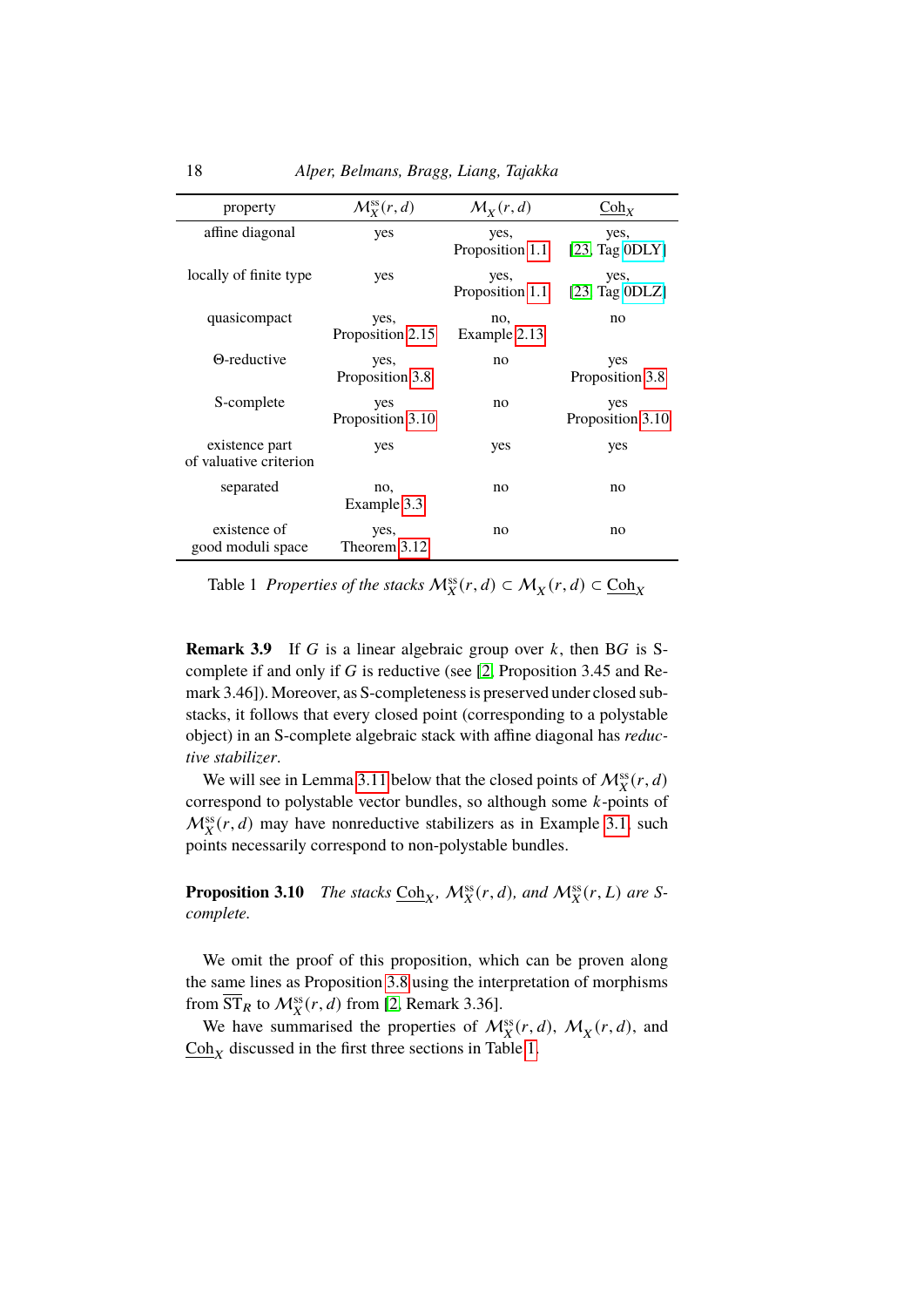## *3.3 Existence of good moduli spaces*

In this section we will establish the existence and basic properties of good moduli spaces for the stacks  $\mathcal{M}_X^{ss}(r, d)$  and  $\mathcal{M}_X^{ss}(r, L)$ , but before doing so we make an observation regarding their topology.

# <span id="page-18-1"></span>**Lemma 3.11**

- (i) If E is a semistable vector bundle, then the corresponding k-point  $[E] \in \mathcal{M}_X^{\text{ss}}(r,d)(k)$  contains the point  $[\text{gr}_E]$  in its closure, where  $gr_E$  *is the graded bundle associated to a Jordan-Hölder filtration.*
- (ii) *A point*  $[E] \in M_X^{ss}(r, d)$  *(k) is closed if and only if E is polystable.*

The same holds for the stack  $\mathcal{M}_X^{\text{ss}}(r,L)$ .

*Proof* (i) If E is semistable but not semistable, there exists a non-split extension  $0 \to E' \to E \to E'' \to 0$  of semistable vector bundles of the same slope. Let  $\mathcal E$  be the universal family over the affine line in Ext $^1_X(E'', E')$  spanned by this extension, so that E is a family of semistable vector bundles on X parameterized by  $\mathbb{A}^1$  such that  $\mathcal{E}_t \cong E$  if  $t \neq 0$  and  $\mathcal{E}_0 \cong E' \oplus E''$ . The resulting map

$$
[\mathcal{E}] : \mathbb{A}^1 \to \mathcal{M}_X^{\text{ss}}(r, d)
$$

satisfies  $t \mapsto [E]$  if  $t \neq 0$  and  $0 \mapsto [E' \oplus E'']$ . It follows that  $[E' \oplus E'']$ is contained in the closure of  $[E]$ . Iterating this construction for  $E'$ and  $E''$  shows that  $\left[\text{gr}_{E}\right]$  is in the closure of  $[E]$ .

(ii) For a contradiction, suppose  $E$  is a polystable vector bundle such that [E] is not closed, and let [F] be in its closure. By (i),  $\left[\text{gr}_{F}\right]$  is in the closure of  $[F]$ , and since no two points can be in the closure of each other, we must have  $E \not\cong gr_F$ .

On the other hand, if  $E_i$  is stable with the same slope as  $E$ , then  $E_i$ appears as a direct summand of E with multiplicity hom $_X(E_i, E)$  $\dim_k \text{Hom}_X(E_i, E)$  and similarly for  $gr_F$ . For any  $E_i$ , the function hom $_X(E_i, -)$  is upper semicontinuous in the second variable, since  $[\operatorname{gr}_F]$  is in the closure of  $[E]$  so we have  $\hom_X(E_i, E) \leq$ hom $_X(E_i, \text{gr}_F)$ . This means that any stable summand of E appears in  $gr_F$  with at least the same multiplicity. But E and F have the same rank, so we must have  $E \cong \text{gr}_F$ , a contradiction. Thus, [E] is closed.

 $\Box$ 

<span id="page-18-0"></span>**Theorem 3.12**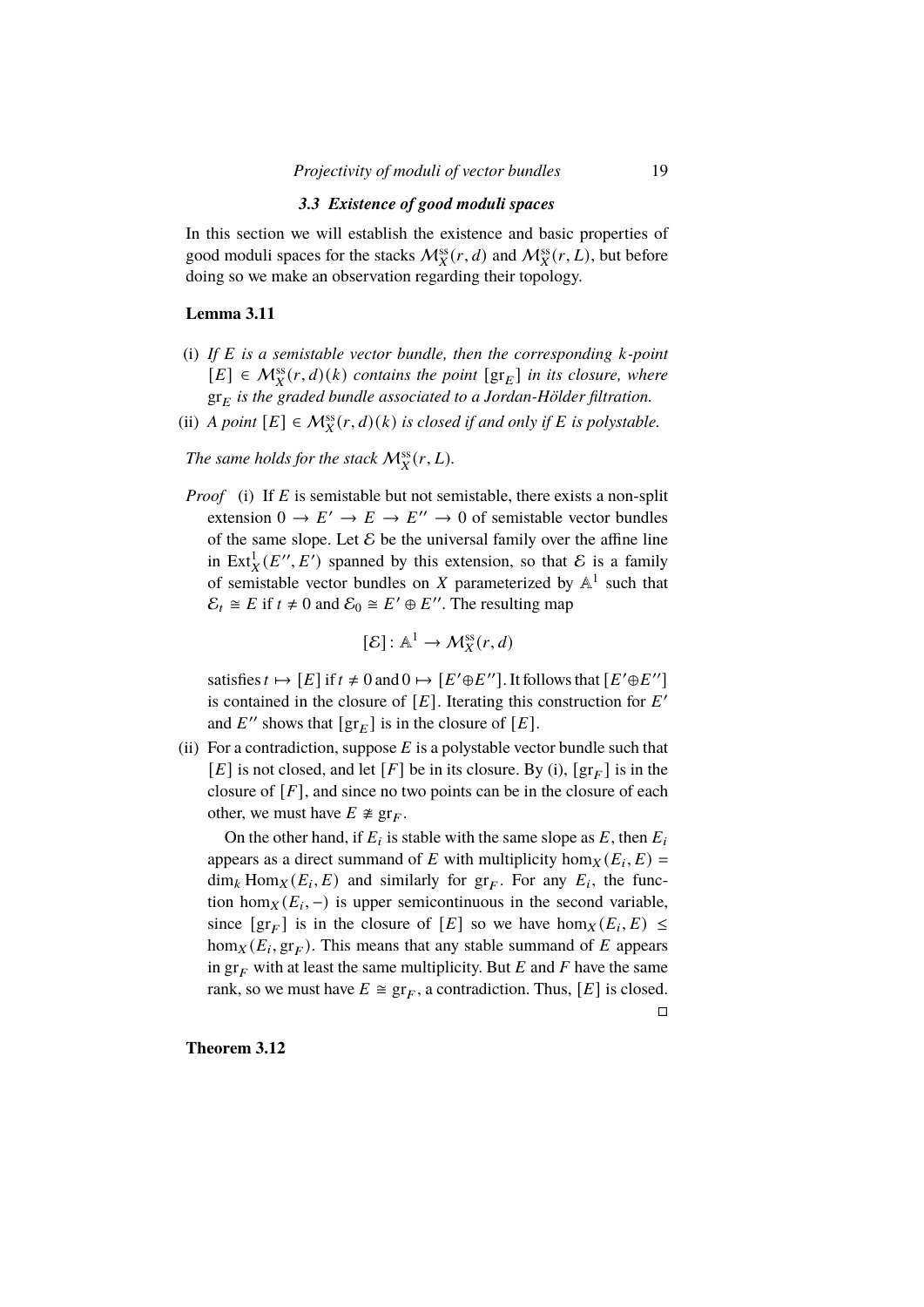(i) *There exist good moduli spaces*

$$
\mathcal{M}_X^{\text{ss}}(r,d) \to \mathcal{M}_X^{\text{ss}}(r,d)
$$
  

$$
\mathcal{M}_X^{\text{ss}}(r,L) \to \mathcal{M}_X^{\text{ss}}(r,L).
$$

- (ii) *The good moduli space maps induce bijections between the k-points of the good moduli space and S-equivalence classes of semistable sheaves.*
- (iii) The good moduli spaces  $M_X^{ss}(r, d)$  and  $M_X^{ss}(r, L)$  are irreducible, *proper algebraic spaces of dimensions*

$$
\dim M_X^{ss}(r, d) = r^2(g - 1) + 1
$$
  
dim M\_X^{ss}(r, L) = (r<sup>2</sup> – 1)(g – 1).

*Proof*

- (i) This follows from Propositions [3.8](#page-15-0) and [3.10](#page-17-0) and the first part of Theorem [3.6.](#page-13-0)
- (ii) By [3.5](#page-12-2) (iii), two k-points  $[E], [E'] \in \mathcal{M}_X^{\text{ss}}(r, d)$  map to the same point in  $M_X^{ss}(r, d)$  if and only if the closures of  $\{[E]\}$  and  $\{[E']\}$  in  $\mathcal{M}_X^{\text{ss}}(r, d)$  intersect. On the one hand, if E is any semistable vector bundle, then by Lemma [3.11](#page-18-1) (i),  $[E]$  contains  $[gr_E]$  in its closure, so both points map to the same point in  $M_X^s(r, d)$ . On the other hand, if E and E' are polystable and non-isomorphic, then by Lemma [3.11](#page-18-1) (ii), the corresponding points in  $\mathcal{M}_X^{ss}(r, d)$  are closed and distinct, hence map to distinct points in  $M_X^{ss}(r, d)$ .
- (iii) The stacks are irreducible by Proposition [2.16](#page-9-2) and the good moduli space maps are surjective by [3.5](#page-12-2) (i), so the good moduli spaces are irreducible as well. They are proper by Proposition [3.7](#page-14-0) and the second part of Theorem [3.6.](#page-13-0)

To compute the dimensions, one can show using (ii) and Lemma [2.5](#page-5-0) that over the stable locus  $\mathcal{M}_X^s(r, d) \subseteq \mathcal{M}_X^{ss}(r, d)$  the good moduli space map is a  $\mathbb{G}_m$ -gerbe over its image  $M_X^s(r, d)$ , and similarly for  $\mathcal{M}_X^{\text{ss}}(r,L)$ . Since the stable loci are moreover nonempty by Remark [2.18,](#page-11-3) the dimensions now follow from Proposition [1.3](#page-3-1) and Remark [1.4.](#page-3-2)

 $\Box$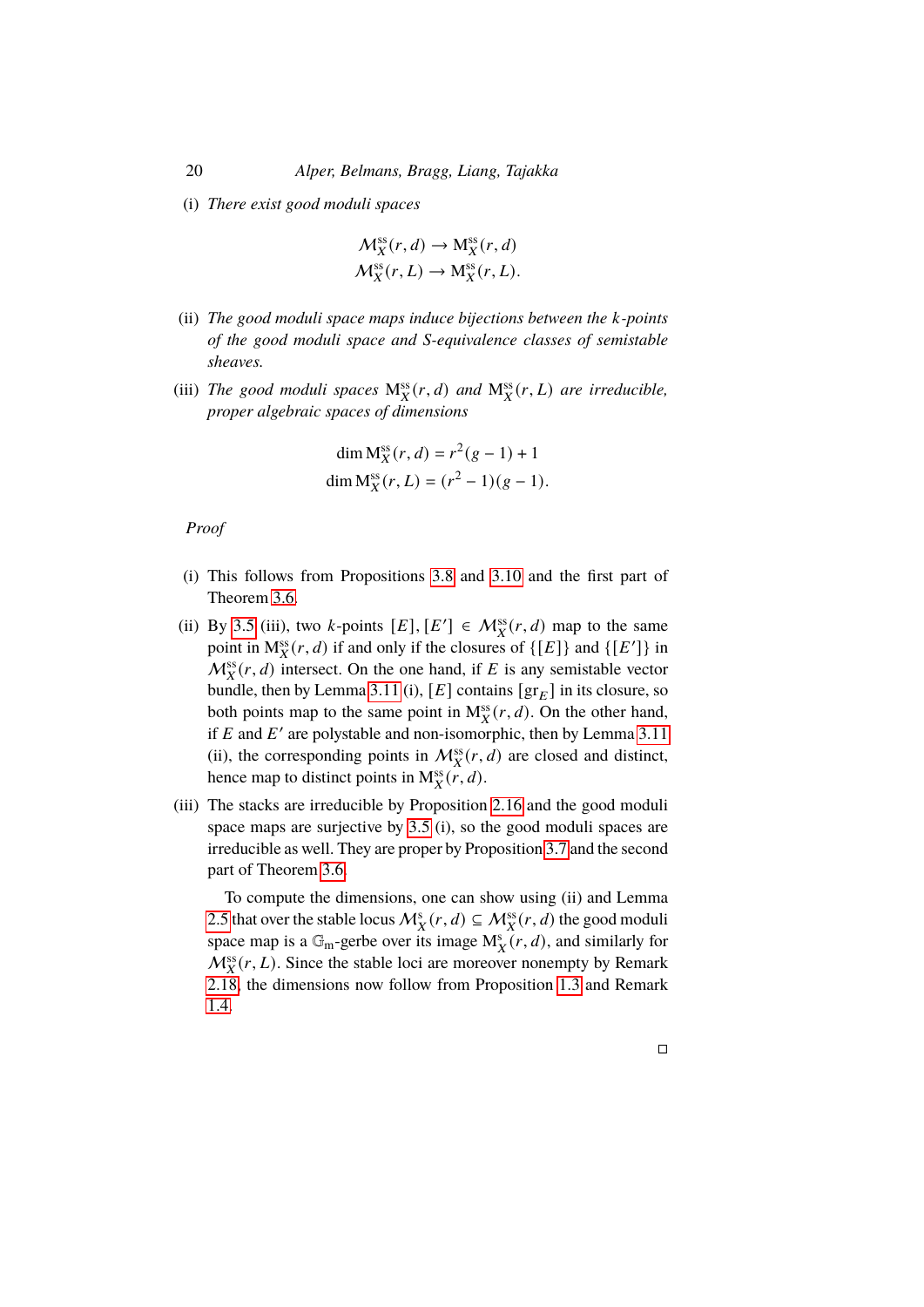# **4 Determinantal line bundles**

<span id="page-20-0"></span>Let  $X$  be a smooth, projective and connected curve over  $k$ . For an algebraic stack  $S$  over  $k$  we consider the diagram



In this setting we can freely apply cohomology and base change arguments, because  $p$  is representable by schemes. If  $\mathcal E$  is a vector bundle on  $X \times S$ , then the derived direct image  $\mathbb{R} p_* \mathcal{E}$  is a perfect complex on  $\mathcal S$  with amplitude in [0, 1]. In fact, something stronger is true. We use the construction of [\[14,](#page-35-7) Proposition 2.1.10]. Let  $\mathcal E$  be a vector bundle on  $X \times M_X(r, d)$ . Then there exists a short exact sequence

$$
0 \to \mathcal{E}^{-1} \to \mathcal{E}^0 \to \mathcal{E} \to 0
$$

of vector bundles such that  $R^0 p_* \mathcal{E}^j = 0$  and  $K^j := R^1 \mathcal{E}^{j+1}$  is locally free for  $j = 0, 1$ . In particular, we have a quasi-isomorphism  $K^{\bullet} := [K^0 \rightarrow$  $K^1$ ]  $\rightarrow$  **R** $p_*\mathcal{E}$ . We make the following definition.

<span id="page-20-1"></span>**Definition 4.1** (Determinants and sections) If  $\mathcal{E}$  is a vector bundle on  $X \times S$  and  $[K^0 \to K^1]$  is a two-term complex of locally free sheaves such that  $\mathbf{R} p_* \mathcal{E} \sim [K^0 \to K^1]$ , we define the line bundle

$$
\det \mathbf{R} p_* \mathcal{E} := \det(K^0) \otimes \det(K^1)^{\vee}.
$$

If  $rk(\mathbf{R} p_*\mathcal{E}) = 0$ , then  $rk K^0 = rk K^1$  and the dual  $(\det \mathbf{R} p_*\mathcal{E})^{\vee}$  is equipped with a section, locally given by the determinant of the map  $K^0 \rightarrow K^1$ .

As described in [\[23,](#page-35-4) Tag [0FJI\]](https://stacks.math.columbia.edu/tag/0FJI), the definition of det  $\mathbf{R} p_* \mathcal{E}$  is independent of the choice of quasi-isomorphism with a two-term complex.

We will apply this construction in the case that  $\mathcal{S} = \mathcal{M}_X(r, d)$  and  $\mathcal{E} = \mathcal{E}_{\text{univ}} \otimes q^*V$ , where  $\mathcal{E}_{\text{univ}}$  is the universal vector bundle on  $X \times$  $M_X(r, d)$  and V is a vector bundle on X. The universal vector bundle exists tautologically because we are working with the moduli stack. Consider the diagram

<span id="page-20-2"></span>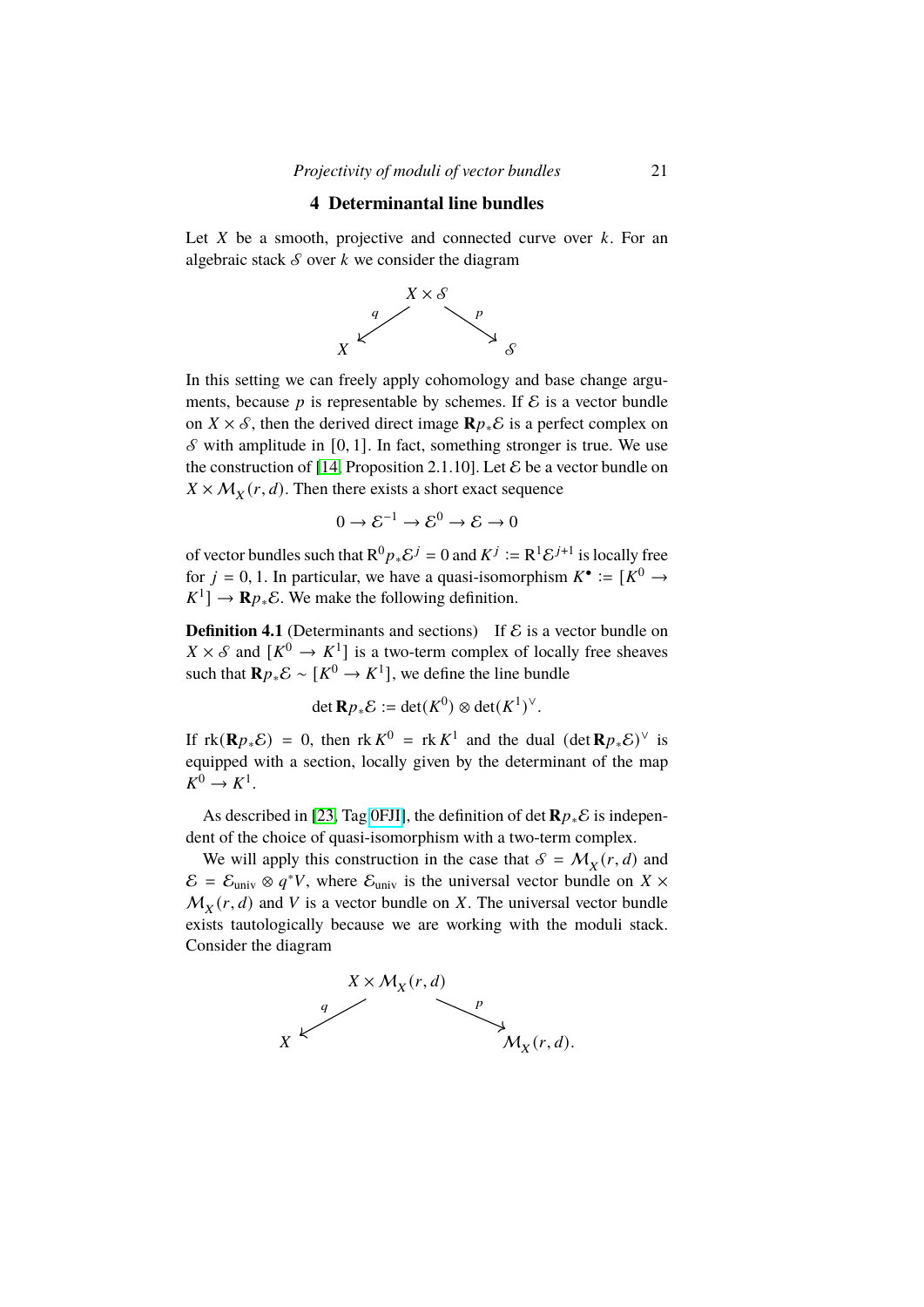**Proposition 4.2** (Determinant is multiplicative) *If*

$$
0 \to \mathcal{E}' \to \mathcal{E} \to \mathcal{E}'' \to 0,
$$

is an exact sequence of vector bundles on  $X \times \mathcal{M}_X^{\mathstrut}(r,d)$  , then

$$
\det \mathbf{R} p_* \mathcal{E} = (\det \mathbf{R} p_* \mathcal{E}') \otimes (\det \mathbf{R} p_* \mathcal{E}'').
$$

*Proof* As before, we find a two term complex  $\mathcal{E}^{\bullet} = [\mathcal{E}^{-1} \to \mathcal{E}^{0}]$ supported in degrees  $[-1, 0]$  and a quasi-isomorphism  $\mathcal{E}^{\bullet} \to \mathcal{E}$  with the properties described above. We similarly choose  $\mathcal{E}'^{\bullet}$  and  $\mathcal{E}''^{\bullet}$ . In fact, it follows from the construction in the proof of [\[14,](#page-35-7) Proposition 2.1.10] that we may choose these resolutions compatibly, so that we have a short exact sequence

$$
0 \to \mathcal{E'}^{\bullet} \to \mathcal{E}^{\bullet} \to \mathcal{E}''^{\bullet} \to 0
$$

of complexes, compatible with the quasi-isomorphisms to the members in our original exact sequence. Taking cohomology, we find a short exact sequence

$$
0 \to K^{\prime \bullet} \to K^{\bullet} \to K^{\prime \prime \bullet} \to 0
$$

of complexes of locally free sheaves on  $\mathcal{M}_X(r, d)$ . The result follows from the multiplicativity of the determinant in short exact sequences of locally free sheaves.

 $\Box$ 

<span id="page-21-0"></span>**Definition 4.3** (Determinantal line bundles and sections) For a vector bundle *V* on *X*, we define the *determinantal line bundle* 

$$
\mathcal{L}_V := (\det \mathbf{R} p_*(q^*V \otimes \mathcal{E}_{\text{univ}}))^{\vee}
$$

on  $M_X(r, d)$  associated to V. If  $\chi(X, V \otimes E) = 0$  for all  $[E] \in M_X(r, d)$ , or equivalently by Riemann–Roch

<span id="page-21-1"></span>
$$
d\operatorname{rk}(V) + r \deg(V) + r \operatorname{rk}(V)(1 - g) = 0,\tag{10}
$$

then the rank of  $\mathbf{R} p_*(q^*V \otimes \mathcal{E}_{\text{univ}})$  is zero and we define the section  $s_V \in \Gamma(M_X(r, d), \mathcal{L}_V)$  as in Definition [4.1.](#page-20-1)

**Remark 4.4** Since  $\mathbf{R} p_*(q^*V \otimes \mathcal{E}_{\text{univ}})$  is perfect, its construction commutes with base change. In particular, its restriction to a  $k$ -point  $[E] \in$  $M_X(r, d)$  is identified with the two-term complex  $\mathbf{R}\Gamma(X, E \otimes V)$ . If moreover  $\chi(X, V \otimes E) = h^0(X, V \otimes E) - h^1(X, V \otimes E) = 0$ , we see that indeed  $\text{rk}(\mathbf{R} p_*(q^*V \otimes \mathcal{E}_{\text{univ}})) = 0.$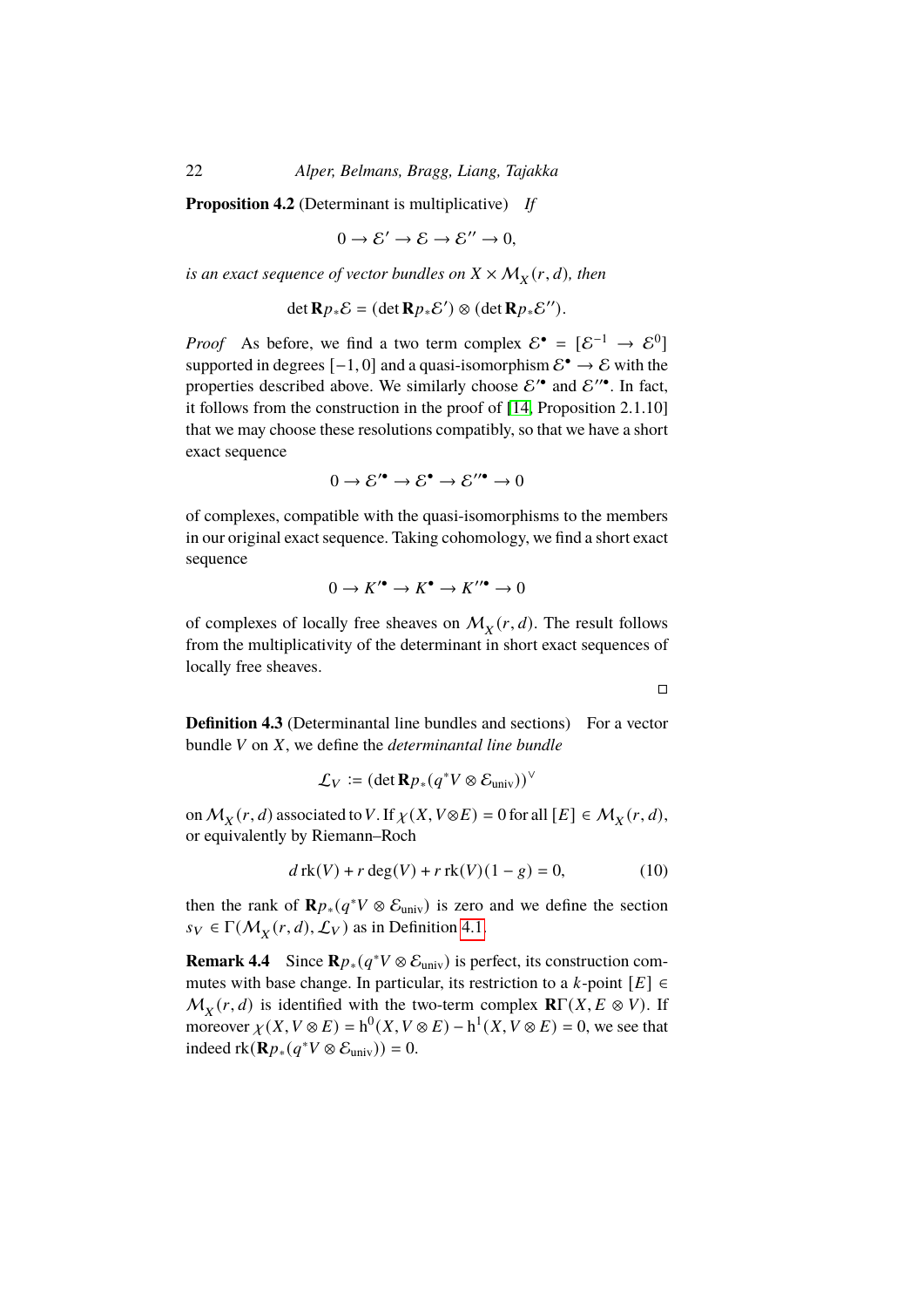In order to state some basic properties of the construction in Definition [4.3,](#page-21-0) we recall that by the universal property of the Picard stack  $\mathcal{P}$ ic $_X^d$ , the determinant det( $\mathcal{E}_{\text{univ}}$ ) of the universal vector bundle on  $X \times \mathcal{M}_X(r, d)$ induces a morphism

$$
\det: \mathcal{M}_X(r, d) \to \mathcal{P}ic_X^d
$$

such that  $(\det \times id_X)^* \mathscr{P} \cong \det(\mathcal{E}_{\text{univ}})$ , where  $\mathscr{P}$  is the Poincaré bundle on  $\mathcal{P}$ ic $^d_X$  ×X.

<span id="page-22-0"></span>**Proposition 4.5** (Properties of the determinantal line bundle) (i) *The assignment*  $V \mapsto L_V$  *induces a group homomorphism* 

$$
K_0(X) \to Pic(\mathcal{M}_X(r,d)).
$$
 (11)

*Consequently, the isomorphism class of the line bundle*  $\mathcal{L}_V$  *depends only on*  $rk(V)$  *and*  $det(V)$ *.* 

(ii) *If* V and W are vector bundles with equal rank and degree, then there *exists a line bundle* N on Pic<sup>d</sup> such that

$$
\mathcal{L}_W \cong \mathcal{L}_V \otimes \det^* N.
$$

*Proof* (i) An exact sequences  $0 \rightarrow V_1 \rightarrow V_2 \rightarrow V_3 \rightarrow 0$  of vector bundles on  $X$  induces an exact sequences of vector bundles

$$
0 \to q^*V_1 \otimes \mathcal{E}_{\text{univ}} \to q^*V_2 \otimes \mathcal{E}_{\text{univ}} \to q^*V_3 \otimes \mathcal{E}_{\text{univ}} \to 0,
$$

which by Proposition [4.2](#page-20-2) induces an isomorphism

$$
\mathcal{L}_{V_2} \cong \mathcal{L}_{V_1} \otimes \mathcal{L}_{V_3}.
$$

Thus, we have a group homomorphism  $K_0(X) \to Pic(M_X(r, d)).$ The second statement follows from the isomorphism  $K_0(X) \cong \mathbb{Z} \otimes$ Pic( $X$ ) given by  $V \mapsto$  (rk( $V$ ), det( $V$ )).

(ii) By (i), the isomorphism type of  $\mathcal{L}_V$  only depends on the rank  $r_V$ and determinant on V, so we may assume that  $V = O_X^{\oplus r_V - 1} \oplus O_X(D)$ for some divisor  $D$  on  $X$ , and similarly for  $W$ . Moreover, writing  $D = D_1 - D_2$  as a difference of effective divisors and using standard exact sequences, we see that  $[O_X(D)] = [O_X] + [O_{D_1}] - [O_{D_2}]$  in  $K_0(X)$ . This implies that the classes of V and W in  $K_0(X)$  differ only by the class of a divisor of degree 0. Thus, by the additivity of the determinantal construction, it suffices to prove that

$$
\det \mathbf{R} p_* (\mathcal{E}_{\text{univ}} \otimes q^* O_x) \cong \det^* \mathcal{N}'
$$

for some line bundle N' on  $\mathcal{P}$ ic $^d_X$ , where  $x \in X$  is a closed point. If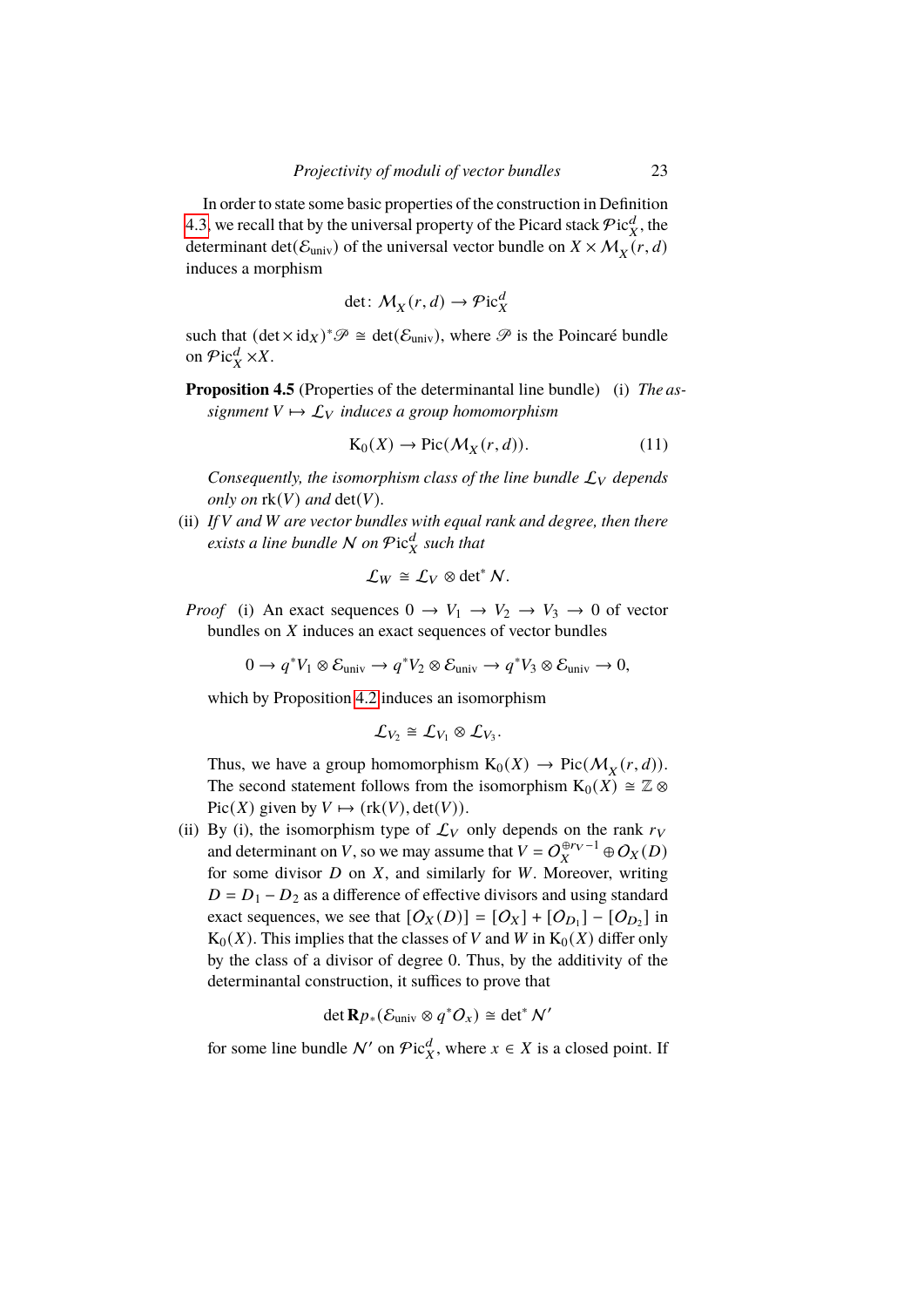we view  $\mathcal{E}_x = \mathcal{E}_{\text{univ}}|_{\mathcal{M}_X^{\text{ss}}(r,d)\times\{x\}}$  and  $\mathcal{P}_x = \mathcal{P}|_{\mathcal{P}\text{ic}_X^d \times\{x\}}$  as sheaves on  $\mathcal{M}_X^{\text{ss}}(r, d)$  and  $\mathcal{P}\text{ic}_X^d$  respectively, then we have

$$
\det \mathbf{R} p_*(\mathcal{E}_{\text{univ}} \otimes q^* O_x) = \det \mathcal{E}_x = \det^* \mathcal{P}_x.
$$

 $\Box$ 

**Definition 4.6** Let  $E$  be a vector bundle on  $X$ . We say that  $E$  is *cohomology-free* if  $h^0(X, E) = h^1(X, E) = 0$ .

The following proposition relates cohomology-freeness to properties of sections of determinantal line bundles. It will be an essential tool in the ampleness proof.

<span id="page-23-0"></span>**Proposition 4.7** *If*  $\chi$ (*X*,  $E \otimes V$ ) = 0 *for all* [*E*]  $\in$   $\mathcal{M}_X$ (*r*, *d*), *then the following are equivalent:*

- *the section*  $s_V \in \Gamma(M_X(r,d), \mathcal{L}_V)$  *is non-zero at a vector bundle*  $[E] \in M_X(r, d);$
- $E \otimes V$  *is cohomology-free.*

*Proof* In the setup of Definition [4.3](#page-21-0) the morphism of line bundles det *j*: det( $K_0$ )  $\rightarrow$  det( $K_1$ ) is non-zero at the point  $[E] \in M_X(r,d)$  if and only if the morphism of vector bundles  $j: K_0 \to K_1$  is an isomorphism at  $[E]$ . Since the derived direct image sheaf is the cohomology of this complex, this occurs if and only if  $h^0(X, E \otimes V) = h^1(X, E \otimes V) =$  $0.$ 

**Remark 4.8** We emphasize that while  $\mathcal{L}_V$  only depends on rk(V) and  $det(V)$ , the section  $s_V$  *does* depend on V. We will leverage this fact to produce enough sections of  $\mathcal{L}_V$  to establish ampleness. Notice also that under the assumption  $\chi(X, E \otimes V) = 0$ , the vanishing of  $H^0(X, E \otimes V)$ is equivalent to the vanishing of  $H^1(X, E \otimes V)$ .

We now specialize the construction to the open substack  $\mathcal{M}_X^{ss}(r, d) \subseteq$  $M_X(r, d)$ . As explained in the introduction, our goal is to prove that the proper algebraic space  $M_X^{ss}(r, d)$  obtained in Theorem [3.12](#page-18-0) is actually a projective scheme. For this we need to produce an ample line bundle on it, and the determinantal line bundle we have constructed a priori lives on  $\mathcal{M}_X^{ss}(r, d)$ . To remedy this with the following.

**Proposition 4.9** *The determinantal line bundle*  $\mathcal{L}_V$  *of Proposition* [4.7](#page-23-0) associated to a vector bundle V descends to  $M_X^{\text{ss}}(r, d)$ , that is, there *exists a unique line bundle*  $L_V \in Pic(M_X^{ss}(r, d))$  *such that*  $\mathcal{L}_V \cong \phi^* L_V$ .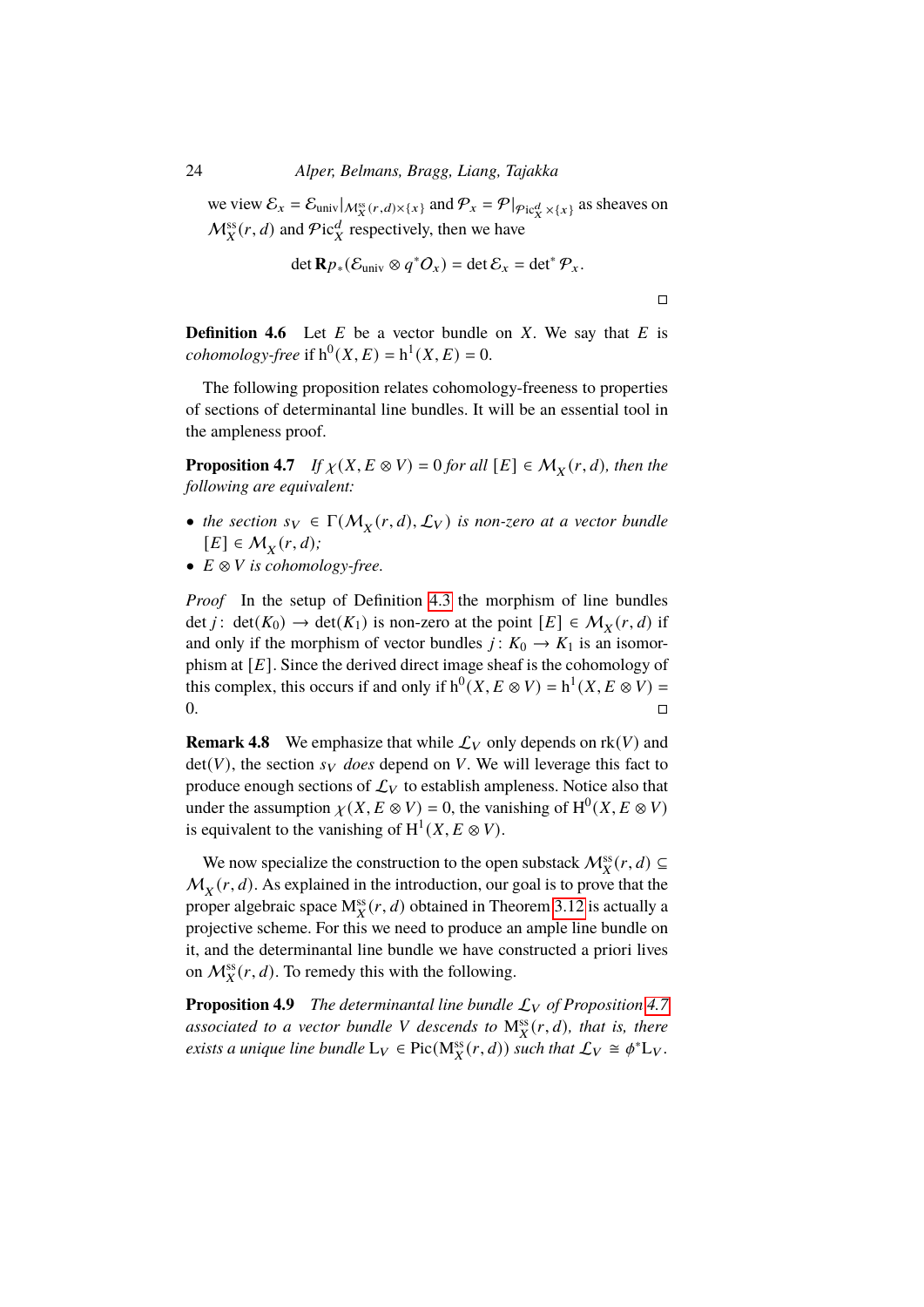*Proof* By Theorem [3.5](#page-12-2) (iv), we must show that stabilizers of  $\mathcal{M}_X^{ss}(r, d)$ act trivially on the fibers of  $\mathcal{L}_V$ . By Theorem [3.12](#page-18-0) (ii), the closed points of  $\mathcal{M}_X^{\text{ss}}(r, d)$  correspond to polystable bundles, and for a polystable bundle  $E = \bigoplus_{j=1}^{n} E_j^{\oplus m_j}$  $_{i}^{\oplus m_{j}}$ , where the  $E_{i}$  are pairwise non-isomorphic, we have Aut(E)  $\cong$   $GL_{m_1} \times \cdots \times GL_{m_n}$ . The fiber of  $\mathcal{L}_V|_{[E]}$  is identified with

$$
\det \mathbf{R}\Gamma(X, E \otimes V) = \prod_{i=1}^{n} (\det \mathrm{H}^{i}(X, E \otimes V))^{\otimes (-1)^{i}}
$$

An element  $(g_1, \ldots, g_n) \in Aut(E)$  acts on

$$
\det H^i(X, E \otimes V) \cong \bigotimes_{j=1}^n \left( \det H^i(X, E_j \otimes V) \right)^{\otimes m_j}
$$

by multiplication by  $\prod_{j=1}^n \det(g_1)^{\dim \mathrm{H}^i(X, E_j \otimes V)},$  and thus on  $\mathcal{L}_V|_{[E]}$  by multiplication by  $\prod_{j=1}^{n} \det(g_j) \chi(X, E_j \otimes V)$ . But each  $E_j$  has slope equal to  $d/r$ , so by the assumption on V we have  $\chi(X, E_i \otimes V) = 0$ , and so the action is trivial.  $\Box$ 

**Corollary 4.10** *For a line bundle L of degree d on X, the restriction of the determinantal line bundle*  $L_V$  *to*  $M_X^{ss}(r, L)$  *only depends on the rank and degree of V.* 

*Proof* We have commuting diagrams

$$
\mathcal{M}_X^{\text{ss}}(r, L) \longrightarrow \mathcal{M}_X^{\text{ss}}(r, d) \qquad \mathcal{M}_X^{\text{ss}}(r, L) \longrightarrow \mathcal{M}_X^{\text{ss}}(r, d)
$$
\n
$$
\downarrow \qquad \qquad \square \qquad \downarrow \qquad \text{and} \qquad \downarrow \qquad \qquad \downarrow
$$
\n
$$
\text{Spec } k \xrightarrow{[L]} \mathcal{P}ic_X^d \qquad \mathcal{M}_X^{\text{ss}}(r, L) \longrightarrow \mathcal{M}_X^{\text{ss}}(r, d).
$$

where in the second square, both vertical arrows are good moduli space maps. If  $V$  and  $W$  are vector bundles of equal rank and degree on  $X$ , both satisfying condition [\(10\)](#page-21-1), then by Proposition [4.7](#page-23-0) (ii), there exists a line bundle N on  $\mathcal Pic_X^d$  such that  $\mathcal L_W \cong \mathcal L_V \otimes \det^* N$ . The left diagram shows that restricting to  $\overrightarrow{M}_{X}^{\text{ss}}(r, L)$ , this isomorphism becomes  $\mathcal{L}_{W} \cong \mathcal{L}_{V}$ . The right diagram now shows that the restrictions of  $L_V$  and  $L_W$  to  $M_X^{ss}(r, L)$ become isomorphic after pulling back to  $\mathcal{M}_X^{ss}(r,L)$ , so the restrictions must be isomorphic to begin with by Theorem [3.5\(](#page-12-2)iv).  $\square$ 

Using geometric invariant theory, Drézet–Narasimhan gave in [\[8,](#page-34-10) Théorèmes B, C] the following description of the Picard groups of the good moduli spaces.

.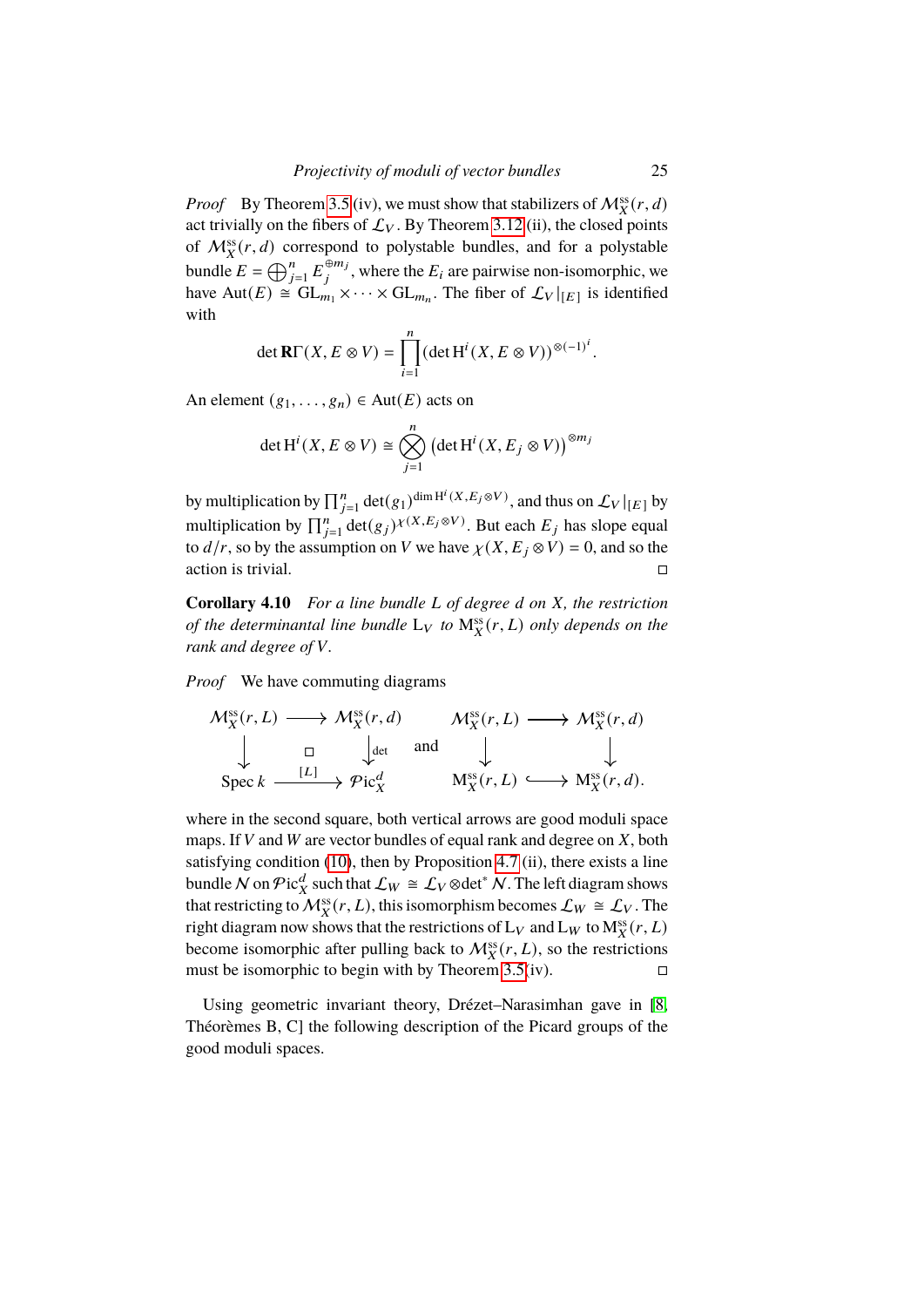26 *Alper, Belmans, Bragg, Liang, Tajakka*

**Theorem 4.11** (Drézet–Narasimhan) *There exist isomorphisms*

$$
Pic(M_X^{ss}(r, d)) \cong Pic(Pic_X^d) \oplus \mathbb{Z}
$$
  
Pic(M\_X^{ss}(r, L))  $\cong \mathbb{Z}$  (12)

*On the second row*  $\mathbb Z$  *is generated by the determinantal line bundle*  $L_V$ *, where V* is chosen to be of minimal rank.

This explains how the isomorphism type of the line bundle  $L_V$  on the good moduli space depends on the invariants of the vector bundle  $V$ satisfying  $\chi(X, E \otimes V) = 0$ , building upon Proposition [4.5.](#page-22-0)

# **5 Projectivity**

<span id="page-25-0"></span>In this chapter we will prove the following result.

<span id="page-25-1"></span>**Theorem 5.1** *Let X be a smooth projective curve of genus*  $g \ge 2$ *. The* good moduli spaces  $M_X^{ss}(r, d)$  and  $M_X^{ss}(r, L)$  are projective varieties of dimension  $r^2(g-1) + 1$  and  $(r^2 - 1)(g-1)$  respectively.

We begin by reducing the projectivity of  $M_X^{ss}(r, d)$  to that of  $M_X^{ss}(r, L)$ . The determinant morphism

$$
\det \colon \mathcal{M}_X^{\text{ss}}(r,d) \to \mathcal{P}\mathrm{ic}_X^d
$$

discussed above descends to a map

$$
\det \colon M_X^{ss}(r, d) \to \operatorname{Pic}^d_X
$$

of good moduli spaces whose fiber over  $[L] \in Pic_X^d$  is the moduli space  $M_X^{ss}(r, L)$ . It is a classical fact that  $Pic_X^d$  is a projective variety isomorphic to the Jacobian of X. Moreover, since  $M_X^s(r, d)$  is a proper algebraic space, to conclude that it is a projective scheme, it suffices by [\[23,](#page-35-4) Tag [0D36\]](https://stacks.math.columbia.edu/tag/0D36) to produce a line bundle on it whose restriction to each fiber  $M_X^{ss}(r, L)$  is ample. We will show that the determinantal line bundle  $L_V$  will work for an arbitrary vector bundle V satisfying condition [\(10\)](#page-21-1).

From now on, we will fix a line bundle  $L$  of degree  $d$  on  $X$  and focus on the moduli space  $M_X^{ss}(r,L)$ .

**Setup** Denote  $h = \gcd(r, d)$  and set  $r_1 = r/h$  and  $d_1 = d/h$ . Let V be a vector bundle on  $X$ , with invariants

$$
rk(V) = mr_1, \quad deg(V) = mr_1(g-1) - md_1
$$
 (13)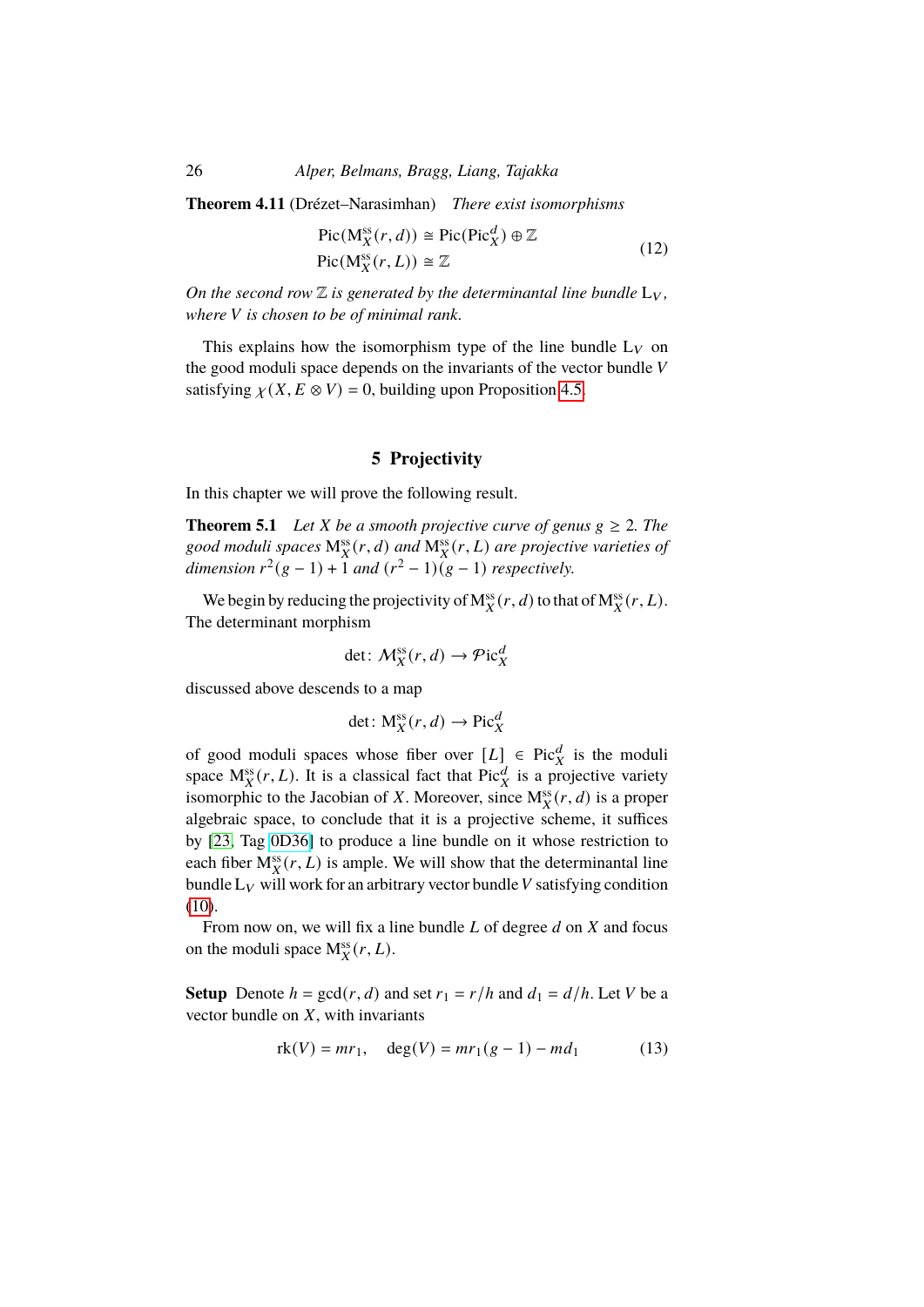for some  $m \geq 1$ . By Riemann–Roch this ensures that  $\chi(X, V \otimes E) = 0$ for a vector bundle  $E$  of rank  $r$  and degree  $d$ . Hence by [§4](#page-20-0) the associated determinantal line bundle  $L_V$  on  $M_X^{ss}(r, L)$  only depends on  $rk(V)$  and deg(V), and comes with a section  $s_V$ , depending on V, such that  $s_V([E]) \neq 0$  if and only if  $V \otimes E$  is cohomology-free.

We will prove the theorem using the following two propositions.

<span id="page-26-0"></span>**Proposition 5.2** *Let E be a stable vector bundle of rank r and degree* 𝑑*. For large enough* 𝑚*, a general vector bundle* 𝑉 *with*

$$
rk(V) = mr_1
$$
,  $deg(V) = mr_1(g - 1) - md_1$ 

*satisfies*

$$
H^{0}(X, V \otimes E) = H^{1}(X, V \otimes E) = 0.
$$
 (14)

In particular, the determinantal line bundle  $L_V$  on  $M_X^{ss}(r,L)$  is semiample*.*

**Remark 5.3** In the approach by Faltings this statement (albeit for  $M_X^{ss}(r, d)$ ) corresponds to [\[10,](#page-34-5) Theorem I.2] (note that op. cit. is concerned about the more complicated notion of stable Higgs bundles) and [\[22,](#page-35-3) Lemma 3.1], but the method of proof will be different.

<span id="page-26-1"></span>**Proposition 5.4** *Let* E and E' be polystable vector bundles of rank r *and degree* 𝑑 *such that* 𝐸 *has a stable summand that is not a summand of* 𝐸 0 *. There exists an integer* 𝑚 > 0 *and a stable vector bundle* 𝑉 *of rank*  $mr_1$  *and degree*  $mr_1(g-1) - md_1$  *such that* 

$$
H^0(X, V \otimes E) \neq 0
$$
,  $H^0(X, V \otimes E') = 0$ . (15)

*In particular, the sections*  $s_V$  *of the determinantal line bundle*  $L_V$  *on*  $\mathrm{M}^{\mathrm{ss}}_X(r,L)$  separate points *determined by polystable bundles for which at least one stable summand is different.*

**Remark 5.5** It is not true that for any two polystable bundles E and  $E'$  we can find a vector bundle V of the appropriate rank and degree for which  $H^0(X, V \otimes E) \neq 0$  and  $H^0(X, V \otimes E') = 0$ . Namely, consider two polystable vector bundles

$$
E = E_1 \oplus E_1 \oplus E_2 \quad \text{and} \quad E' = E_1 \oplus E_2 \oplus E_2,
$$

where  $E_1$  and  $E_2$  are nonisomorphic stable vector bundles of the same rank and degree. However, it can be shown that sections of the form  $s_V$ span the space of global sections of  $L_V$  for  $m \gg 0$  and induce a closed embedding  $M_X^{ss}(r, d) \hookrightarrow \mathbb{P}^N$ , see [\[3,](#page-34-11) Corollary 7.15].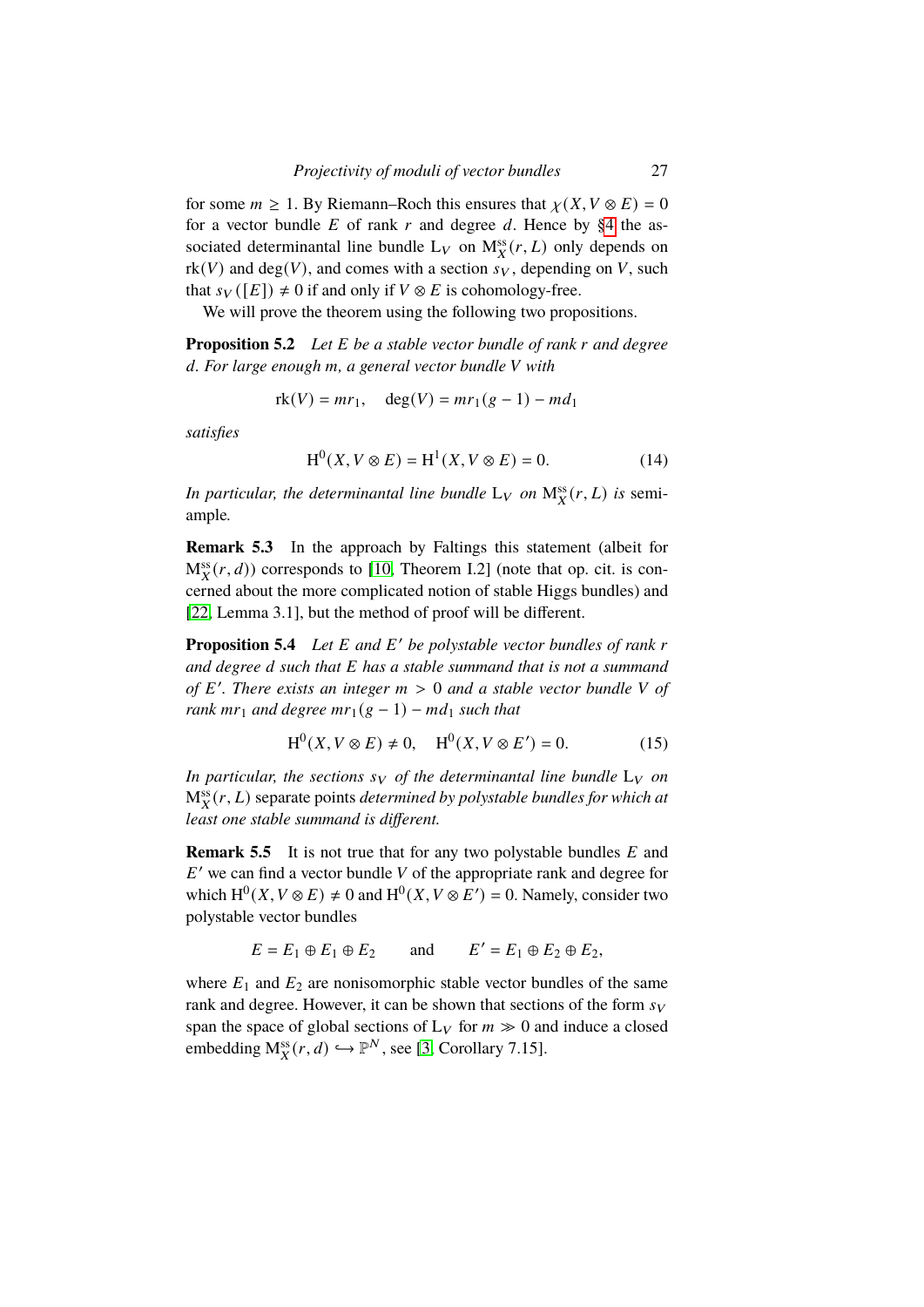**Remark 5.6** The method of Faltings (see [\[10,](#page-34-5) Theorem I.4] and [\[22,](#page-35-3) Lemma 4.2]) takes a different approach at this point. He shows that given a map  $C \to M_X^{\text{ss}}(r, d)$  from a smooth, projective curve C corresponding to a family  $\mathcal E$  of semistable vector bundles on  $X$ , the degree of the determinantal line bundle  $\mathcal{L}_V$  is nonnegative, and zero if and only if all the fibers  $\{\mathcal{E}_t\}_{t \in \mathbb{C}}$  are S-equivalent. This allows one to conclude that the morphism  $M_X^{ss}(r, d) \to \mathbb{P}^N$  has finite fibers, and then the argument can proceed as in the proof of Theorem [5.1.](#page-25-1) Interestingly, Faltings's argument uses stability of vector bundles on the curve  $C$ .

*Proof of Theorem [5.1](#page-25-1)* By Proposition [5.2](#page-26-0) the determinantal line bundle  $\mathcal{L}_V$  associated to the appropriate choice of V is semiample, so choose some power for which it is basepoint-free and obtain a morphism  $\phi \colon \mathcal{M}_X^{\text{ss}}(r, d) \to \mathbb{P}^N$  for some N.

By Proposition [5.4](#page-26-1) the morphism is actually quasi-finite. Indeed, for a given polystable bundle  $E = E_1^{\oplus r_1} \oplus \cdots \oplus E_s^{\oplus r_s}$  where the  $E_1, \ldots, E_s$ are nonisomorphic stable bundles, there are only finitely many other polystable bundles whose stable summands are precisely  $E_1, \ldots, E_s$ , and for any other polystable bundle  $E'$ , there exists a section  $s_V$  separating  $E$  and  $E'$ .

Since  $M_X^{ss}(r, d)$  is a proper algebraic space, the morphism  $M_X^{ss}(r, d) \rightarrow$  $\mathbb{P}^N$  is proper by [\[23,](#page-35-4) Tag [04NX\]](https://stacks.math.columbia.edu/tag/04NX) and hence finite by [23, Tag 0 $\overline{A}$ 4X]. But then it is also affine, hence representable, so  $M_X^{ss}(r, d)$  is a scheme. Finally, pulling back an ample line bundle on  $\mathbb{P}^N$  along the affine morphism produces an ample line bundle on  $M_X^{ss}(r, d)$ , by [\[23,](#page-35-4) Tag [0892\]](https://stacks.math.columbia.edu/tag/0892).

We are left with proving Propositions [5.2](#page-26-0) and [5.4.](#page-26-1) Their proofs will be based on a dimension-counting argument inspired by [\[9\]](#page-34-4) (see also [\[18,](#page-35-8) §5] for similar methods), where the authors actually prove a more refined result that yields an effective bound on the rank of  $V$  in the theorem. To get started, we will need the following lemma, discussed in [\[4,](#page-34-12) Remark 4.2].

<span id="page-27-0"></span>**Lemma 5.7** *If*  ${F_\alpha}_{\alpha \in \Lambda}$  *is a bounded family of vector bundles of rank* 𝑟 *on* 𝑋*, there exists a scheme* 𝑆 *of finite type over* 𝑘 *of dimension at most*  $r^2(g-1) + 1$  *and a vector bundle*  $\mathcal{F}$  *on*  $S \times X$  *such that each*  $F_\alpha$  *appears as the fiber of*  $\mathcal F$  *over some point*  $s \in \mathcal S$ *.* 

In fact, the stable bundles of rank  $r$  and degree  $d$  can be parameterized by a smooth variety of dimension  $r^2(g-1) + 1$ , and any bounded family of non-stable bundles by a variety of dimension at most  $r^2(g-1)$ .

The following lemma will be the technical heart for the proof of both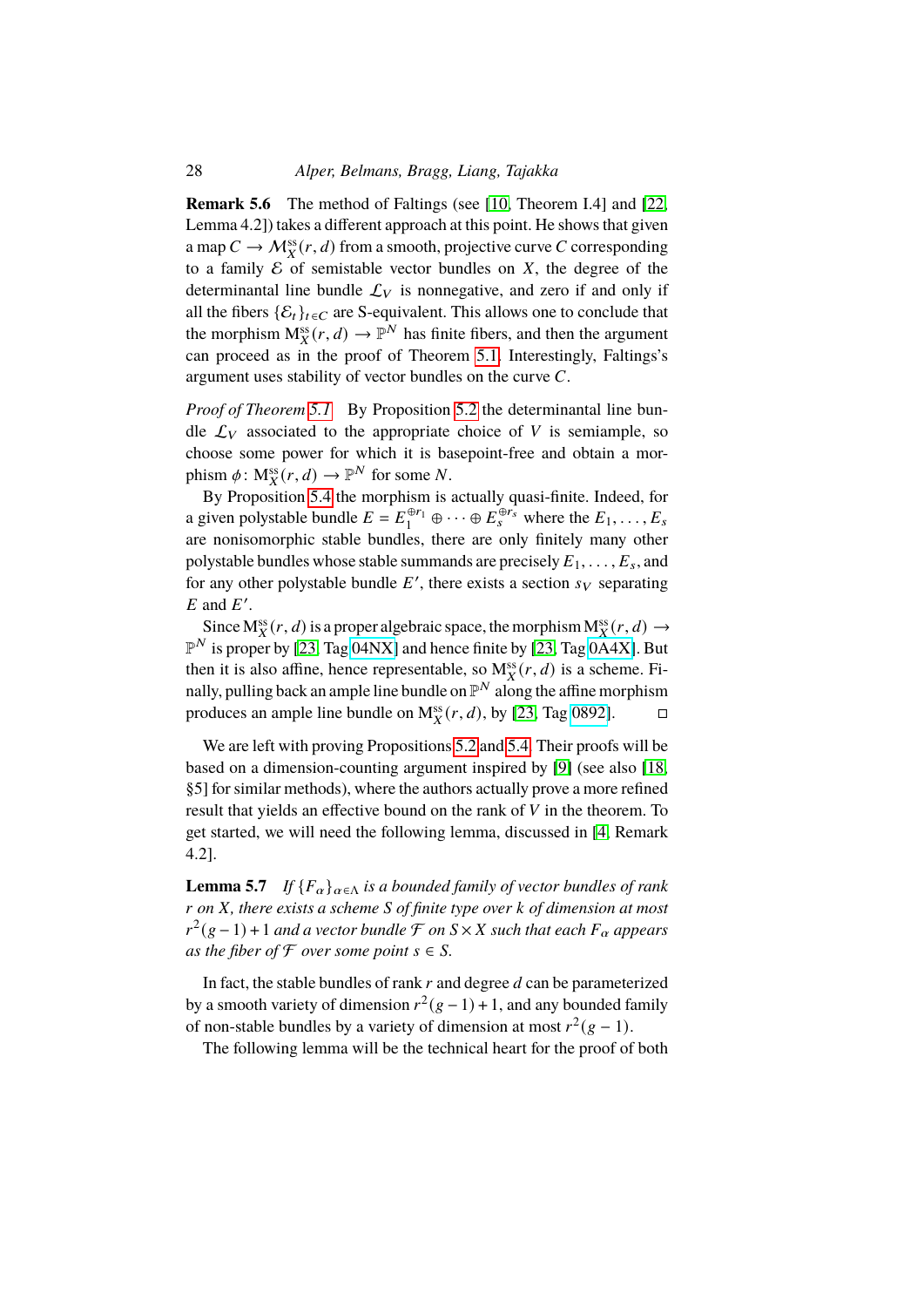propositions. We will apply it for  $\epsilon = -1, 0, 1$ , and think of it as a "fudge" factor" perturbing the equality  $\chi(X, E \otimes V) = 0$  for  $\epsilon = 0$ .

<span id="page-28-3"></span>**Lemma 5.8** *Let E be a vector bundle of rank r and degree d on X, and let*  $\epsilon$  *be an integer. Let m be a sufficiently large integer and* V *a general stable vector bundle with*

$$
rk(V) = mr_1
$$
,  $deg(V) = mr_1(g - 1) - md_1 + \epsilon$ .

- <span id="page-28-0"></span>(i) *There exist no maps*  $V^{\vee} \to E$  *whose image F* has *slope*  $\mu(F) < \mu(E)$ *.*
- <span id="page-28-2"></span>(ii) *If moreover E is stable and*  $\epsilon \leq 0$ *, there exist no nonzero maps*  $V^{\vee} \to E.$

*Proof* We can assume that  $rk(V) > r$ . Note that  $V^{\vee}$  satisfies

$$
rk(V^{\vee}) = mr_1, \quad deg(V^{\vee}) = mr_1(1-g) + md_1 - \epsilon.
$$

If  $V^{\vee} \to E$  is a map with image F, then since  $V^{\vee}$  is stable, we must have

$$
\mu(F) > \mu(V^{\vee}) = \mu(E) - g + 1 - \frac{\epsilon}{mr_1} \ge \mu(E) - g + 1 - \epsilon.
$$

Thus, there are only finitely many options for the slope of the image  $F$ such that  $\mu(F) \leq \mu(E)$ . Since moreover we must have  $1 \leq \text{rk}(F) \leq r$ , there are only finitely many options for the rank and degree of  $F$ .

To prove [\(i\),](#page-28-0) fix integers  $1 \leq k \leq r$  and l with  $l/k < \mu(E)$ . We will find an upper bound for the dimension of a variety that parameterizes all stable bundles V such that there exists a map  $V^{\vee} \to E$  whose image F has rank k and degree l. Any such  $V^{\vee}$  fits in an exact sequence

<span id="page-28-1"></span>
$$
0 \longrightarrow G \longrightarrow V^{\vee} \longrightarrow F \longrightarrow 0
$$
  

$$
\downarrow \qquad (16)
$$
  

$$
E
$$

where  $G$  satisfies

$$
rk(G) = mr_1 - k, \quad deg(G) = mr_1(1 - g) + md_1 - \epsilon - l.
$$

The possible sheaves  $F$  that can appear in [\(16\)](#page-28-1) form a bounded family since they are all subsheaves of  $E$  of fixed rank and degree. By Lemma [5.7](#page-27-0) they are parameterized by a scheme  $\mathcal{U}_1$  of finite type over k with

$$
\dim \mathcal{U}_1 \leq k^2(g-1)+1.
$$

Similarly, since the family of stable bundles of fixed rank and degree is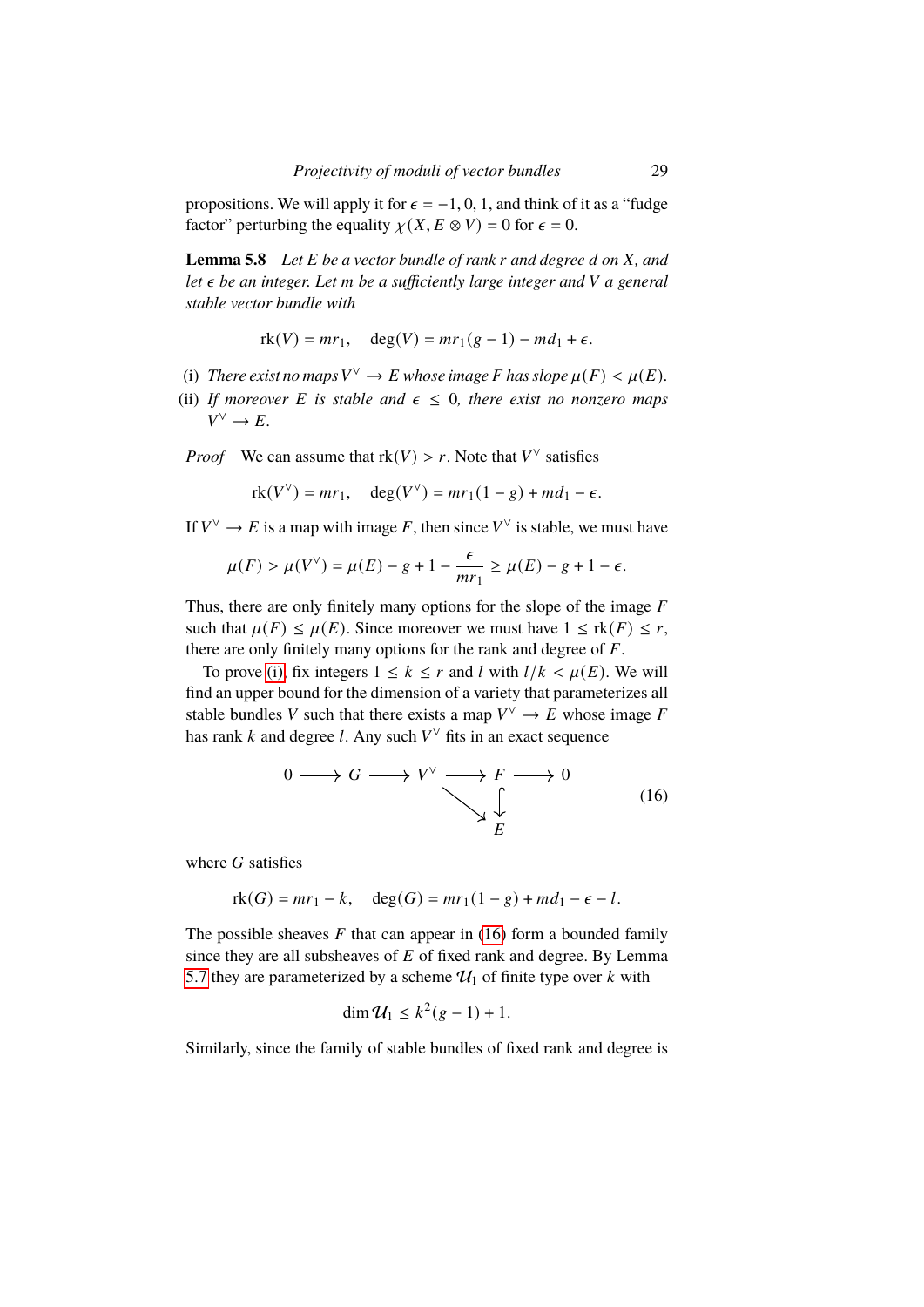bounded, the sheaves  $G$  that can appear in [\(16\)](#page-28-1) form a bounded family, and so by Lemma [5.7](#page-27-0) are parameterized by a scheme  $\mathcal{U}_2$  with

$$
\dim \mathcal{U}_2 \le (mr_1 - k)^2 (g - 1) + 1.
$$

Note that since  $V^{\vee}$  in [\(16\)](#page-28-1) is stable, we must have  $\text{Hom}_X(F, G) = 0$ , because for any nonzero map  $F \to G$  the composition

$$
V^\vee\twoheadrightarrow F\to G\hookrightarrow V^\vee
$$

would give a nonzero endomorphism of  $V^{\vee}$  that is not an isomorphism. Now for a fixed F and G, the possible  $V^{\vee}$  appearing in [\(16\)](#page-28-1) are parameterized by an open subset of  $\mathbb{P}Ext^1_X(F,G)$ . By Riemann–Roch we have

$$
\dim \text{Ext}_X^1(F, G) = -\chi(X, F^\vee \otimes G) = -\deg(F^\vee \otimes G) - \text{rk}(F^\vee \otimes G)(1 - g)
$$
  
= deg(F)  $\text{rk}(G) - \text{rk}(F) \deg(G) + \text{rk}(F) \text{rk}(G)(g - 1)$   
=  $l(mr_1 - k) - k(mr_1(1 - g) + md_1 - \epsilon - l) + k(mr_1 - k)(g - 1)$   
=  $(lr_1 - kd_1)m + 2kr_1(g - 1)m - k^2(g - 1) + k\epsilon.$ 

Note that by our assumption on  $k$  and  $l$ , we have

$$
lr_1 - kd_1 = kr_1 \left(\frac{l}{k} - \frac{d_1}{r_1}\right) = kr_1(\mu(F) - \mu(E)) < 0.
$$

Thus, the possible  $V^{\vee}$  appearing are parameterized by an open subset of a projective bundle P over an open subset  $\mathcal{U} \subseteq \mathcal{U}_1 \times \mathcal{U}_2$  of dimension

$$
\dim \mathcal{P} \le \dim \mathcal{U}_1 + \dim \mathcal{U}_2 + \dim \text{Ext}^1_X(F, G) - 1
$$
  
\n
$$
\le k^2(g - 1) + 1 + (mr_1 - k)^2(g - 1) + 1
$$
  
\n
$$
+ kr_1(\mu(F) - \mu(E))m + 2kr_1(1 - g)m - k^2(g - 1) - k\epsilon - 1
$$
  
\n
$$
= (mr_1)^2(g - 1) + kr_1(\mu(F) - \mu(E))m + k^2(g - 1) + k\epsilon + 1.
$$

Since the coefficient of  $m$  in the last expression is negative, we see that for large enough m, we have dim  $\mathcal{P} < (mr_1)^2(g-1) + 1$ , where by Theorem [3.12](#page-18-0) the right hand side is the dimension of the moduli space of stable bundles of rank  $mr_1$  and fixed degree. Thus, a general stable bundle  $V$  cannot appear in an extension [\(16\)](#page-28-1). This proves [\(i\).](#page-28-0)

To prove [\(ii\),](#page-28-2) assume that E is stable and  $\epsilon \leq 0$ . By [\(i\),](#page-28-0) if V is a general stable vector bundle of the given rank and degree and  $m$  is sufficiently large, there are no maps  $V^{\vee} \to E$  whose image has slope less than  $\mu(E)$ . Thus, since  $E$  is stable, any nonzero map must be surjective, and so we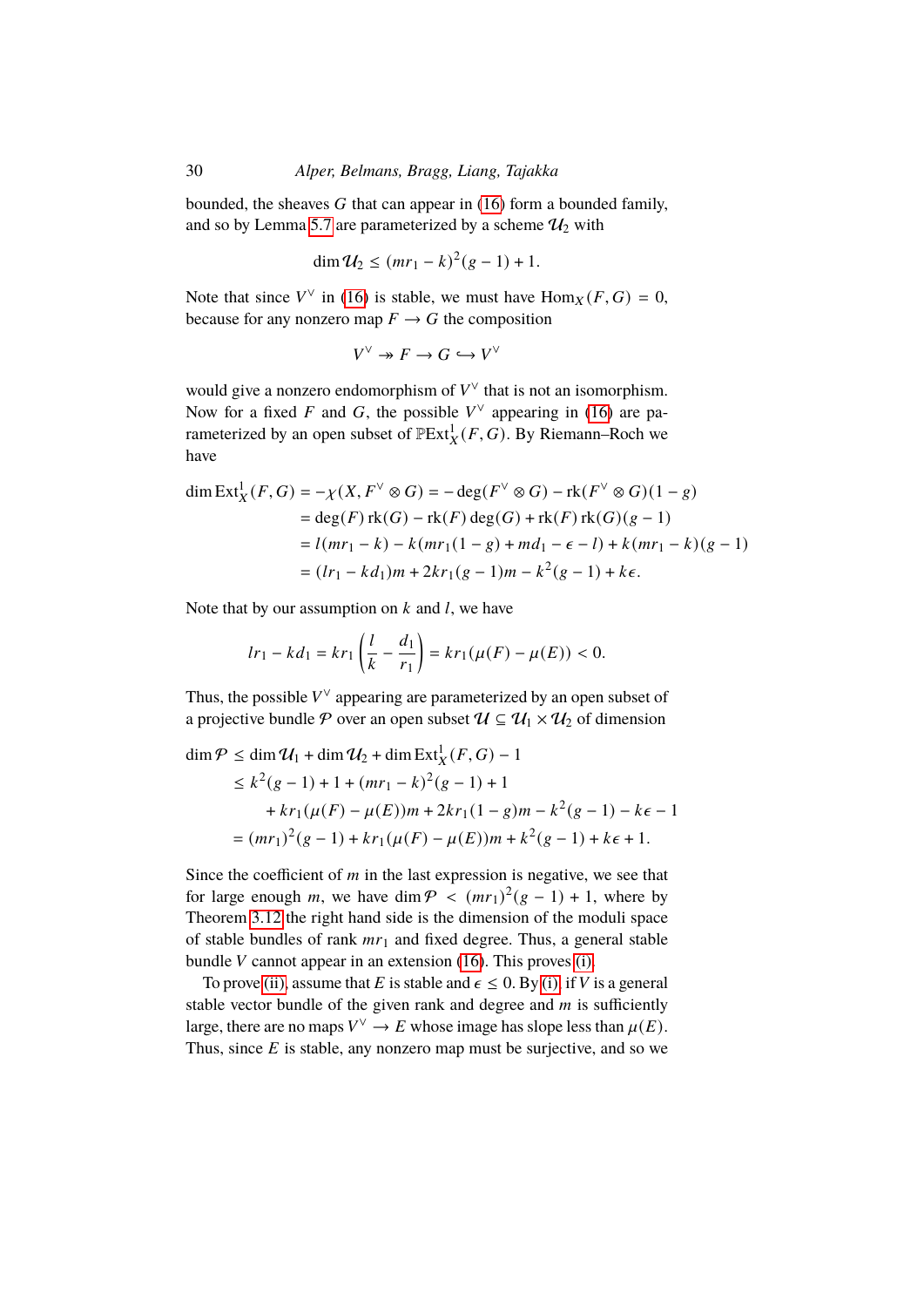are led to estimate the dimension of a variety parameterizing all stable bundles  $V$  such that there exists a short exact sequence

$$
0 \to G \to V^{\vee} \to E \to 0.
$$

Such  $V^{\vee}$  are parameterized by a projective bundle  $P$  over a scheme  $\mathcal{U}_2$ , where  $\mathcal{U}_2$  parameterizes bundles G with

$$
rk(G) = mr_1 - r, \quad deg(G) = mr_1(1 - g) + md_1 - \epsilon - d
$$

and again  $\text{Hom}_X(E, G) = 0$  since  $V^{\vee}$  is stable. The fiber of  $\mathcal P$  over  $[G] \in \mathcal{U}_2$  is  $\mathbb{P}Ext^1_X(E,G)$ , and the dimension calculations from above apply, so we have

$$
\dim \mathcal{P} \le \dim \mathcal{U}_2 + \dim \text{Ext}^1_X(E, G) - 1
$$
  
=  $(mr_1 - r)^2(g - 1) + 1 + 2rr_1(g - 1)m - r^2(g - 1) + r\epsilon - 1$   
=  $(mr_1)^2(g - 1) + r\epsilon$ .

Since  $\epsilon \leq 0$ , we have dim  $\mathcal{P} < (mr_1)^2(g-1) + 1$ , where the left hand side is the dimension of the moduli space of stable bundles of rank  $mr_1$ by Theorem [3.12.](#page-18-0)

*Proof of Proposition* [5.2](#page-26-0) Applying Lemma [5.8](#page-28-3) with  $\epsilon = 0$  to a stable vector bundle  $E$  produces an open subset in the relevant moduli space such that any  $V$  in the open subset satisfies the first claim of the proposition.

Now let  $E$  be a polystable vector bundle corresponding to a point in  $M_X^{ss}(r, L)$ . Taking the intersection of the open subsets for all the stable summands of  $E$  produces a non-empty open subset where one can find a vector bundle V such that  $H^{i}(X, E \otimes V) = 0$  for  $i = 0, 1$ . Hence the characterization from Proposition [4.7](#page-23-0) shows that the associated section  $s_V$  does not vanish at  $[E] \in M_X^{ss}(r, L)$ .

 $\Box$ 

<span id="page-30-2"></span>**Lemma 5.9** *Let*  $E_0, E_1, \ldots, E_n$  *be stable vector bundles of slope*  $\mu =$ *r*/*d.* Denote the rank of  $E_i$  by  $k_i$ . For m sufficiently large, a general *stable vector bundle* 𝑉 *with*

$$
rk(V) = mr_1
$$
 and  $deg(V) = mr_1(g - 1) - md_1 + 1$ 

*satisfies the following:*

<span id="page-30-1"></span><span id="page-30-0"></span>(i) dim  $\text{Hom}_X(V^\vee, E_i) = k_i$ , or equivalently  $\text{Ext}^1_X(V^\vee, E_i) = 0$ (ii) *for*  $0 \le i \le n$ , *every nonzero map*  $V^{\vee} \to E_i$  *is surjective*,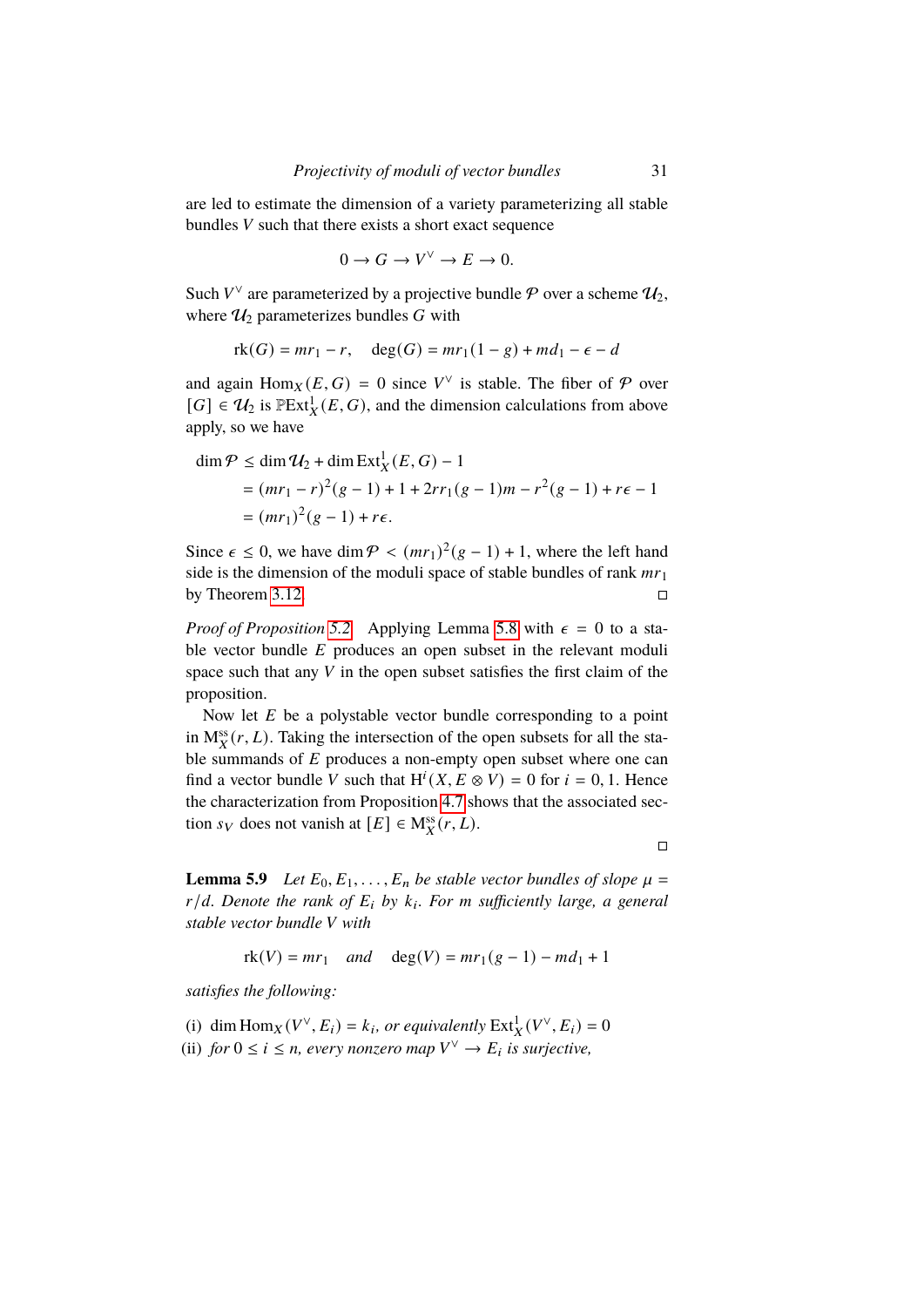<span id="page-31-0"></span>(iii) *for*  $1 \le i \le n$ *, for all nonzero maps*  $V^{\vee} \to E_0$  *and*  $V^{\vee} \to E_i$ *, the induced map*  $V^{\vee} \to E_0 \oplus E_i$  *is surjective.* 

*Proof* Note first that  $\mu = d_1/r_1 = \deg(E_i)/k_i$ . We have

$$
\dim \text{Hom}_X(V^{\vee}, E_i) = h^0(V \otimes E_i) = \chi(X, V \otimes E_i) + h^1(X, V \otimes E_i),
$$

and by Riemann–Roch,

$$
\chi(X, V \otimes E_i) = \deg(V \otimes E_i) + \text{rk}(V \otimes E_i)(1 - g)
$$
  
= deg(V)  $\text{rk}(E_i) + \text{rk}(V) \deg(E_i) + \text{rk}(V) \text{rk}(E_i)(1 - g)$   
=  $(mr_1(g - 1) - md_1 + 1)k_i + mr_1k_i\mu + mr_1k_i(1 - g)$   
=  $k_i$ .

To obtain [\(i\)](#page-30-0) we must show that for a general stable V we have  $H^1(X, V \otimes$  $E_i$ ) = 0 for  $0 \le i \le n$ . By Serre duality, we have

$$
h^1(X, V \otimes E_i) = h^0(X, V^{\vee} \otimes \omega_X \otimes E_i^{\vee}) = \dim \text{Hom}_X(V \otimes \omega_X^{\vee}, E_i^{\vee}).
$$

Now  $V^{\vee} \otimes \omega_X$  is a general stable bundle of rank  $mr_1$  and degree

$$
deg(V^{\vee} \otimes \omega_X) = -deg(V) + rk(V) deg(\omega_X)
$$
  
=  $mr_1(1-g) + md_1 - 1 + mr_1(2g - 2)$   
=  $mr_1(g - 1) + md_1 - 1$ ,

and  $E_i^{\vee}$  is a stable bundle of slope  $-d_1/r_1$ , so we may apply Lemma [5.8\(](#page-28-3)ii) with  $\epsilon = -1$  to each  $E_i^{\vee}$  to conclude that for sufficiently large m and general stable V, we have  $\text{Hom}_X(V \otimes \omega_X^{\vee}, E_i^{\vee}) = 0$  for each *i*. This gives [\(i\).](#page-30-0)

By applying Lemma [5.8](#page-28-3)[\(i\)](#page-28-0) with  $\epsilon = 1$  to each  $E_i$  and by increasing  *if necessary, we may assume that for general stable*  $*V*$ *, the image of* every nonzero map  $V^{\vee} \to E_i$  has slope equal to  $\mu$ , and since  $E_i$  is stable, such a map must be surjective. This gives [\(ii\).](#page-30-1)

Finally, by applying Lemma [5.8\(](#page-28-3)i) to each  $E_0 \oplus E_i$  for  $1 \le i \le n$ and increasing  *if necessary, we may assume that for general stable* V, every nonzero map  $V^{\vee} \to E_0 \oplus E_i$  has image with slope equal to  $\mu$ . For such V and two nonzero maps  $V^{\vee} \to E_0$  and  $V^{\vee} \to E_i$ , the image  $F \subseteq E_0 \oplus E_i$  of the induced map  $V^{\vee} \to E_0 \oplus E_i$  must thus have slope  $\mu(F) = \mu$ , and moreover F surjects onto both summands. But the only nonzero subsheaves of  $E_0 \oplus E_i$  of slope  $\mu$  are  $E_0$ ,  $E_i$ , and  $E_0 \oplus E_i$ , and since  $E_0$  and  $E_i$  are by assumption non-isomorphic, we must have  $F = E_0 \oplus E_i$ . This gives [\(iii\).](#page-31-0)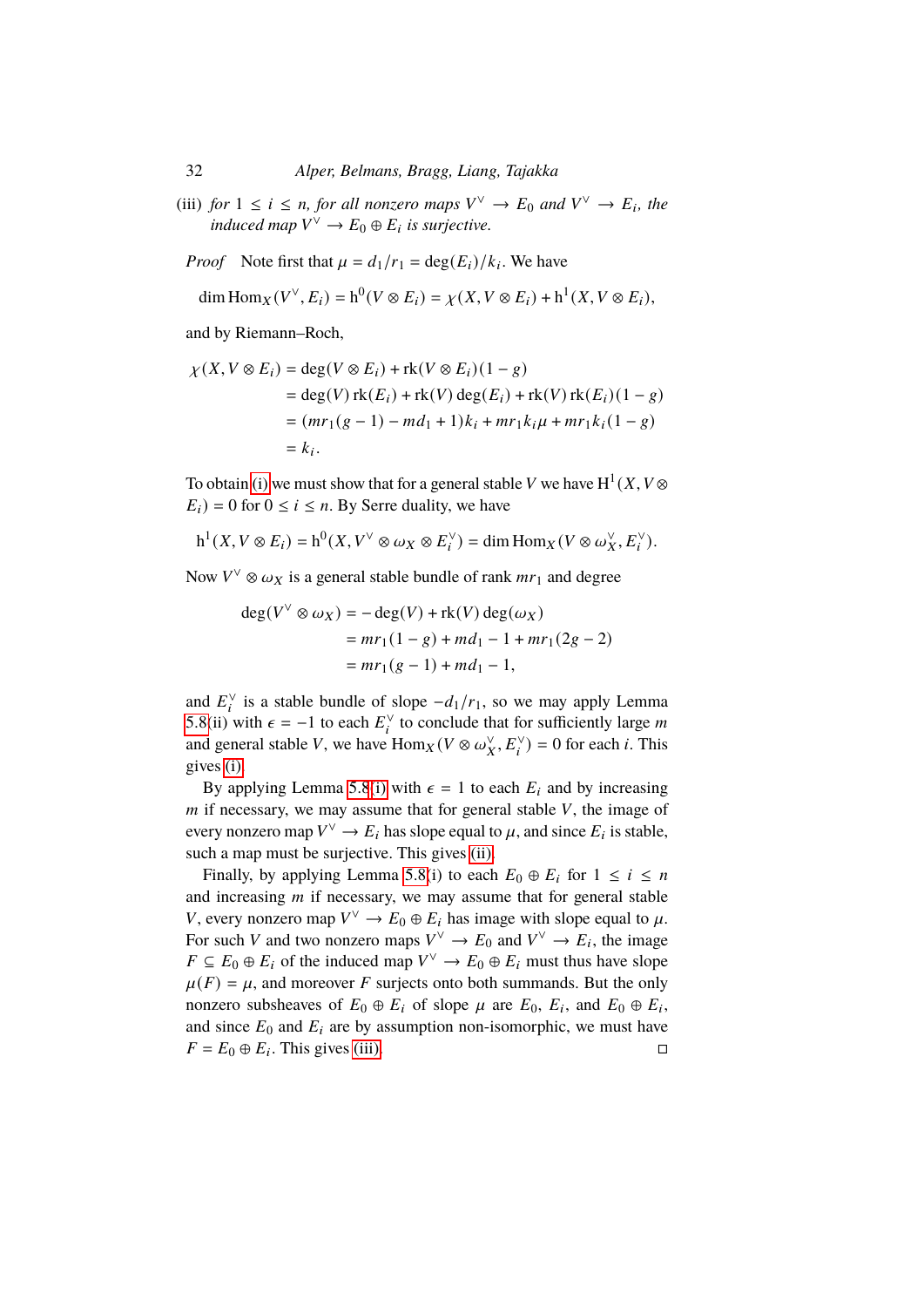Before we give the proof of Proposition [5.4](#page-26-1) we introduce a method for constructing new vector bundles out of old.

**Definition 5.10** Let E be a vector bundle on X and let  $x \in X(k)$  be a closed point. Denote by  $O_x$  the skyscraper sheaf at x and  $E(x)$  the fiber of E at x. Let  $\alpha \in \text{Hom}_X(E, Q_x) = E(x)^\vee$  be a non-zero morphism. The *elementary transformation* of  $E$  at  $x$  associated to  $\alpha$  is the vector bundle E' defined as the kernel of  $\alpha$ , so that we have the short exact sequence

$$
0 \to E' \to E \stackrel{\alpha}{\to} O_x \to 0. \tag{17}
$$

The kernel of  $\alpha$  does not change under rescaling, so elementary transformations of E at x correspond to closed points of  $\mathbb{P}E(x)^{\vee}$ .

If  $\phi: F \to E$  is a morphism, then im  $\phi(x)$  is a subspace of  $E(x)$ , while ker  $\alpha(x)$  is a hyperplane in  $E(x)$ , which we will denote  $H$ . If im  $\phi(x) \subseteq H$  then the composition  $F \xrightarrow{\phi} E \xrightarrow{\alpha} O_x$  vanishes and so  $F \to E$  factors through E'. Conversely, if im  $\phi(x)$  is not contained in H then  $F \to E$  does not factor through E'.

*Proof of Proposition* [5.4](#page-26-1) Let  $E_1, \ldots, E_n$  be the stable summands of  $E'$ , and let  $E_0$  be a stable summand of  $E$  not isomorphic to any of the  $E_i$ . As before, let  $k_i$  denote the rank of  $E_i$ . It suffices to find a vector bundle  $F$  such that

$$
H^0(X, F \otimes E_0) \neq 0
$$
 but  $H^0(X, F \otimes E_i) = 0$  for  $i = 1, ..., n$ .

Let  $V$  be a stable vector bundle satisfying the conditions of Lemma [5.9,](#page-30-2) and fix a nonzero map  $\phi: E_0^{\vee} \to V$ . The goal is to find a subsheaf  $F \subset V$ of degree  $deg(F) = deg(V) - 1$  such that

- $\phi$  factors through  $F$ , but
- for  $i = 1, ..., n$ , no nonzero map  $E_i^{\vee} \to V$  factors through F.

Let  $Q$  denote the cokernel of  $\phi$ . It is locally free since by Lemma [5.9\(](#page-30-2)ii)  $\phi$  is the dual of a surjective map  $V^{\vee} \to E_0$ . Note that for any nonzero map  $\psi_i \colon E_i^{\vee} \to V$ , the induced map  $E_0^{\vee} \oplus E_i^{\vee} \to V$  is dual to a surjection by Lemma [5.9\(](#page-30-2)iii) and hence injective. The inclusions

$$
E_0^{\vee} \hookrightarrow E_0^{\vee} \oplus E_i^{\vee} \stackrel{(\phi,\psi_i)}{\hookrightarrow} V
$$

induce a short exact sequence

$$
0 \to E_i^{\vee} \xrightarrow{\overline{\psi}_i} Q \to V/E_0^{\vee} \oplus E_i^{\vee} \to 0,
$$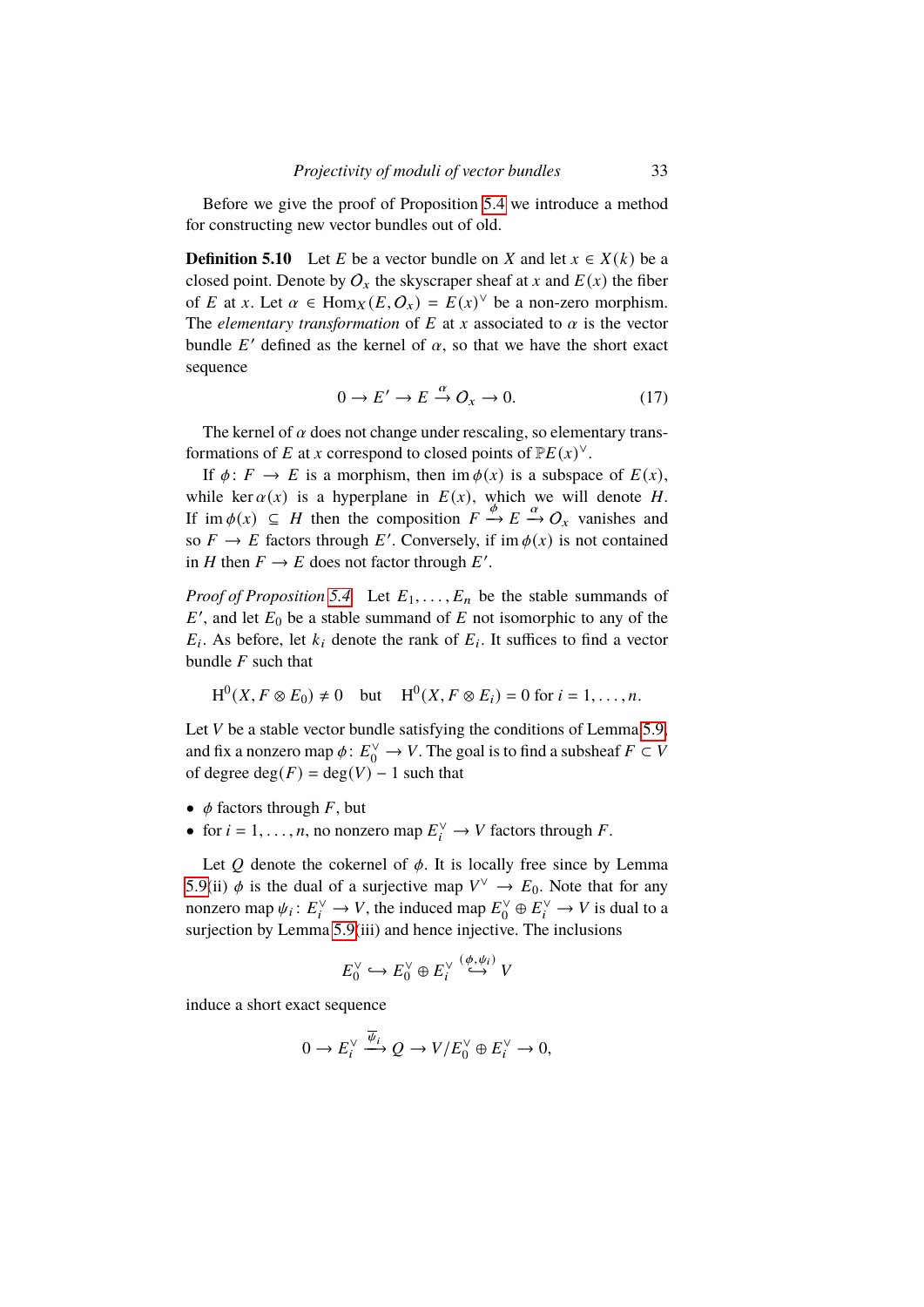and so the composition  $\overline{\psi}_i: E_i^{\vee} \to V \to Q$  is injective with locally free cokernel, from which it follows that the restriction of  $\overline{\psi}_i$  to a fiber is also injective.

Let  $x \in X$  be a closed point, let  $Q(x)$  and  $V(x)$  denote the fibers of Q and V at x respectively, and let  $Grass(k_i, Q(x))$  denote the Grassmannian of  $k_i$ -dimensional subspaces of the vector space  $Q(x)$ . Let  $M_i \subseteq$  Grass $(k_i, Q(x))$  denote the image of the morphism

$$
\mathbb{P}\mathrm{Hom}_X(E_i^{\vee}, V) \to \mathrm{Grass}(k_i, Q(x))
$$

that sends a nonzero map  $\psi_i$  to its image under the composition

$$
E_i^{\vee} \xrightarrow{\overline{\psi}_i} Q \to Q(x).
$$

This morphism is well-defined, because in the previous paragraph we established that  $\overline{\psi}_i(x)$  is injective. We have dim  $M_i \leq k_i-1$  by Lemma [5.9](#page-30-2)[\(i\).](#page-30-0)

For a hyperplane  $H \subseteq Q(x)$ , let  $Z_{H,i} \subseteq \text{Grass}(k_i, Q(x))$  denote the Schubert variety parameterizing subspaces contained in  $H$ . The codimension of  $Z_{H,i}$  in Grass( $k_i, Q(x)$ ) is  $k_i$ , and so the expected dimension of the intersection  $M_i$  ∩  $Z_{H,i}$  is −1. Thus, by the Bertini–Kleiman theorem [\[16,](#page-35-9) Corollary 4(i)] we obtain for the general hyperplane  $H$  that  $M_i \cap Z_{H,i}$  is empty for  $i = 1, \ldots, n$ . Let us fix one such hyperplane H.

Let  $F$  denote the elementary transformation of  $V$  at  $x$  defined by the subspace H, i.e. it is the kernel of the morphism  $V \to O_x$  determined by the composition

$$
V \to V(x) \to Q(x) \to Q(x)/H.
$$

By construction  $\phi: E_0^{\vee} \to V$  factors through F, and so

$$
H^0(X, E_0 \otimes F) = \text{Hom}_X(E_0^{\vee}, F) \neq 0.
$$

On the other hand, no nonzero map  $E_i^{\vee} \to V$  factors through F as the composition

$$
E_i^{\vee}(x) \xrightarrow{\psi_i(x)} V(x) \to Q(x)/H
$$

is nonzero by the choice of  $H$ . Thus,

$$
H^{0}(X, E_{i} \otimes F) = \text{Hom}_{X}(E_{i}^{\vee}, F) = 0 \quad \text{for} \quad i = 1, \dots, n.
$$

Since  $rk(F) = rk(V)$  and  $deg(F) = deg(V) - 1$ , this completes the  $\Box$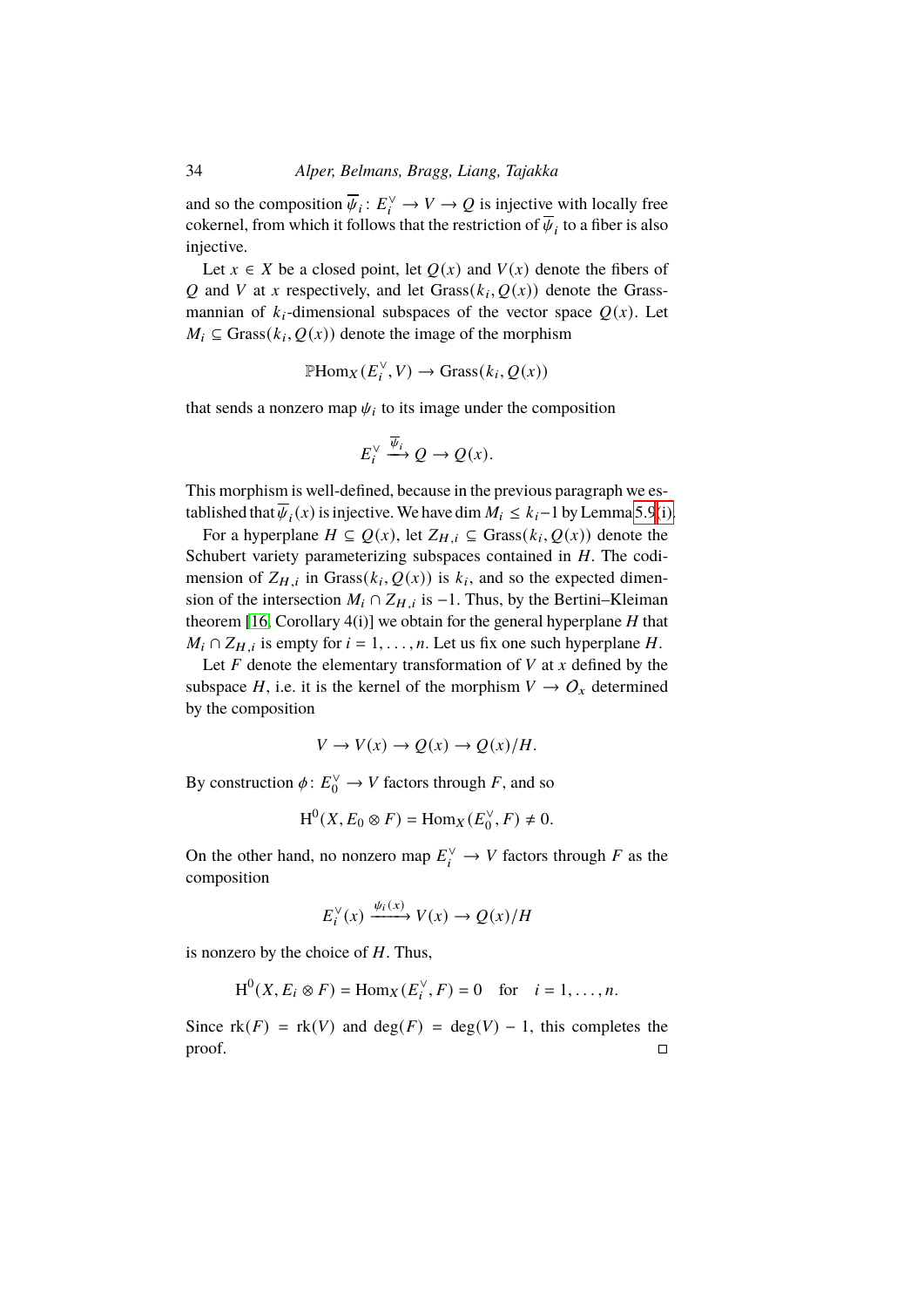**Acknowledgements** We thank Hannah Larson and Shizhang Li for being part of our group during SPONGE, and the many interesting conversations during and after the workshop. We are grateful for the referee's comments. PB and TT would also like to thank Chiara Damiolini, Hans Franzen, Vicky Hoskins and Svetlana Makarova for interesting discussions on a GIT-free proof of the (quasi-)projectivity of moduli of semistable quiver representations.

## **References**

- <span id="page-34-8"></span>[1] Jarod Alper. Good moduli spaces for Artin stacks. *Ann. Inst. Fourier (Grenoble)*, 63(6):2349–2402, 2013. ISSN 0373-0956.
- <span id="page-34-3"></span>[2] Jarod Alper, Daniel Halpern-Leistner, and Jochen Heinloth. Existence of moduli spaces for algebraic stacks, 2018.
- <span id="page-34-11"></span>[3] Luis Álvarez Cónsul and Alastair King. A functorial construction of moduli of sheaves. *Invent. Math.*, 168(3):613–666, 2007.
- <span id="page-34-12"></span>[4] L. Brambila-Paz, I. Grzegorczyk, and P. E. Newstead. Geography of Brill-Noether loci for small slopes. *J. Algebraic Geom.*, 6(4):645–669, 1997.
- <span id="page-34-2"></span>[5] Raymond Cheng, Carl Lian, and Takumi Murayama. Projectivity of the moduli of curves. In *Stacks Project Expository Collection*, London Mathematical Society Lecture Note Series. Cambridge University Press, 2022. to appear.
- <span id="page-34-1"></span>[6] Maurizio Cornalba. On the projectivity of the moduli spaces of curves. *J. Reine Angew. Math.*, 443:11–20, 1993.
- <span id="page-34-0"></span>[7] Pierre Deligne and David Mumford. The irreducibility of the space of curves of given genus. *Inst. Hautes Études Sci. Publ. Math.*, (36):75–109, 1969.
- <span id="page-34-10"></span>[8] Jean-Marc Drézet and M. S. Narasimhan. Groupe de Picard des variétés de modules de fibrés semi-stables sur les courbes algébriques. *Invent. Math.*, 97(1):53–94, 1989. ISSN 0020-9910.
- <span id="page-34-4"></span>[9] Eduardo Esteves and Mihnea Popa. Effective very ampleness for generalized theta divisors. *Duke Math. J.*, 123(3):429–444, 2004.
- <span id="page-34-5"></span>[10] Gerd Faltings. Stable G-bundles and projective connections. *J. Algebraic Geom.*, 2(3):507–568, 1993.
- <span id="page-34-7"></span>[11] Haoyang Guo, Sanal Shivaprasad, Dylan Spence, and Yueqiao Wu. Boundedness of semistable sheaves. In *Stacks Project Expository Collection*, London Mathematical Society Lecture Note Series. Cambridge University Press, 2022. to appear.
- <span id="page-34-9"></span>[12] Daniel Halpern-Leistner. On the structure of instability in moduli theory, 2014.
- <span id="page-34-6"></span>[13] Georg Hein. Faltings' construction of the moduli space of vector bundles on a smooth projective curve. In *Affine flag manifolds and principal*